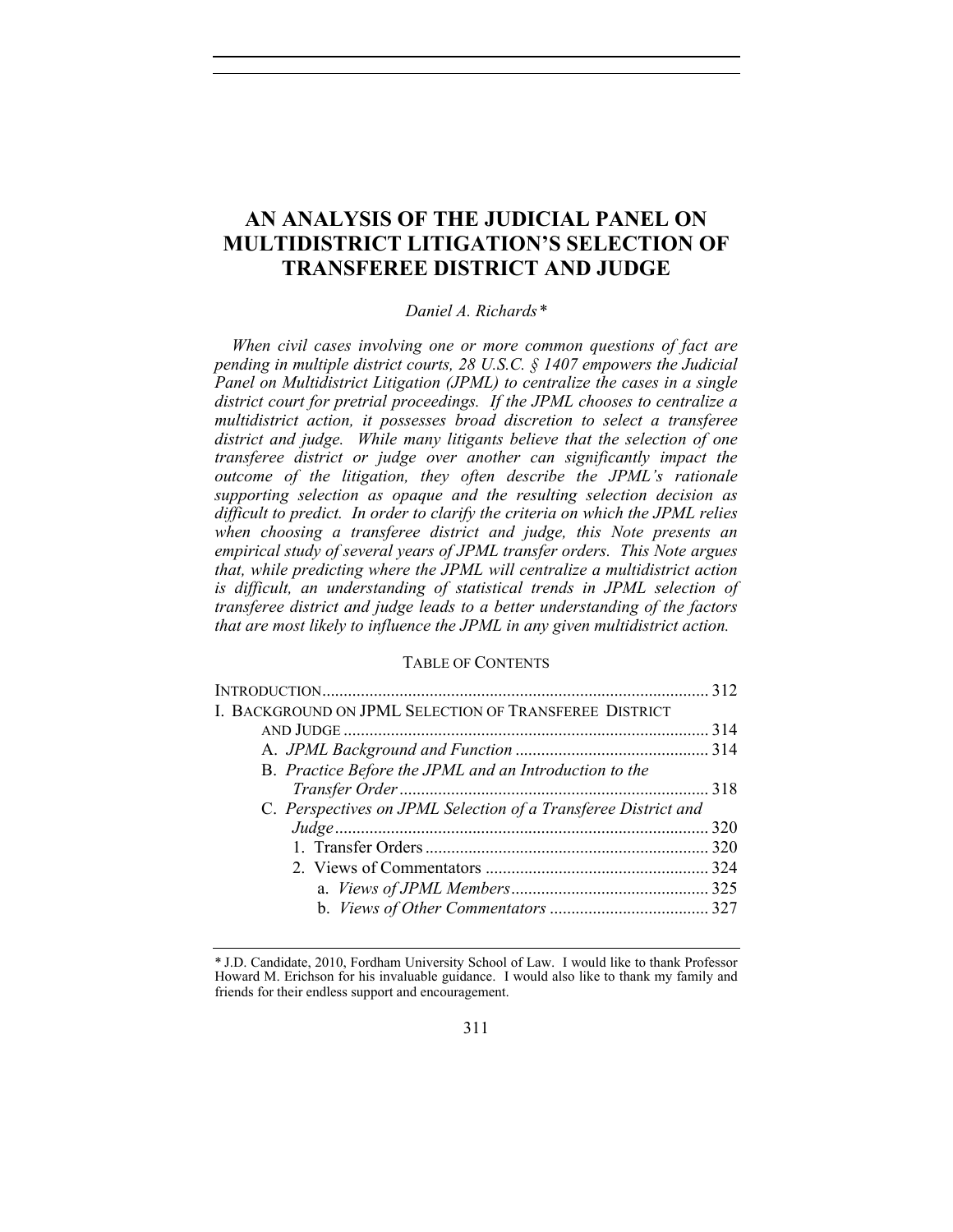| II. EMPIRICAL ANALYSIS OF JPML SELECTION OF TRANSFEREE      |  |
|-------------------------------------------------------------|--|
|                                                             |  |
| A. Factors That the JPML Cites by Category of Case 330      |  |
| B. Factors That the JPML Cites by Number of Constituent     |  |
|                                                             |  |
| C. JPML Citation of Factors When No Constituent Actions Are |  |
|                                                             |  |
| D. An Analysis of Transferee Judge Experience341            |  |
| III. IMPLICATIONS OF TRENDS IN JPML TRANSFER DECISIONS 343  |  |
|                                                             |  |
|                                                             |  |
|                                                             |  |

#### **INTRODUCTION**

<span id="page-1-0"></span>Often, the real decision for the Judicial Panel on Multidistrict Litigation (JPML) is not whether, but where.<sup>[1](#page-1-1)</sup> Frequently, the JPML's decision to centralize civil actions pending in multiple federal district courts for coordinated and consolidated pretrial proceedings is "all but a foregone conclusion."[2](#page-1-2) In such a situation—or any other in which centralization is appropriate—the JPML must decide to which federal district court and judge to transfer the centralized multidistrict proceeding.[3](#page-1-3) As the current JPML chair notes, selecting the best district and judge for a multidistrict litigation (MDL) "is often the most difficult decision the Panel faces."[4](#page-1-4)

In addition to being a difficult issue for the JPML, the selection of a transferee district and judge is also "hotly contested."[5](#page-1-5) Although it is common for the parties before the JPML to agree that centralization is appropriate, the parties often "vehemently disagree" as to the best transferee court.[6](#page-1-6) On brief and at oral argument, the selection decision is often the biggest point of contention among the parties in an MDL proceeding.<sup>[7](#page-1-7)</sup>

2*. Id.*

<span id="page-1-1"></span> <sup>1.</sup> DAVID F. HERR, MULTIDISTRICT LITIGATION MANUAL § 6:1 (2009) (noting that "[i]n many cases before the Panel, the selection of a transferee court is essentially the only decision to be made by the Panel because the appropriateness of transfer of the actions for coordinated or consolidated pretrial proceedings is overwhelmingly evident from the facts").

<span id="page-1-3"></span><span id="page-1-2"></span><sup>3</sup>*. See* 28 U.S.C. § 1407(a)–(b) (2006); HERR, *supra* note 1, § 6:1 ("If the Panel determines that there exists more than one action that is appropriate for transfer and coordination or consolidation, it must determine an appropriate transferee district."); *Id.* § 7:1 ("The next decision to be made by the Panel once it determines that transfer is appropriate is to select a particular judge to preside over the coordinated or consolidated pretrial proceedings.").

<span id="page-1-4"></span> <sup>4.</sup> John G. Heyburn II, *A View from the Panel: Part of the Solution*, 82 TUL. L. REV. 2225, 2239 (2008).

<span id="page-1-5"></span> <sup>5.</sup> Mark Herrmann, *To MDL or Not To MDL? A Defense Perspective*, 24 LITIG. 43, 44 (1998).

<span id="page-1-6"></span> <sup>6.</sup> Blake M. Rhodes, *The Judicial Panel on Multidistrict Litigation: Time for Rethinking*, 140 U. PA. L. REV. 711, 721 (1991).

<span id="page-1-7"></span> <sup>7.</sup> Earle F. Kyle, IV, *The Mechanics of Motion Practice Before the Judicial Panel on Multidistrict Litigation*, 175 F.R.D. 589, 597 (1998) (noting that "*where* cases should be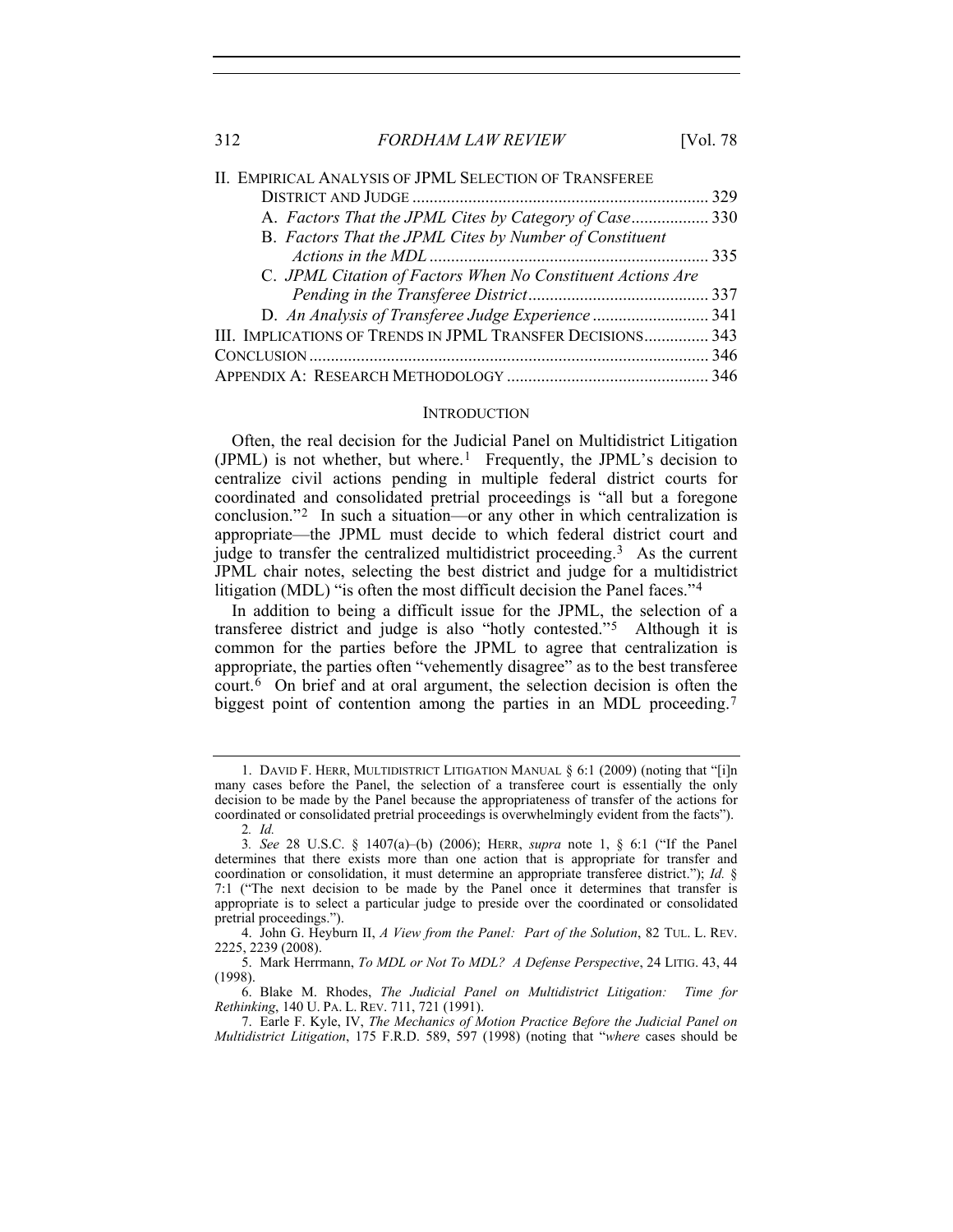Parties' strong opinions regarding the selection of a transferee district and judge stem from the significant practical effect that selection of one district or judge over another can have on an MDL.[8](#page-2-0) First, if the JPML chooses a district distant from a party's residence or place of business—or from the location of a party's counsel—that district may be less convenient for litigating pretrial proceedings than a closer district.<sup>[9](#page-2-1)</sup> Also, because a judge will apply the choice of law rules of the transferee district in some MDL proceedings, the selection of one transferee district over another can have a dispositive impact on the litigation.[10](#page-2-2) Finally, even in MDLs where the choice of one district over another will not change the law applied to pretrial proceedings, because judges may apply the same law differently, the selection of a transferee judge can impact the outcome of an MDL.<sup>[11](#page-2-3)</sup>

Understanding the factors that influence the JPML's selection of transferee district and judge is critical for litigants appearing before the JPML. In some cases, the JPML allots a litigant just one minute for oral argument, during which the litigant must try to persuade the JPML regarding the selection of a transferee district and judge.[12](#page-2-4) A litigant standing before the JPML watching the clock tick down cannot afford to waste a word. That litigant must understand not only the factors that the JPML considers as relevant to the selection of a transferee district and judge, but also which of those factors the JPML believes is most important in the MDL under consideration. Through empirical analysis, this Note sheds light on the JPML selection of transferee district and judge in order to increase understanding of the selection process.

Part I discusses the background of the JPML, the significance of JPML selection of transferee district and judge, the basics of practice before the JPML, and the information typically included in a transfer order. Part I also describes the factors that the JPML considers as relevant to the selection of a transferee district and judge as reflected in JPML transfer orders and relevant legal scholarship. Part II displays the results of an empirical investigation into JPML selection of transferee district and judge. Part III argues that, while there is no formula for predicting to which district and judge the JPML will transfer an MDL, the JPML considers certain factors to be more or less important depending on the context of the MDL. Part III further argues that by understanding into which context an MDL fits, a party can determine which factors the JPML will likely consider to be most significant in the MDL.

<span id="page-2-4"></span><span id="page-2-3"></span><span id="page-2-2"></span><span id="page-2-1"></span><span id="page-2-0"></span>transferred is typically more vehemently debated at hearing and on brief than *whether* the cases should be transferred and consolidated").

<sup>8</sup>*. See infra* notes 34–48 and accompanying text.

<sup>9</sup>*. See infra* notes 35–37 and accompanying text.

<sup>10</sup>*. See infra* notes 38–43 and accompanying text.

<sup>11</sup>*. See infra* notes 44–48 and accompanying text.

 <sup>12.</sup> Heyburn, *supra* note 4, at 2235 n.53.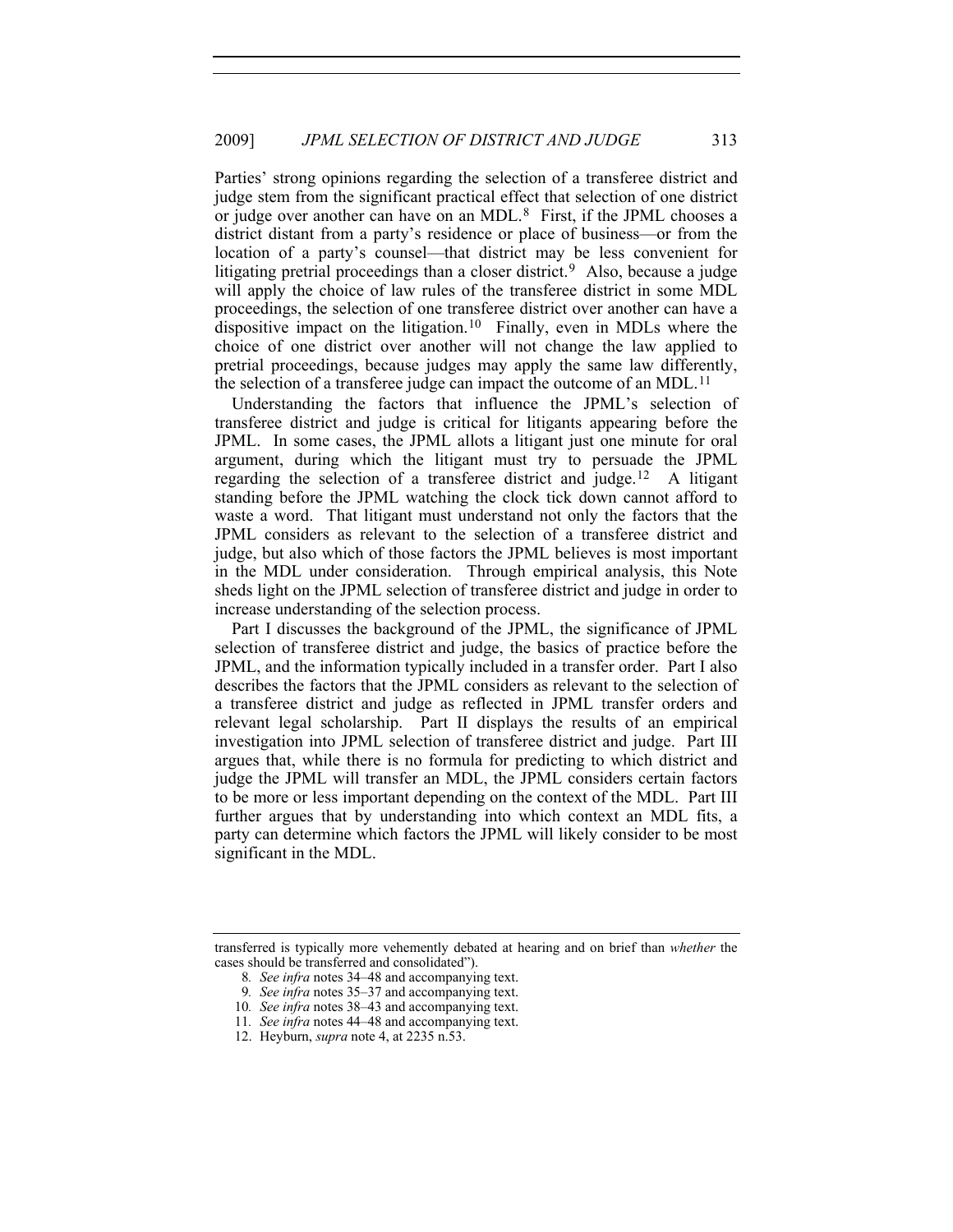# I. BACKGROUND ON JPML SELECTION OF TRANSFEREE DISTRICT AND JUDGE

<span id="page-3-0"></span>Part I.A discusses the background and function of the JPML and the importance of the transfer decision. Part I.B describes the basics of practice before the JPML and introduces the typical structure of JPML transfer orders. Part I.C.1 describes the rationales stated in JPML transfer orders relating to the selection of transferee district and judge. Part I.C.2 then describes views on JPML selection of transferee district and judge from the perspectives of members of the Panel and other commentators.

#### A. *JPML Background and Function*

<span id="page-3-1"></span>The JPML traces its origins to a surfeit of electrical equipment antitrust conspiracy cases that overwhelmed the federal court system in the 1960s.[13](#page-3-2) The federal judiciary was faced with the daunting task of adjudicating over 2000 private antitrust actions pending in thirty-six federal judicial districts.<sup>[14](#page-3-3)</sup> In order to manage the massive discovery process efficiently, Chief Justice Earl Warren created the Coordinating Committee for Multiple Litigation of the United States District Courts.<sup>[15](#page-3-4)</sup> The Committee invited counsel and district judges to participate in pretrial hearings.<sup>[16](#page-3-5)</sup> These hearings resulted in the successful national coordination of document discovery and depositions in the electrical equipment antitrust conspiracy cases.[17](#page-3-6)

Despite the Committee's successful management of the electrical equipment antitrust cases, it recognized that its management process had some weaknesses.<sup>[18](#page-3-7)</sup> The Committee believed that a truly effective coordinating body would have the power to issue binding orders with respect to case management decisions, and to consolidate proceedings in a single district court for pretrial proceedings.<sup>[19](#page-3-8)</sup> The Committee then expressed this view of the ideal multidistrict litigation system to Congress.[20](#page-3-9)

The Committee's recommendations did not fall on deaf ears and, in 1968, Congress established the JPML by enacting 28 U.S.C.  $\frac{1407}{21}$  $\frac{1407}{21}$  $\frac{1407}{21}$  which states,

When civil actions involving one or more common questions of fact are pending in different districts, such actions may be transferred to any

 <sup>13.</sup> Heyburn, *supra* note 4, at 2226.

<span id="page-3-6"></span><span id="page-3-5"></span><span id="page-3-4"></span><span id="page-3-3"></span><span id="page-3-2"></span> <sup>14.</sup> Robert A. Cahn, *A Look at the Judicial Panel on Multidistrict Litigation*, 72 F.R.D. 211, 211 (1976); Heyburn, *supra* note 4, at 2226.

<sup>15</sup>*.* Cahn, *supra* note 14, at 211; Heyburn, *supra* note 4, at 2226.

<sup>16</sup>*.* Cahn, *supra* note 14, at 211–12.

<sup>17</sup>*. Id.* at 212.

<sup>18</sup>*. Id.*

<sup>19</sup>*. Id.*

<sup>20</sup>*. Id.*; *see* Heyburn, *supra* note 4, at 2226.

<span id="page-3-10"></span><span id="page-3-9"></span><span id="page-3-8"></span><span id="page-3-7"></span> <sup>21.</sup> Pub. L. No. 90-296, 82 Stat. 109–10 (1968) (codified as amended at 28 U.S.C. § 1407 (2006)).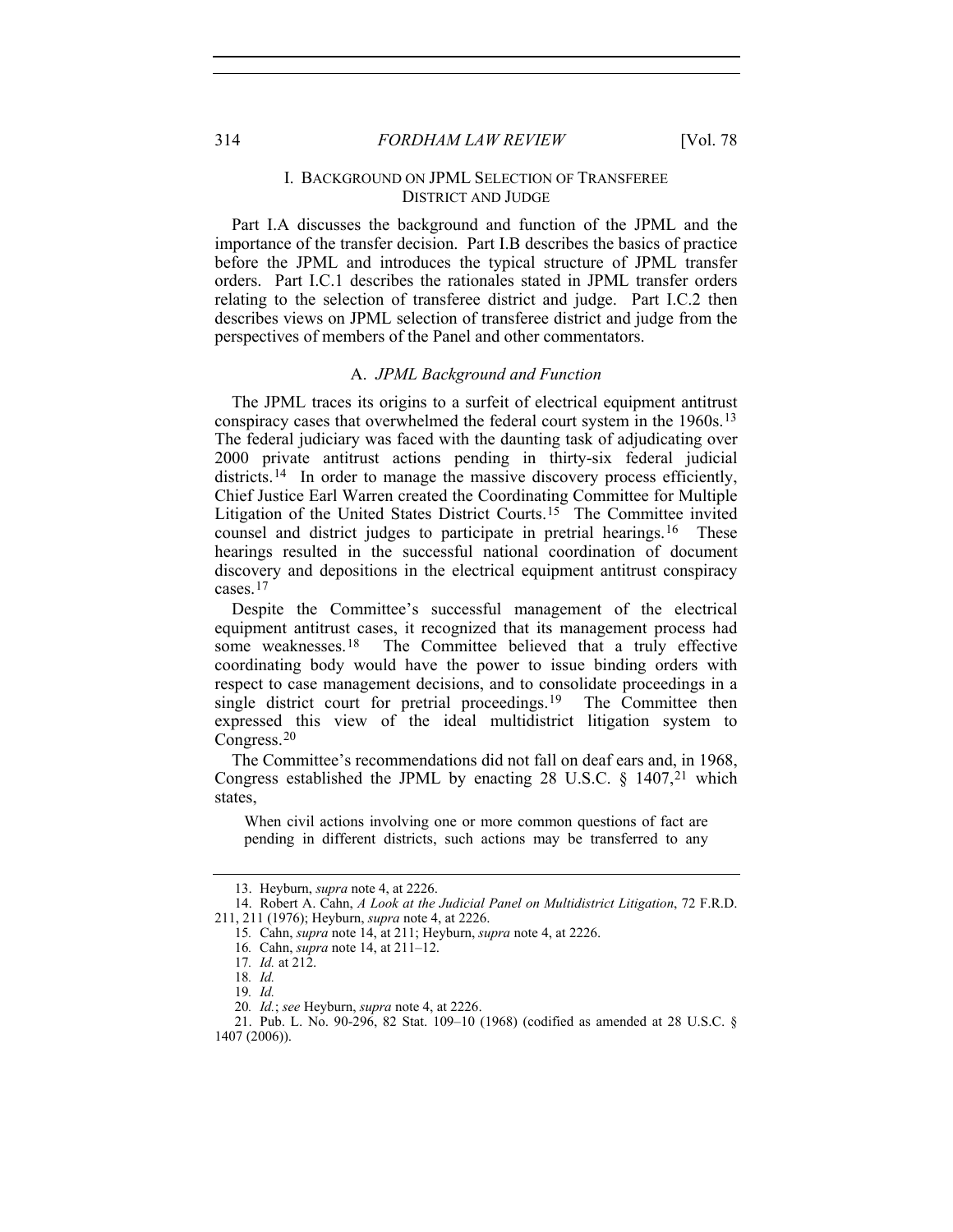district for coordinated or consolidated pretrial proceedings. Such transfers shall be made by the judicial panel on multidistrict litigation authorized by this section upon its determination that transfers for such proceedings will be for the convenience of parties and witnesses and will promote the just and efficient conduct of such actions.[22](#page-4-0)

Congress passed this bill because it believed that "the possibility for conflict and duplication in discovery and other pretrial procedures in related cases can be avoided or minimized by . . . centralized management."[23](#page-4-1)

Congress also set out the basic structure of the JPML in the statute. Under § 1407(d), the JPML consists of seven court of appeals and district court judges.[24](#page-4-2) The Chief Justice of the U.S. Supreme Court appoints the Panel members, "no two of whom shall be from the same circuit."<sup>25</sup> The concurrence of four members is necessary for the JPML to take action.[26](#page-4-4)

The scope of the JPML's power is limited. The JPML makes two decisions regarding MDL centralization. First, the JPML decides whether it should centralize cases pending in multiple federal district courts for coordinated and consolidated pretrial proceedings.[27](#page-4-5) Second, if the JPML decides that centralization is appropriate,[28](#page-4-6) it must decide to which judicial district and judge to transfer the cases.<sup>[29](#page-4-7)</sup> This second question, which is often the only major point of contention in an MDL proceeding,[30](#page-4-8) is the focus of this Note.

Although the scope of the JPML's duties is narrow, it exercises broad discretion in the execution of those duties. Though § 1407 provides some guidance to the JPML regarding whether it should centralize an MDL, <sup>[31](#page-4-9)</sup> it provides no guidance regarding the selection of a transferee district and judge.<sup>[32](#page-4-10)</sup> The legislative history of  $\S$  1407 indicates that Congress intended

<span id="page-4-6"></span> 28. While, conceptually, the centralization decision and the selection of transferee judge and district are distinct, "the existence of a suitable transferee court undoubtedly colors the Panel's judgment as to whether transfer should be ordered." HERR, *supra* note 1, § 6:1.

29. *Id.* § 1:1.

<span id="page-4-8"></span><span id="page-4-7"></span> 30. David F. Herr & Nicole Narotzky, *The Judicial Panel's Role in Managing Mass Litigation*, *in* A.L.I.-A.B.A. COURSE OF STUDY: MASS LITIGATION 249, 289 (2008).

 <sup>22. 28</sup> U.S.C. § 1407(a).

<span id="page-4-2"></span><span id="page-4-1"></span><span id="page-4-0"></span> <sup>23.</sup> H.R. REP. NO. 90-1130, at 2–3 (1968), *reprinted in* 1968 U.S.C.C.A.N. 1898, 1899– 900.

 <sup>24. 28</sup> U.S.C. § 1407(d).

<sup>25</sup>*. Id.*

<sup>26</sup>*. Id.*

<span id="page-4-5"></span><span id="page-4-4"></span><span id="page-4-3"></span> <sup>27.</sup> HERR, *supra* note 1, § 1:1. For an interesting discussion of the factors that affect the decision whether to centralize civil actions in products liability multidistrict litigation (MDL), see Mark Herrmann & Pearson Bownas, *Making Book on the MDL Panel: Will It Centralize Your Products Liability Cases?*, 8 Class Action Litig. Rep. (BNA) 110 (Feb. 9, 2007).

<span id="page-4-9"></span> <sup>31. 28</sup> U.S.C. § 1407(a) (stating that the Judicial Panel on Multidistrict Litigation (JPML) may centralize multiple actions in a single district court where doing so "will be for the convenience of parties and witnesses and will promote the just and efficient conduct of such actions").

<span id="page-4-10"></span><sup>32</sup>*. See id.*; *see also* HERR, *supra* note 1, § 6:1 (noting that § 1407 does not provide any guidance).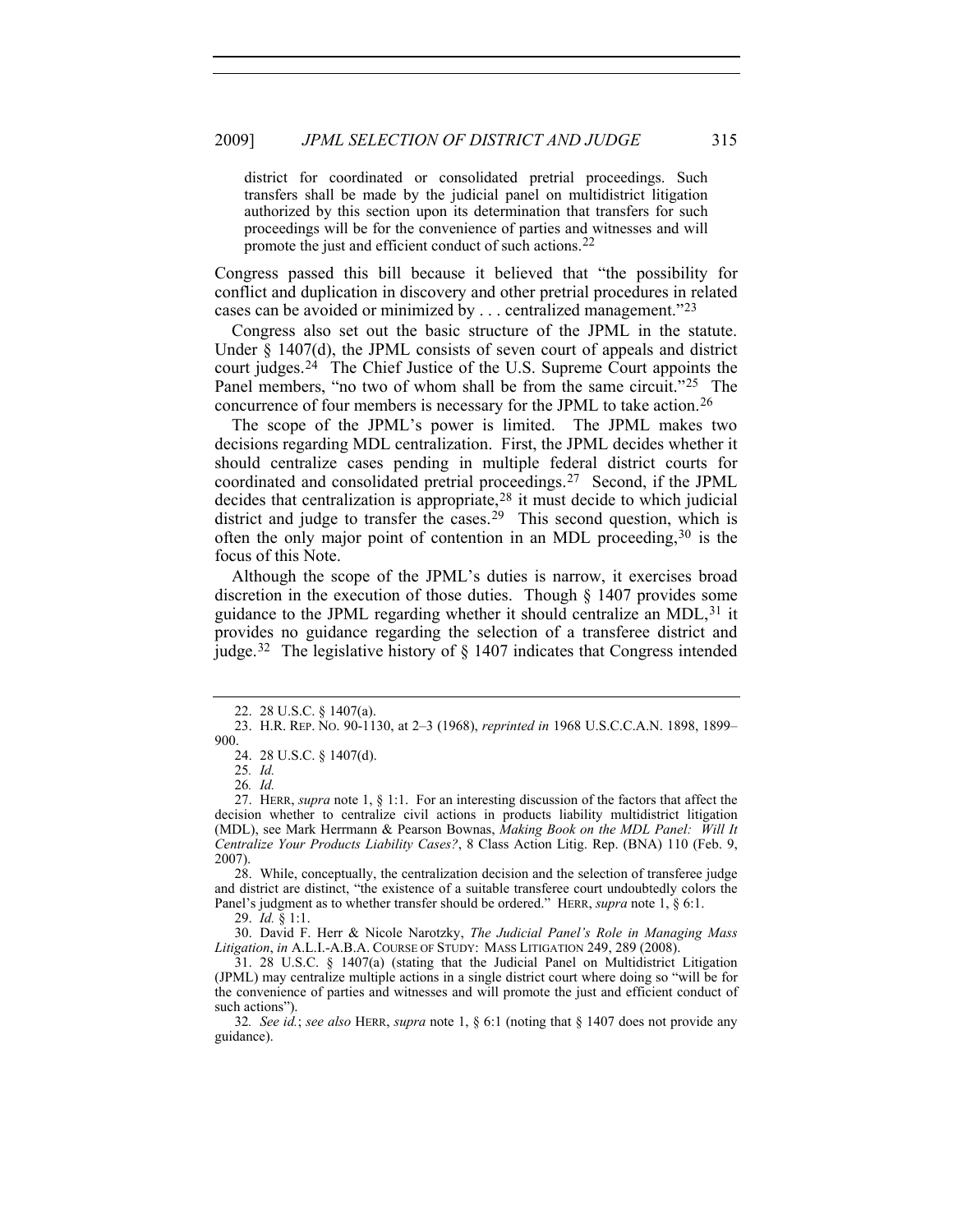to vest the JPML with significant discretion in its selection of a transferee district and judge.<sup>[33](#page-5-0)</sup>

The JPML's broad discretion is, at times, frustrating to litigators who practice before the JPML.<sup>[34](#page-5-1)</sup> This frustration stems from the intersection of the keen interest of practitioners in the location of the transferee court and the identity of the transferee judge<sup>[35](#page-5-2)</sup> with the unpredictability of the selection decision.<sup>[36](#page-5-3)</sup> Litigators take a keen interest in the district and judge to which the JPML transfers an MDL for a variety of reasons.

Convenience is the first of two reasons why a litigator might care about the district to which the JPML transfers an MDL. If a New York lawyer is representing a New York client, it would be easier—and less costly—to handle pretrial matters in the U.S. District Court for the Southern District of New York than it would be to handle the same pretrial matters in the U.S. District Court for the Northern District of California. In fact, "the convenience of parties and witnesses" is a relevant consideration in the centralization decision under § 1407.[37](#page-5-4)

The second reason why a litigator might care about the district to which the JPML transfers an MDL relates to the choice-of-law rules in multidistrict litigation. On issues of state law, an MDL transferee court will apply to each constituent action—one of the actions pending in a district court—the state law that the transferor court would have applied had the JPML decided against transfer.[38](#page-5-5) On issues of federal law, however, the transferee court is bound by the law of the federal circuit in which the transferee court sits.[39](#page-5-6) Also, the transferee court may exercise all the pretrial powers of a federal district court.<sup>[40](#page-5-7)</sup> A transferee court may consider motions to dismiss, motions for summary judgment,  $41$  and motions for class certification, as well as resolve discovery disputes and facilitate

<span id="page-5-6"></span>39*. See In re Temporomandibular*, 97 F.3d at 1055; *In re* Korean Air Lines Disaster of Sept. 1, 1983, 829 F.2d 1171, 1174 (D.C. Cir. 1987), *aff'd sub nom.* Chan v. Korean Air Lines, Ltd., 490 U.S. 122 (1989); *see also* Heyburn, *supra* note 4, at 2225 n.2.

<span id="page-5-7"></span>40*. See* 28 U.S.C. § 1407(b) ("[C]oordinated or consolidated pretrial proceedings shall be conducted by a judge or judges to whom such actions are assigned by the judicial panel on multidistrict litigation."); *see also* Herr & Narotzky, *supra* note 30, at 306.

<span id="page-5-8"></span>41*. In re Temporomandibular*, 97 F.3d at 1055 (noting that the transferee court has the power to "enter dispositive orders").

<span id="page-5-0"></span> <sup>33.</sup> H.R. REP. NO. 90-1130, at 2 (1968), *reprinted in* 1968 U.S.C.C.A.N. 1898, 1901 ("[T]he committee believes that the informed discretion of the judiciary is the best method for resolving questions as to when and where cases should be transferred for pretrial.").

<span id="page-5-2"></span><span id="page-5-1"></span><sup>34</sup>*. See, e.g.*, Peter Geier, *MDL Panel: 'Traffic Cop' Seeing Its Power Grow*, NAT'L L.J. (New York), Mar. 26, 2007, at 1.

<sup>35</sup>*. See supra* notes 5–6 and accompanying text.

<sup>36</sup>*. See supra* notes 5–6 and accompanying text.

 <sup>37. 28</sup> U.S.C. § 1407(a) (2006).

<span id="page-5-5"></span><span id="page-5-4"></span><span id="page-5-3"></span><sup>38</sup>*. See In re* Temporomandibular Joint Implants Prods. Liab. Litig., 97 F.3d 1050, 1055 (8th Cir. 1996) (noting that "the transferee court must apply the state law that would have applied to the individual cases had they not been transferred for consolidation" (citing *In re* Air Crash Disaster Near Chi., Ill., 644 F.2d 594, 610 (7th Cir. 1981), *cert. denied*, 454 U.S. 878 (1981))); *see also* Heyburn, *supra* note 4, at 2225 n.2.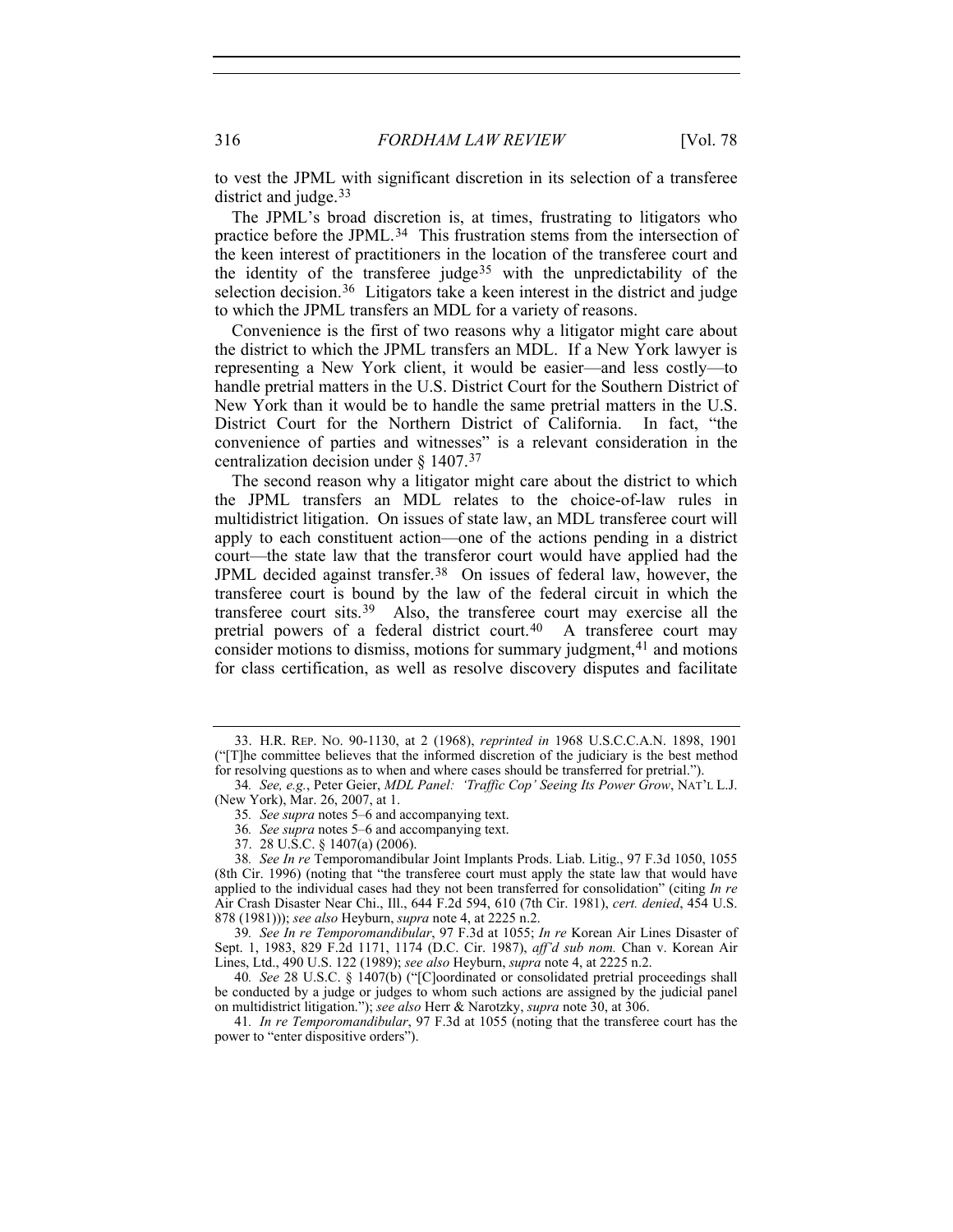settlement.<sup>[42](#page-6-0)</sup> Accordingly, if the law of the federal courts of appeals differs with respect to a pretrial motion, discovery, or settlement issue, the selection of one transferee district over another can have a substantive impact on the litigation.<sup>[43](#page-6-1)</sup>

JPML selection of a transferee judge is also important to litigators<sup>[44](#page-6-2)</sup> because, simply put, "judges are different from one another.["45](#page-6-3) Transferee judges make decisions on a wide variety of pretrial matters.<sup>[46](#page-6-4)</sup> They can decide motions to dismiss and motions for summary judgment, grant class certification, resolve discovery disputes, facilitate settlement, and select lead and liaison counsel.[47](#page-6-5) Differences in how judges exercise these powers can have a significant—and sometimes dispositive—impact on the individual actions consolidated into an MDL.[48](#page-6-6)

Compounding the importance of the selection of a transferee district and judge is the high percentage of cases that never returns to the transferor district for trial. Section 1407 anticipates that after pretrial proceedings are complete, the JPML will remand the constituent actions back to their respective transferor districts for trial.<sup>[49](#page-6-7)</sup> In practice, however, less than twenty percent of cases are remanded to the transferor district.<sup>[50](#page-6-8)</sup> The other eighty percent are disposed of by other means, such as a transferee judge's ruling on a dispositive motion or settlement.[51](#page-6-9) Therefore, when the JPML selects a transferee district and judge for an MDL, there is an overwhelming chance that it is assigning the constituent actions to their final resting place.

<span id="page-6-2"></span> 44. Drug and Device Law, http://druganddevicelaw.blogspot.com/2008/06/on-mdlpanel-and-transparency.html (June 9, 2009, 5:00 EST) (writing that "the temperament and attitude of the presiding judge makes a real difference to the litigants").

<span id="page-6-3"></span> 45. Richard L. Marcus, *Cure-All for an Era of Dispersed Litigation? Toward a Maximalist Use of the Multidistrict Litigation Panel's Transfer Power*, 82 TUL. L. REV. 2245, 2284 (2008).

<span id="page-6-5"></span><span id="page-6-4"></span>46*. See* HERR, *supra* note 1, § 9 (describing the various powers of an MDL transferee court).

47*. Id.* §§ 9:12–9:16.

48*. See* Drug and Device Law, *supra* note 44.

<span id="page-6-7"></span><span id="page-6-6"></span>49*. See* 28 U.S.C. § 1407(a) (2006) ("Each action so transferred shall be remanded by the panel at or before the conclusion of such pretrial proceedings to the district from which it was transferred unless it shall have been previously terminated.").

<span id="page-6-8"></span> 50. DIR. OF THE ADMIN. OFFICE OF THE U.S. COURTS, ANNUAL REPORT 158 (1983); *see also* Herr & Narotzky, *supra* note 30, at 306 (noting that "[i]n practice remand has proven the exception rather than the rule in multidistrict litigation").

<span id="page-6-9"></span> 51. Herr & Narotzky, *supra* note 30, at 309. A § 1404 transfer by a transferee judge also makes remand by the JPML unnecessary. *Id.*

<span id="page-6-0"></span><sup>42</sup>*. In re* Phenylpropanolamine Prods. Liab. Litig., 460 F.3d 1217, 1230–31 (9th Cir. 2006); *see also* Herr & Narotzky, *supra* note 30, at 306–07.

<span id="page-6-1"></span><sup>43</sup>*. See* Herrmann, *supra* note 5, at 46 ("Assume hypothetically that Second Circuit law is very favorable to your client, but Ninth Circuit law is very unfavorable. If the MDL Panel selects a judge in New York to handle your MDL proceeding, a celebration is in order. If, however, the MDL Panel sends all of your cases to Los Angeles, Chapter 11 may seem more fitting.").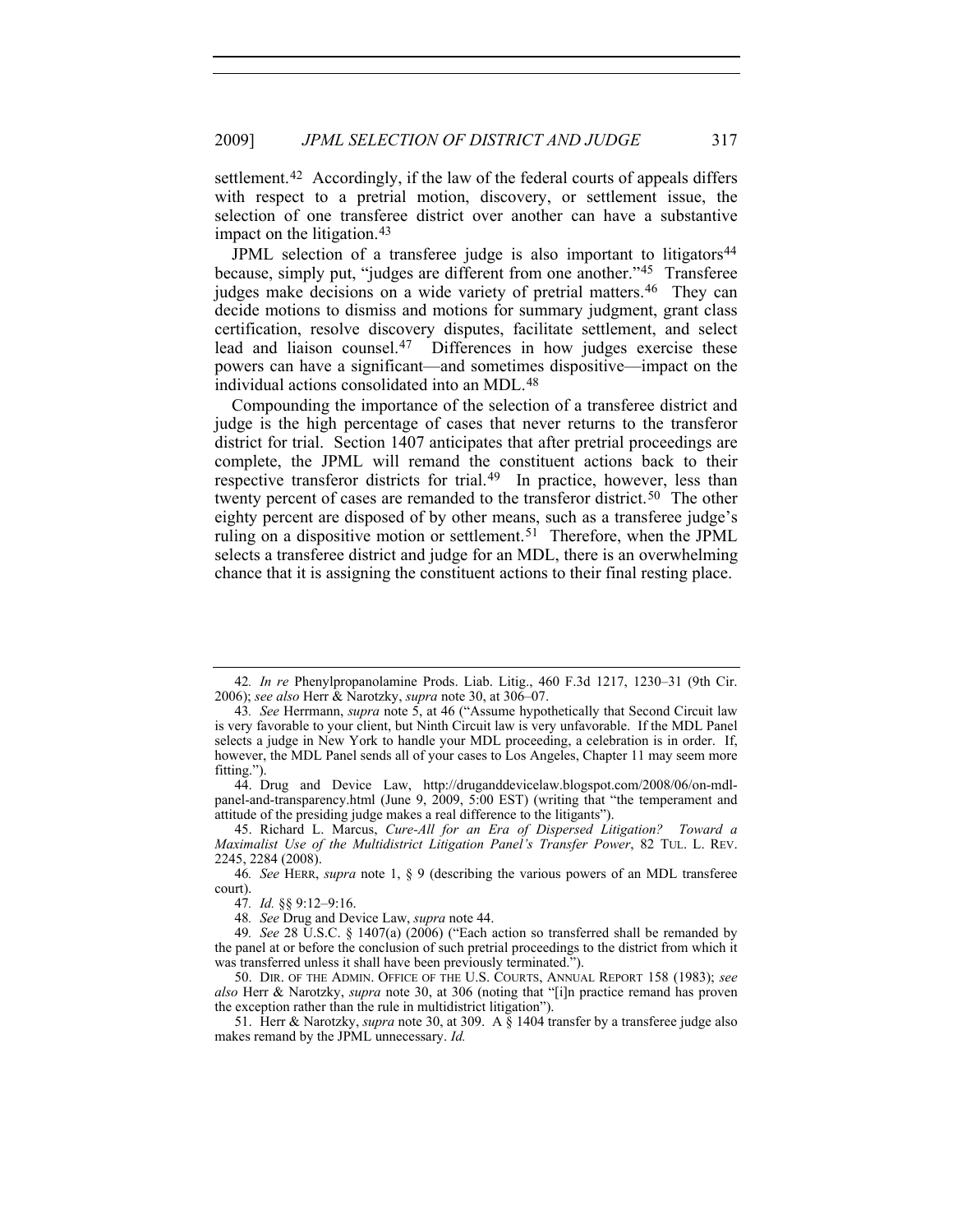#### B. *Practice Before the JPML and an Introduction to the Transfer Order*

<span id="page-7-0"></span>Once a litigator determines his or her favored transferee district and judge, he or she must utilize JPML procedures to express this preference to the JPML. JPML procedures provide litigants with several opportunities to persuade the Panel regarding the exercise of its broad discretion in the selection of a transferee district and judge. Often, the first step on the road to JPML selection of transferee district and judge is the filing of a motion for centralized proceedings.<sup>[52](#page-7-1)</sup> Any party in a prospective constituent action can initiate a proceeding for transfer by filing a motion with the JPML.<sup>[53](#page-7-2)</sup> Other parties potentially affected by the motion have twenty days to oppose the motion.[54](#page-7-3) A lack of opposition, however, does not guarantee transfer, as the JPML considers each motion on its merits.<sup>[55](#page-7-4)</sup>

Next, through briefs<sup>[56](#page-7-5)</sup> and oral argument, the parties attempt to persuade the JPML regarding the selection of a transferee district and judge. The briefs are limited to twenty pages; they typically describe the nature of the action, identify the factual and legal commonalities of the individual actions, provide reasons for the party's support or opposition to transfer, and articulate reasons for transferring a set of cases to a particular district and judge.[57](#page-7-6) The JPML holds hearings at various locations around the country—usually in federal courthouses—approximately every two months.<sup>[58](#page-7-7)</sup> In a morning session, the JPML hears approximately fifteen to twenty § 1407 motions for the creation of a new MDL.<sup>[59](#page-7-8)</sup>

One of the most striking features of oral argument before the JPML is the relatively short time that the JPML allots to counsel.<sup>[60](#page-7-9)</sup> Each lawyer typically receives between one and five minutes to articulate his or her client's views on transfer and the selection of a transferee district and

57. Kyle, *supra* note 7, at 594–95.

<span id="page-7-1"></span> <sup>52. 28</sup> U.S.C. § 1407(c)(ii); *see* Mark A. Chavez, *The MDL Process*, *in* 13TH ANNUAL CONSUMER FINANCIAL SERVICES LITIGATION INSTITUTE 2008, at 117, 124–25 (PLI Corporate Law & Practice, Course Handbook Series No. B-1656, 2008); Herr & Narotzky, *supra* note 30, at 260.

<span id="page-7-2"></span> <sup>53. 28</sup> U.S.C. § 1407(c)(ii). In addition, the JPML can initiate transfer proceedings by a sua sponte order to show cause. 28 U.S.C. § 1407(c)(i). The JPML, however, rarely exercises its sua sponte power to initiate an MDL proceeding. Herr & Narotzky, *supra* note 30, at 260.

 <sup>54.</sup> R.P.J.P.M.L. 7.2(c); *see also* Chavez, *supra* note 52, at 125.

<span id="page-7-4"></span><span id="page-7-3"></span><sup>55</sup>*. See* Chavez, *supra* note 52, at 125 (noting that the JPML considers "each motion" on its merits).

<span id="page-7-5"></span> <sup>56.</sup> With the motion for centralization, the moving party must submit its brief and a list of known potentially related actions to the JPML. R.P.J.P.M.L. 7.2(a); *see also* Chavez, *supra* note 52, at 125.

<span id="page-7-7"></span><span id="page-7-6"></span> <sup>58.</sup> Heyburn, *supra* note 4, at 2235; *see also* U.S. Judicial Panel on Multidistrict Litigation, Notice of Hearing Session (Dec. 18, 2008), *available at* http://www.jpml.uscourts.gov/Hearing\_Info/2009HearingSessionOrders.pdf (listing date and location of JPML hearing).

 <sup>59.</sup> Heyburn, *supra* note 4, at 2235–36.

<span id="page-7-9"></span><span id="page-7-8"></span><sup>60</sup>*. See id.* at 2235 (describing oral argument as the most "remarked-upon" part of the MDL process).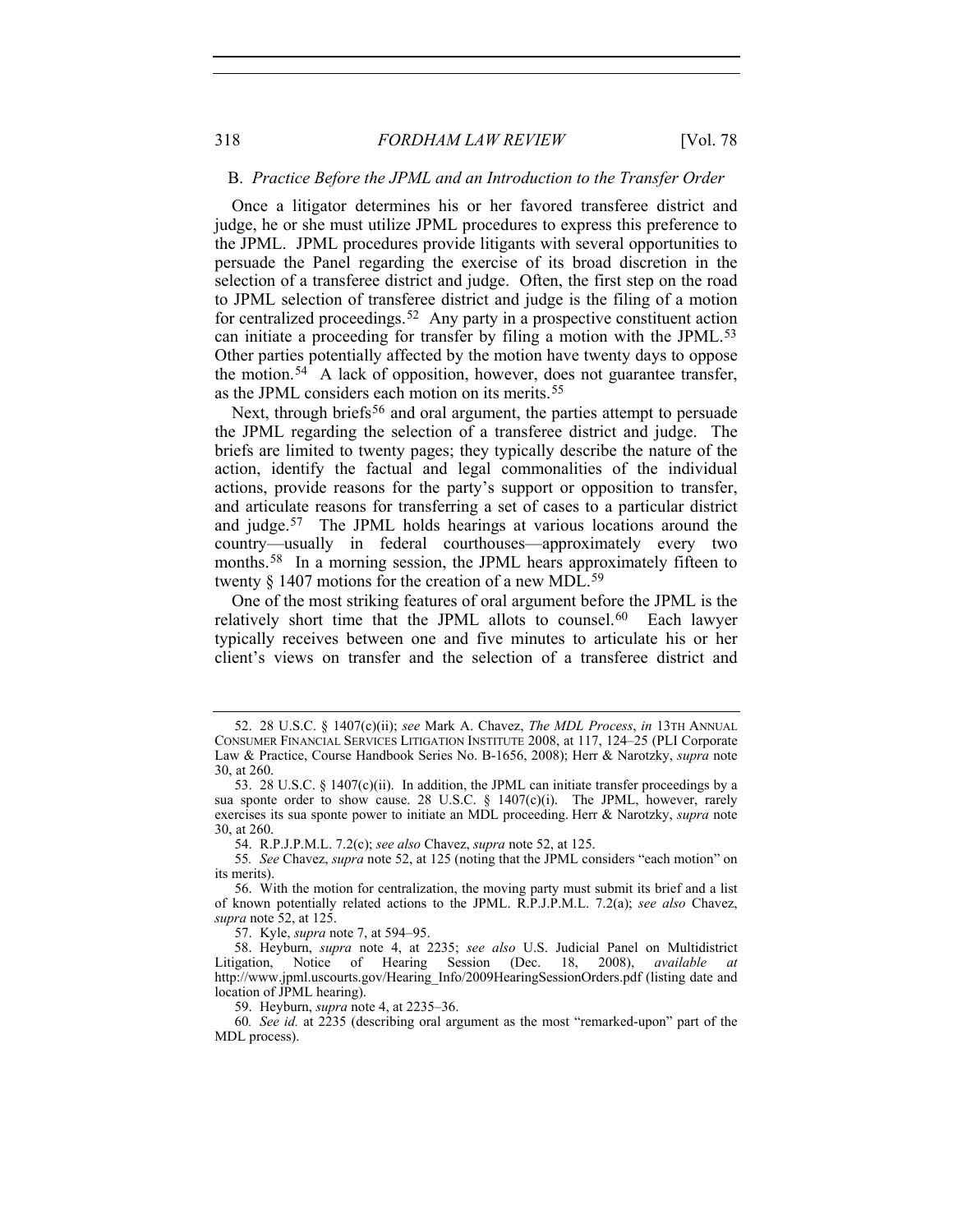judge.<sup>[61](#page-8-0)</sup> After the morning hearing session, the JPML retires to its executive conference, in which its members discuss that morning's cases.<sup>[62](#page-8-1)</sup>

If the JPML decides to centralize and transfer a case, it issues a written transfer order.[63](#page-8-2) These transfer orders are "brief and to the point,"[64](#page-8-3) typically spanning fewer than two pages in the *Federal Supplement*.[65](#page-8-4) The transfer orders generally discuss the issues before the JPML in the following formulaic sequence: first, the order discusses the distribution of the constituent actions,[66](#page-8-5) identifies the moving party or parties, and describes the preferences of the parties; then, the order discusses the JPML's rationale for deciding to centralize the actions; finally, the order lays out reasons for the selection of the transferee district, and sometimes reasons for the selection of a particular transferee judge.[67](#page-8-6) Often, the JPML devotes significantly greater attention in its transfer orders to the initial centralization decision than it does to the subsequent selection of transferee district and judge.<sup>[68](#page-8-7)</sup> Of the typical one or two page transfer order, rarely does the JPML devote more than a few sentences to the selection of a transferee district and judge. For example, in one recent case, the JPML limited its discussion of transferee district and judge selection to the following single sentence:

 We are persuaded that the Southern District of New York is an appropriate transferee district for pretrial proceedings in this litigation, because two of the four actions are already pending there and, by

<span id="page-8-2"></span><span id="page-8-1"></span>63*. See, e.g.*, *In re* Heparin Prods. Liab. Litig., 559 F. Supp. 2d 1403 (J.P.M.L. 2008) (written order granting motion for § 1407 transfer).

64. Heyburn, *supra* note 4, at 2235.

<span id="page-8-4"></span><span id="page-8-3"></span>65*. See, e.g.*, *In re Heparin Prods.*, 559 F. Supp. 2d 1403; *In re* Mattel, Inc. Toy Lead Paint Prods. Liab. Litig., 528 F. Supp. 2d 1367 (J.P.M.L. 2007).

<span id="page-8-5"></span> 66. In addition to discussing the distribution of actions included in a motion for centralization, the JPML sometimes will describe the distribution of "potential tag-along actions" in a footnote. *See, e.g.*, *In re* Foundry Resins Antitrust Litig., 342 F. Supp. 2d 1346, 1346 n.1 (J.P.M.L. 2004). A "tag-along action" is "a civil action pending in a district court and involving common questions of fact with actions previously transferred under Section 1407." R.P.J.P.M.L. 1.1. A "potential tag-along action" is a potentially related action that came to the JPML's attention after the cutoff date for the hearing. HERR, *supra* note 1, § 4:23. Though the JPML will not transfer potential tag-along actions in the initial centralization order, the distribution of potential tag-along actions and preferences of the parties in potential tag-along actions are sometimes mentioned in transfer orders. *See, e.g.*, *In re* Nissan N. Am., Inc., Odometer Litig. (No. II), 542 F. Supp. 2d 1367, 1368 & n.2 (J.P.M.L. 2008) (identifying the location of a potential tag-along action and the preferred transferee district of a party in that action).

<span id="page-8-6"></span>67*. See, e.g.*, *In re* Fasteners Antitrust Litig., 536 F. Supp. 2d 1378, 1378–80 (J.P.M.L. 2008); *In re* Terminex Employment Practices Litig., 466 F. Supp. 2d 1354, 1354–55 (J.P.M.L. 2006); *In re* Wells Fargo Home Mortgage Overtime Pay Litig., 435 F. Supp. 2d 1338, 1338–40 (J.P.M.L. 2006).

<span id="page-8-7"></span>68*. See, e.g.*, *In re* Series 7 Broker Qualification Exam Scoring Litig., 444 F. Supp. 2d 1330 (J.P.M.L. 2006); *In re* Gen. Motors Corp. Sec. & Derivative Litig., 429 F. Supp. 2d 1368 (J.P.M.L. 2006).

<span id="page-8-0"></span><sup>61</sup>*. See id.* at 2235 & n.53; Gregory Hansel, *Extreme Litigation: An Interview with Judge Wm. Terrell Hodges, Chairman of the Judicial Panel on Multidistrict Litigation*, ME. B.J., Winter 2004, at 16, 21.

 <sup>62.</sup> Rhodes, *supra* note 6, at 717.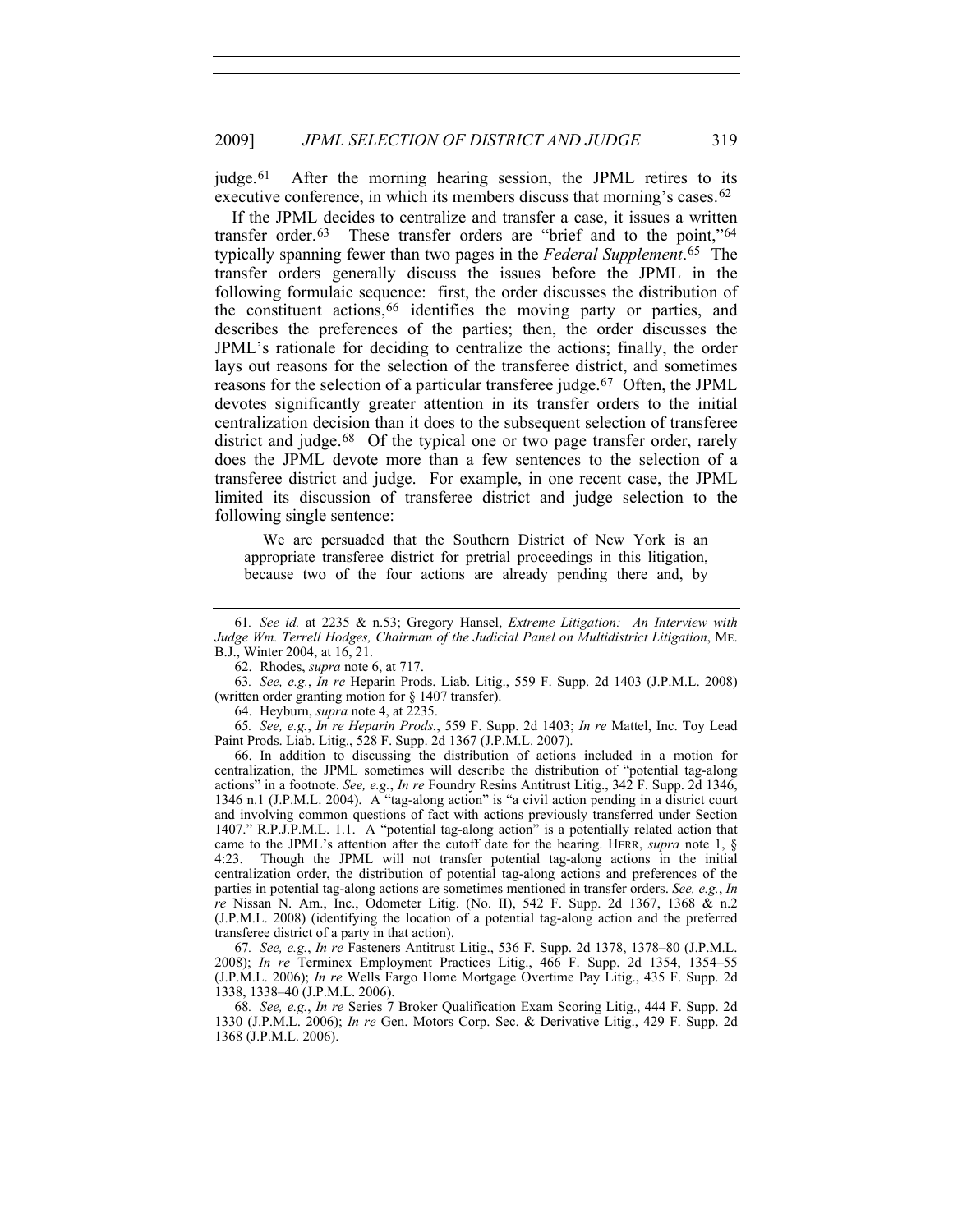centralizing them before Judge Charles L. Brieant, we are assigning the litigation to a jurist who has the experience to steer it on a prudent course.[69](#page-9-2)

The transfer orders sometimes provide no rationale for the selection of a particular transferee judge.[70](#page-9-3)

### C. *Perspectives on JPML Selection of a Transferee District and Judge*

<span id="page-9-0"></span>As discussed above, practitioners take great interest in where and to which judge the JPML will transfer an MDL.<sup>[71](#page-9-4)</sup> Despite this interest, substantial uncertainty remains regarding the factors that influence the JPML and the relative weight of those factors in the selection of a transferee district and judge. As one frequent commentator on the JPML notes, "neither the statute creating the Panel nor the Panel's own rules provide any guidance."[72](#page-9-5) Furthermore, the JPML's precedent is "not helpful."[73](#page-9-6)

The JPML's broad discretion<sup>[74](#page-9-7)</sup> increases the difficulty of predicting where the JPML will transfer an MDL. As one commentator notes, the JPML "has the authority to send an MDL wherever it wants. Sometimes MDLs go to ... districts far from either side's beaten track—to the puzzlement of lawyers who appear before the panel."[75](#page-9-8) In fact, one commentator goes so far as to say that predicting where the JPML will transfer a case is impossible.[76](#page-9-9)

# 1. Transfer Orders

<span id="page-9-1"></span>JPML transfer orders provide one potential window into JPML selection of transferee district and judge. As discussed above, the JPML does not provide in-depth rationales for its selection decisions in its transfer orders.[77](#page-9-10)

<span id="page-9-8"></span>75. Geier, *supra* note 34.

<sup>69</sup>*. In re* Pepsico, Inc., Bottled Water Mktg. & Sales Practices Litig., 560 F. Supp. 2d 1348, 1349 (J.P.M.L. 2008).

<span id="page-9-3"></span><span id="page-9-2"></span><sup>70</sup>*. See, e.g.*, *In re* Alfuzosin Hydrochloride Patent Litig., 560 F. Supp. 2d 1372, 1374 (J.P.M.L. 2008) (transferring the MDL to Judge Gregory M. Sleet in the U.S. District Court for the District of Delaware without stating reasons for its selection of that particular judge); *In re* Aqua Dots Prods. Liab. Litig., 545 F. Supp. 2d 1369, 1370–71 (J.P.M.L. 2008) (transferring the MDL to Judge David H. Coar in the U.S. District Court for the Northern District of Illinois without discussing its rationale for transfer to that particular judge); *see also* Herr & Narotzky, *supra* note 30, at 296 (noting that "[i]n many cases the Panel will assign the transferred cases to a judge without stating reasons for selecting that judge").

<span id="page-9-5"></span><span id="page-9-4"></span><sup>71</sup>*. See, e.g.*, HERR, *supra* note 1, § 6:1 (noting that where the JPML will transfer an MDL is an "important question"); Herr & Narotzky, *supra* note 30, at 289 (noting the "serious" nature of the JPML's selection of a transferee district and judge); James M. Wood, *The Judicial Coordination of Drug and Device Litigation: A Review and Critique*, 54 FOOD & DRUG L.J. 325, 334 (1999) (discussing factors that influence JPML selection of a transferee district and judge in drug and device cases).

 <sup>72.</sup> Herr & Narotzky, *supra* note 30, at 289.

<span id="page-9-6"></span> <sup>73.</sup> Wood, *supra* note 71, at 334.

<span id="page-9-7"></span><sup>74</sup>*. See supra* notes 31–33 and accompanying text.

<span id="page-9-9"></span> <sup>76.</sup> Herrmann, *supra* note 5, at 44.

<span id="page-9-10"></span><sup>77</sup>*. See supra* notes 63–70 and accompanying text.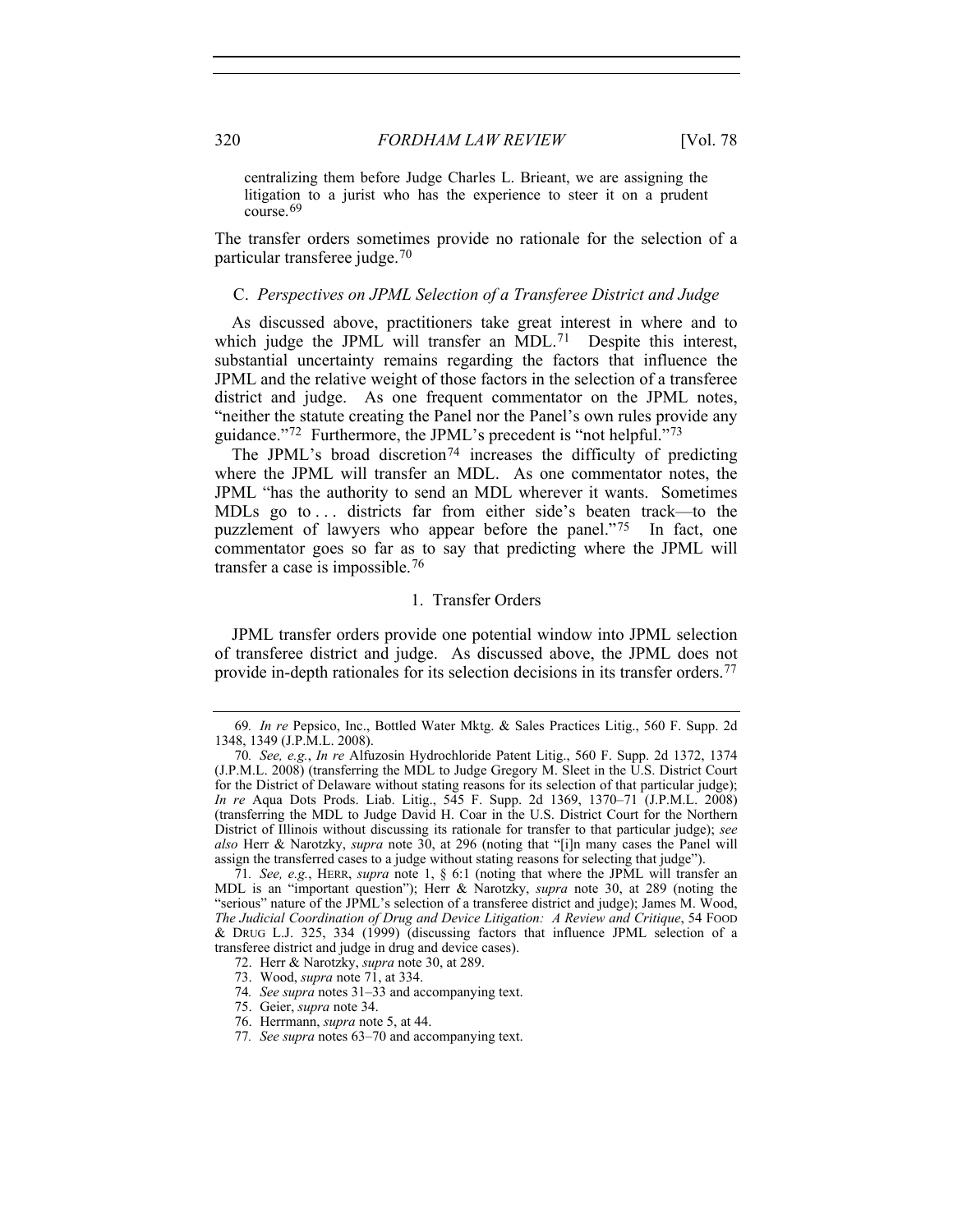Despite their brevity, MDL transfer orders provide some basic insight into the factors that the JPML considers as relevant to the selection of a transferee district and judge. The factors that the JPML cites fall into sixteen<sup>[78](#page-10-0)</sup> categories: significant pretrial progress of an action pending in the transferee district,  $79$  the docket conditions or resources of the transferee judge or district,  $80$  the location of the first-filed action,  $81$  the geographic centrality or proximity of the transferee district to the filed actions,  $82$  the concentration of the actions between or among district courts,[83](#page-10-5) the concentration of potential tag-along actions between or among district courts,[84](#page-10-6) the proximity of the transferee forum to relevant documents or potential witnesses,  $85$  the location of related court proceedings,  $86$  the general experience of the transferee judge,  $87$  the experience of the

<span id="page-10-1"></span>79*. See, e.g.*, *In re* Refined Petrol. Prods. Antitrust Litig., 528 F. Supp. 2d 1365, 1367 (J.P.M.L. 2007) (noting that the action pending in the transferee district was the "most advanced").

<span id="page-10-3"></span>81*. See, e.g.*, *In re* Household Goods Movers Antitrust Litig., 502 F. Supp. 2d 1356, 1357 (J.P.M.L. 2007) (noting the presence of the "first-filed" action as an influential factor in the selection of the transferee district).

<span id="page-10-4"></span>82*. See, e.g.*, *In re* The TJX Cos., Fair & Accurate Credit Transactions Act (FACTA) Litig., 505 F. Supp. 2d 1379, 1380 (J.P.M.L. 2007) (selecting the U.S. District Court for the District of Kansas, inter alia, because it was "centrally located" to the "nationwide docket").

<span id="page-10-5"></span>83*. See, e.g.*, *In re* Vonage Initial Pub. Offering (IPO) Sec. Litig., 471 F. Supp. 2d 1354, 1356 (J.P.M.L. 2007) (choosing the U.S. District Court for the District of New Jersey as the transferee district because, inter alia, "all but one of the actions . . . were initially" filed there).

<span id="page-10-6"></span>84*. See, e.g.*, *In re* Tyson Foods, Inc., Fair Labor Standards Act Litig., 502 F. Supp. 2d 1358, 1360 (J.P.M.L. 2007) (noting the pendency of "two potential tag-along actions" in the U.S. District Court for the Middle District of Georgia as a factor weighing in favor of selection of that district).

<span id="page-10-7"></span>85*. See, e.g.*, *In re* Gen. Motors Corp. Dex-Cool Prods. Liab. Litig., 293 F. Supp. 2d 1381, 1382 (J.P.M.L. 2003) (noting the proximity of the transferee district to documents and witnesses); *In re* Xcel Energy, Inc., Sec., Derivative & "ERISA" Litig., 254 F. Supp. 2d 1368, 1370 (J.P.M.L. 2003) (noting that the transferee district was "conveniently located for many . . . witnesses").

<span id="page-10-8"></span>86*. See, e.g.*, *In re* Long-Distance Tel. Serv. Fed. Excise Tax Refund Litig., 469 F. Supp. 2d 1348, 1350 (J.P.M.L. 2006) (citing the U.S. District Court for the District of Columbia as the appropriate transferee district because, inter alia, selection of that district would allow "the transferee judge and the Court of Federal Claims judge . . . to coordinate discovery").

<span id="page-10-9"></span>87*. See, e.g.*, *In re* Ocean Fin. Corp. Prescreening Litig., 435 F. Supp. 2d 1350, 1352 (J.P.M.L. 2006) (noting that Judge Amy J. St. Eve was "an experienced transferee judge");

<span id="page-10-0"></span> <sup>78.</sup> Occasionally, the JPML cites a miscellaneous factor that does not fit into one of these sixteen categories. *See, e.g.*, *In re* Wells Fargo Loan Processor Overtime Pay Litig., 493 F. Supp. 2d 1380, 1380 (J.P.M.L. 2007) (selecting the U.S. District Court for the Northern District of California as the transferee district because the action in that district was "the broader of the two [actions] before the [Panel]"); *In re* Pilgrim's Pride Fair Labor Standards Act Litig., 489 F. Supp. 2d 1381, 1382 (J.P.M.L. 2007) (citing as relevant the fact that plaintiffs in the transferee-district action were "seek[ing] collective action status under the [Fair Labor Standards Act]").

<span id="page-10-2"></span><sup>80</sup>*. See, e.g.*, *In re* Classicstar Mare Lease Litig., 528 F. Supp. 2d 1345, 1347 (J.P.M.L. 2007) (noting that the transferee district's "general docket conditions permit us to make the Section 1407 assignment knowing that the court has the resources available to manage [the] litigation"); *In re* Vonage Mktg. & Sales Practices Litig., 505 F. Supp. 2d 1375, 1377 (J.P.M.L. 2007) (noting that the transferee judge "has the time" to efficiently manage the litigation).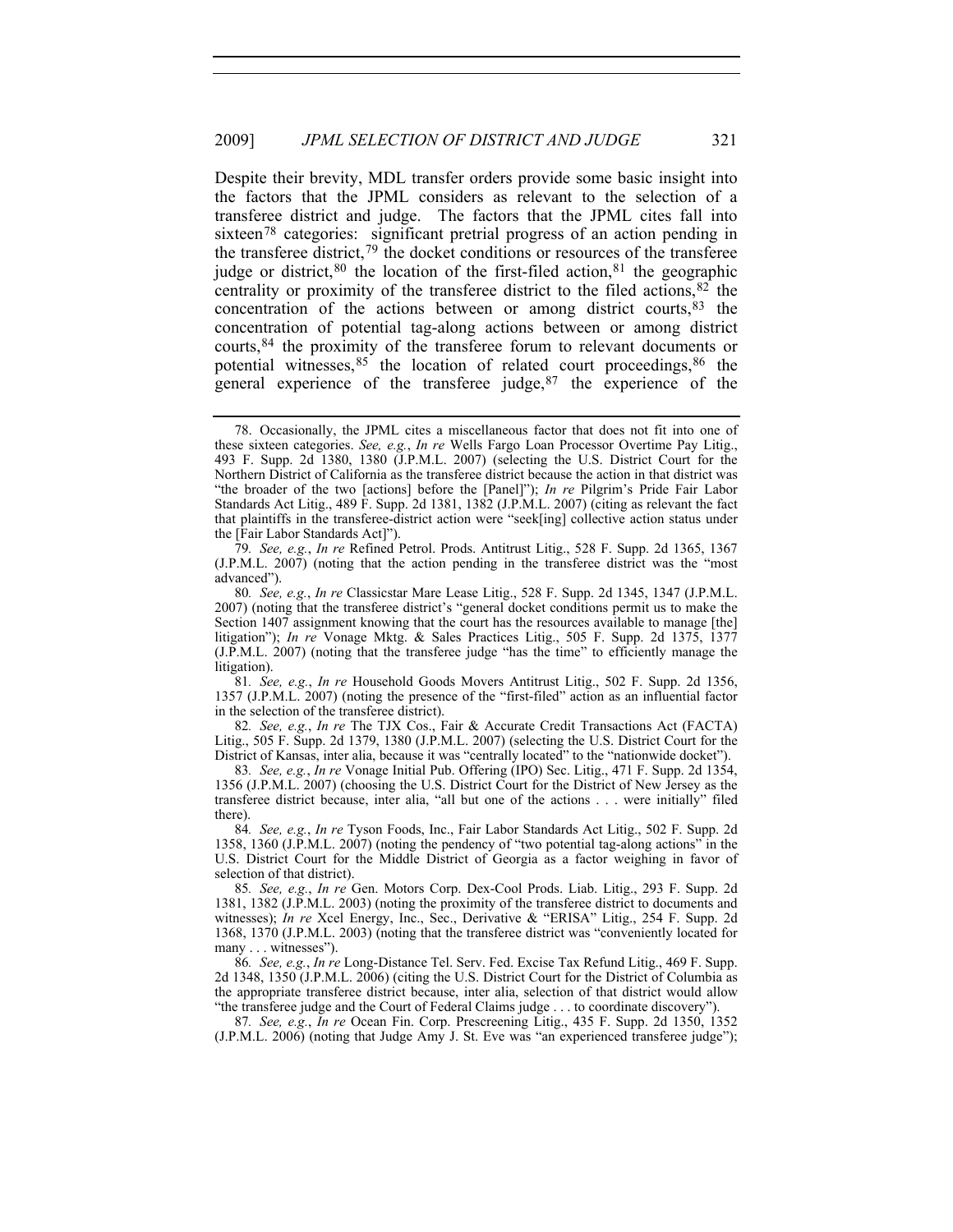and the proximity of the transferee district to the conduct or event at issue.<sup>94</sup> transferee judge due to presiding over one of the constituent actions,[88](#page-11-0) the familiarity of the transferee judge with the factual or legal issues in the MDL due to presiding over a previous action involving similar issues, <sup>[89](#page-11-1)</sup> the preferences of the parties,  $90$  the proximity of the transferee district to the operations or residence of a party to the action, <sup>[91](#page-11-3)</sup> the proximity to an important third party,  $92$  the accessibility of the transferee district court,  $93$ 

The above factors relate to both the selection of the transferee district and judge. While one might view the selection of a transferee district and the selection of a transferee judge as, at least conceptually, distinct, it is clear that the JPML considers them to be related in some cases. Some JPML transfer orders clearly display that the characteristics of a particular transferee judge were influential in the selection of a transferee district.[95](#page-11-6) For example, in *In re Silica Products Liability Litigation*,<sup>[96](#page-11-7)</sup> the JPML selected the U.S. District Court for the Southern District of Texas as the transferee district because by doing so it could assign the case to Judge

<span id="page-11-1"></span>89*. See, e.g.*, *In re* Pharmastem Therapeutics, Inc., Patent Litig., 360 F. Supp. 2d 1362, 1364 (J.P.M.L. 2005) (selecting a transferee judge who was "already familiar with many of the technological and legal issues" in the MDL as a result of presiding over a 2002 patent infringement case involving the same party).

<span id="page-11-2"></span>90*. See, e.g.*, *In re* SFBC Int'l, Inc., Sec. & Derivative Litig., 435 F. Supp. 2d 1355, 1356 (J.P.M.L. 2006) (relying on the fact that the District of New Jersey was "the preferred transferee forum of several responding parties" in deciding to transfer the MDL to that district).

<span id="page-11-3"></span>91*. See, e.g.*, *In re* Live Concert Antitrust Litig., 429 F. Supp. 2d 1363, 1364 (J.P.M.L. 2006) (noting the location of defendant Clear Channel's headquarters as a relevant factor in the selection of transferee district).

<span id="page-11-4"></span>92*. See, e.g.*, *In re* Long-Distance Tel. Serv. Fed. Excise Tax Refund Litig., 469 F. Supp. 2d 1348, 1350 (J.P.M.L. 2006) (selecting the District of Columbia as the transferee district because, inter alia, "most, if not all, discovery will likely come from the federal Government").

<span id="page-11-5"></span>93*. See, e.g.*, *In re* Air Cargo Shipping Servs. Antitrust Litig., 435 F. Supp. 2d 1342, 1344 (J.P.M.L. 2006) (noting that the U.S. District Court for the Eastern District of New York "provides a locale that is . . . easily accessible" as a relevant consideration in the selection of the district).

94*. See, e.g.*, *In re* Dep't of Veterans Affairs (VA) Data Theft Litig., 461 F. Supp. 2d 1367, 1369 (J.P.M.L. 2006) (selecting the District of Columbia as the transferee district because, inter alia, "the theft [of data] occurred in the Washington, D.C., metropolitan area").

<span id="page-11-6"></span>95*. See, e.g.*, *In re* Transpacific Passenger Air Transp. Antitrust Litig., 536 F. Supp. 2d 1366, 1367 (J.P.M.L. 2008) (citing the experience of Judge Charles R. Breyer, a judge in the Northern District of California, as a reason for selecting that district as the transferee district); *In re* Pepsico, Inc., Bottled Water Mktg. & Sales Practices Litig., 560 F. Supp. 2d 1348, 1349 (J.P.M.L. 2008) (citing the experience of Judge Charles L. Brieant as supporting the selection of the U.S. District Court for the Southern District of New York as the transferee district).

<span id="page-11-7"></span>96*.* 280 F. Supp. 2d 1381 (J.P.M.L. 2003).

*In re* Paxil Prods. Liab. Litig., 296 F. Supp. 2d 1374, 1375 (J.P.M.L. 2003) (describing the transferee judge as "a seasoned jurist").

<span id="page-11-0"></span><sup>88</sup>*. See, e.g.*, *In re Ocean Fin.*, 435 F. Supp. 2d at 1352 (noting that the transferee judge had "already developed familiarity with the issues present in [the] docket as a result of presiding over motion practice and other pretrial proceedings in the action pending before her for the past year").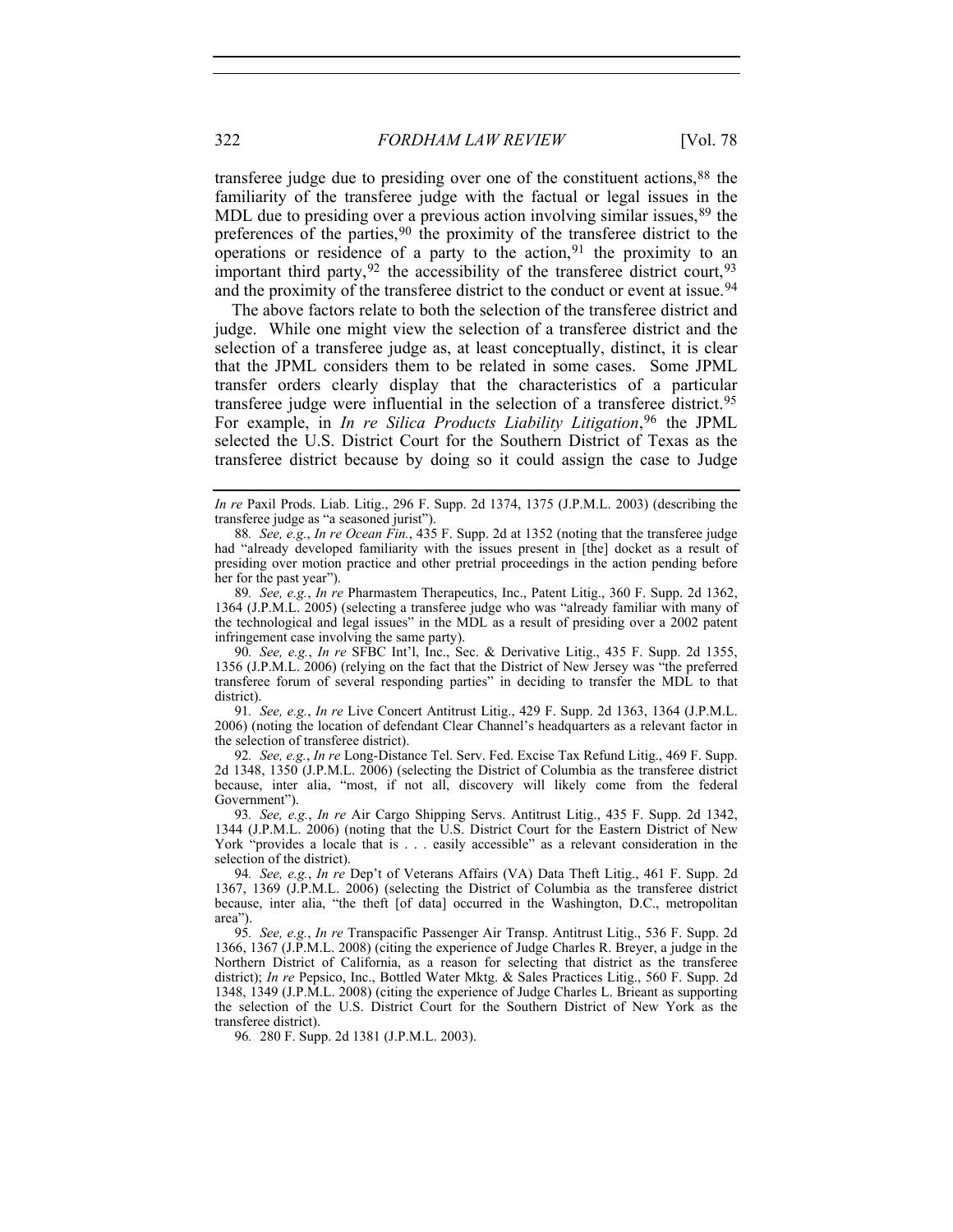Janis Graham Jack, "an experienced transferee judge for multidistrict litigation  $\ldots$  with a relatively low civil caseload."<sup>[97](#page-12-0)</sup> In other transfer orders, the JPML appears to select a transferee district without assigning any particular significance to the characteristics of the transferee judge.<sup>[98](#page-12-1)</sup> For example, in *In re Saturn L-Series Timing Chain Products Liability*  Litigation,<sup>[99](#page-12-2)</sup> the JPML transferred the MDL to the U.S District Court for the District of Nebraska without citing the characteristics of the transferee judge as a factor that influenced its selection.<sup>[100](#page-12-3)</sup>

Although JPML transfer orders occasionally cite to the experience of the transferee judge, the particular aspect of the transferee judge's experience to which the orders refer varies. Occasionally, the JPML will refer to a specific aspect of the transferee judge's experience when stating its reasoning for selecting that judge.<sup>[101](#page-12-4)</sup> For example, the JPML has noted the significance of the transferee judge's status as "an experienced MDL transferee judge" in assigning an MDL to that judge.<sup>[102](#page-12-5)</sup> Also, the JPML occasionally notes the relevance of a judge's experience in a prior case. For example, in *In re Brimonidine Patent Litigation*,<sup>[103](#page-12-6)</sup> the JPML noted the relevance of the transferee judge's experience with an earlier action involving some of the same patents at issue in the MDL.<sup>[104](#page-12-7)</sup> The JPML also sometimes cites to the transferee judge's experience presiding over one of the constituent actions as a reason for the selection of that judge.<sup>[105](#page-12-8)</sup> For example, in *In re Levaquin Products Liability Litigation*,[106](#page-12-9) the JPML selected Judge John R. Tunheim as the transferee judge, in part, because the constituent actions pending in the U.S. District Court for the District of Minnesota had been related before him, affording him an opportunity to

99*.* 536 F. Supp. 2d 1367 (J.P.M.L. 2008).

104*. Id.* at 1382.

<sup>97</sup>*. Id.* at 1383.

<span id="page-12-1"></span><span id="page-12-0"></span><sup>98</sup>*. See, e.g.*, *In re* Radioshack Corp. "ERISA" Litig., 528 F. Supp. 2d 1348, 1349 (J.P.M.L. 2007) (selecting the U.S. District Court for the Northern District of Texas without citing the characteristics of the transferee judge as an influential factor); *In re* Pilgrim's Pride Fair Labor Standards Act Litig., 489 F. Supp. 2d 1381, 1381–82 (J.P.M.L. 2007) (selecting a transferee district without mentioning the characteristics of the transferee judge).

<span id="page-12-3"></span><span id="page-12-2"></span><sup>100</sup>*. Id.* at 1368 (noting only the presence of the first-filed action and the unopposed preference of the moving party as relevant factors in its decision).

<span id="page-12-4"></span><sup>101</sup>*. See, e.g.*, *In re* Vonage Mktg. & Sales Practices Litig., 505 F. Supp. 2d 1375, 1377 (J.P.M.L. 2007) (noting that the transferee judge "already presides over another MDL docket involving Vonage"); *In re* Conagra Peanut Butter Prods. Liab. Litig., 495 F. Supp. 2d 1381, 1382 (J.P.M.L. 2007) (describing the transferee judge as "a jurist experienced in multidistrict litigation").

<span id="page-12-5"></span><sup>102</sup>*. In re* Wellnx Mktg. & Sales Practices Litig., 505 F. Supp. 2d 1380, 1381 (J.P.M.L. 2007).

<sup>103</sup>*.* 507 F. Supp. 2d 1381 (J.P.M.L. 2007).

<span id="page-12-8"></span><span id="page-12-7"></span><span id="page-12-6"></span><sup>105</sup>*. See, e.g.*, *In re* Train Derailment near Tyrone, Okla., on April 21, 2005, 545 F. Supp. 2d 1373, 1374 (J.P.M.L. 2008) (noting that Judge Barbara S. Jones, the transferee judge, had "developed familiarity with the issues involved as a result of presiding over motion practice and other pretrial proceedings for the past two years"); *In re* Refco Sec. Litig., 530 F. Supp. 2d 1350, 1351 (J.P.M.L. 2007) (noting that the transferee judge was familiar with the issues in the MDL from presiding over several constituent actions for the previous two years).

<span id="page-12-9"></span><sup>106</sup>*.* 560 F. Supp. 2d 1384 (J.P.M.L. 2008).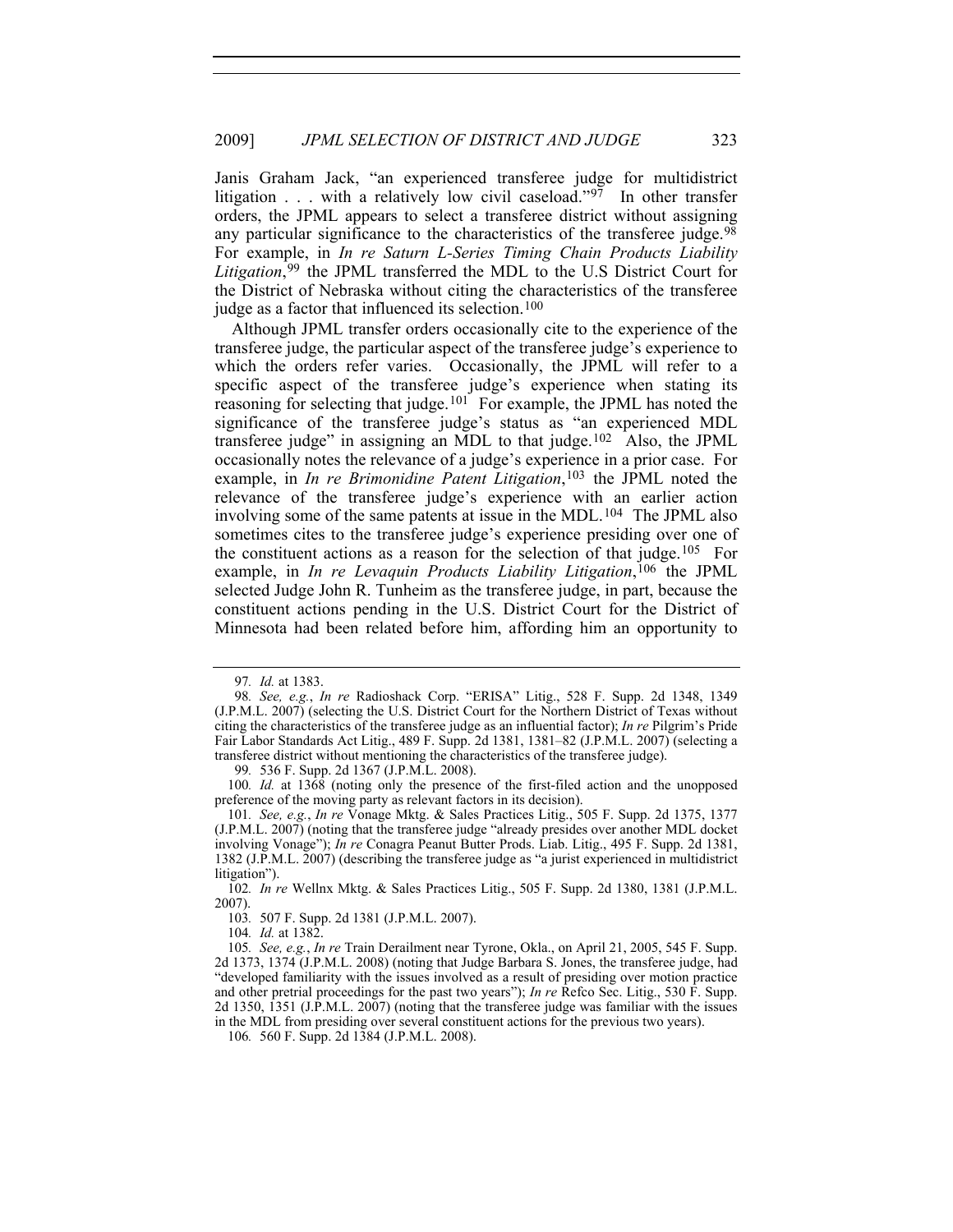familiarize himself with the litigation.<sup>107</sup> The JPML occasionally mentions the time that a transferee judge has to devote to a docket as an influential factor in the selection of a transferee judge.<sup>[108](#page-13-2)</sup>

The JPML is not always so clear. In some transfer orders, the JPML does not specify which aspect of the transferee judge's experience it considers relevant to the assignment of the MDL.<sup>[109](#page-13-3)</sup> In *In re Trasylol Products Liability Litigation*,<sup>[110](#page-13-4)</sup> for example, the JPML reasoned that Judge Donald M. Middlebrooks was the appropriate transferee judge because he had "the experience to steer th[e] litigation on a prudent course."<sup>[111](#page-13-5)</sup>

The JPML has provided very little guidance in its transfer decisions, or elsewhere, as to how it balances the various factors it cites when explaining its rationale for the selection of a particular transferee district and judge.<sup>[112](#page-13-6)</sup> It has never articulated a consistent "'formula' or standard."[113](#page-13-7) The JPML rarely discusses the characteristics of any district other than the transferee district. Accordingly, gleaning from transfer orders the relative weight of the factors that the JPML cites is quite difficult.

# 2. Views of Commentators

<span id="page-13-0"></span>Considering the extent to which parties fight about the selection of a transferee district and judge[114](#page-13-8) and the relative mystery of the selection decision,<sup>115</sup> it is not surprising that commentators have written quite a bit about the factors that influence the JPML.[116](#page-13-10) JPML members, scholars, and practitioners have all written about the factors that influence the JPML selection of a transferee district and judge. Part I.B.2 discusses these efforts to elucidate JPML selection of transferee district and judge.

<sup>107</sup>*. Id.* at 1385.

<span id="page-13-2"></span><span id="page-13-1"></span><sup>108</sup>*. See, e.g.*, *In re* Gadolinium Contrast Dyes Prods. Liab. Litig., 536 F. Supp. 2d 1380, 1382 (J.P.M.L. 2008) (noting that the transferee judge had "the time . . . to steer this docket on a prudent course"); *In re* Silica Prods. Liab. Litig., 280 F. Supp. 2d 1381, 1383 (J.P.M.L. 2003) (noting that the transferee judge had ample "time" to preside over the MDL docket).

<span id="page-13-3"></span><sup>109</sup>*. See, e.g.*, *In re* Motor Fuel Temperature Sales Practices Litig., 493 F. Supp. 2d 1365, 1367 (J.P.M.L. 2007) (refraining from referring to any specific aspect of the transferee judge's experience); *In re* Rembrandt Techs., LP, Patent Litig., 493 F. Supp. 2d 1367, 1370 (J.P.M.L. 2007) (describing the transferee judge as "a seasoned jurist").

<sup>110</sup>*.* 545 F. Supp. 2d 1357 (J.P.M.L. 2008).

<sup>111</sup>*. Id.* at 1358.

<span id="page-13-7"></span><span id="page-13-6"></span><span id="page-13-5"></span><span id="page-13-4"></span><sup>112</sup>*. See* HERR, *supra* note 1, § 7:2 (noting that "little is usually said in the Panel decisions regarding reasons for selecting a particular judge"); Herr & Narotzky, *supra* note 30, at 296.

<sup>113</sup>*. See* Herr & Narotzky, *supra* note 30, at 296.

<sup>114</sup>*. See supra* notes 5–7 and accompanying text.

<sup>115</sup>*. See supra* notes 75–76 and accompanying text.

<span id="page-13-10"></span><span id="page-13-9"></span><span id="page-13-8"></span><sup>116</sup>*. See, e.g.*, HERR, *supra* note 1, at §§ 6:1–7:14 (noting relevant factors in the selection of transferee district and judge); Chavez, *supra* note 52, at 130–31; Herr & Narotzky, *supra* note 30, at 289–300 (citing twenty-three factors that are relevant to JPML selection of a transferee district and seven factors that are relevant to the selection of a transferee judge); Herrmann, *supra* note 5, at 44; Kyle, *supra* note 7, at 597–99; Yvette Ostolaza & Michelle Hartmann, *The Judicial Panel on Multidistrict Litigation and Coordinating Multijurisdictional Disputes*, PRAC. LITIGATOR, July 2005, at 23, 26–27.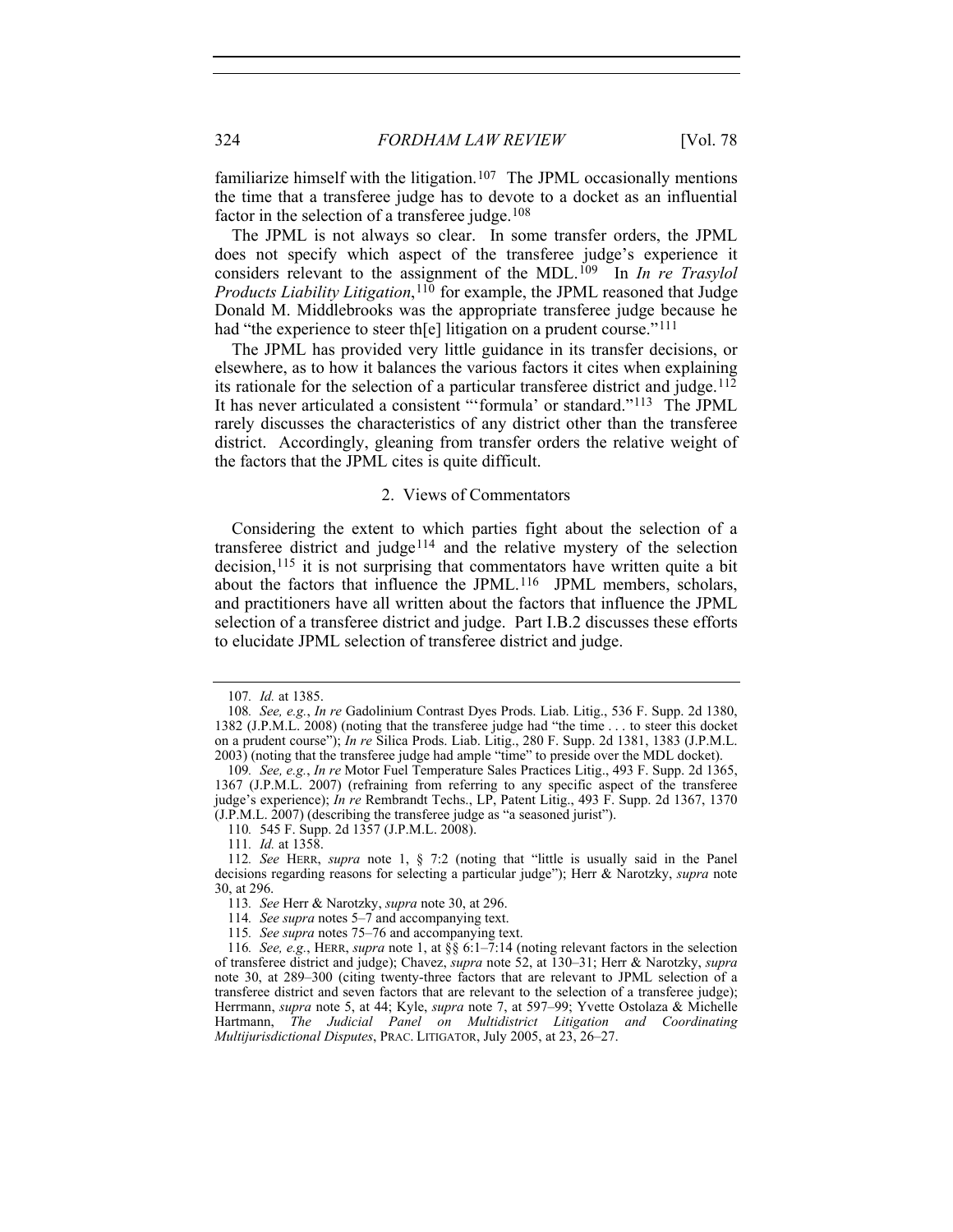### a. *Views of JPML Members*

<span id="page-14-0"></span>substantial "intuition."<sup>120</sup> The JPML's self-perception—at least through the eyes of its members seems to be something of an oxymoron. On the one hand, as one former chair describes the JPML's role, the JPML sees itself as a mere "traffic cop;"[117](#page-14-1) it simply decides "whether the case should go, and if so, where."<sup>[118](#page-14-2)</sup> On the other hand, the JPML is not unaware of the broad discretion it possesses when making those decisions. As Judge John G. Heyburn II, the current chair of the JPML, notes in *A View from the Panel: Part of the Solution*, the JPML exercises "considerable and largely unfettered discretion" when making the transfer decisions.<sup>[119](#page-14-3)</sup> He also acknowledges that the selection of transferee district and judge requires

Judge Heyburn has provided some guidance regarding his views on the selection of transferee district. Among the factors that he considers as relevant to the selection of a transferee district are the proximity to a factually related grand jury proceeding or *qui tam* action,<sup>[121](#page-14-4)</sup> the possibility of discovery coordination with a related state-court suit, and the location of the district in which the majority of the actions or the first-filed action are pending.[122](#page-14-5) This list of factors, however, is hardly exhaustive. Judge William Terrell Hodges, Judge Heyburn's predecessor as chair of the JPML, notes "the accessibility of the court" as a relevant factor.<sup>[123](#page-14-6)</sup> He notes that because judges occasionally have "to see the lawyers and look them in the eye[,] . . . courts in metropolitan areas with busy airports are much more convenient."<sup>[124](#page-14-7)</sup>

JPML members have also provided some guidance regarding the factors that they consider to be important when selecting a transferee judge. Judge Heyburn describes the "ideal transferee judge" as "one with some existing knowledge of one of the cases to be centralized and who may already have some experience with complex cases, if the new docket appears to require it."[125](#page-14-8) Usually, he argues, the panel prefers to assign the MDL to "a judge already assigned many of the transferee cases," unless the judge "is unable to devote the time to the combined transferee cases."[126](#page-14-9) Ultimately, the

126*. Id.*

 <sup>117.</sup> Hansel, *supra* note 61, at 21–22.

<sup>118</sup>*. Id.* at 22.

 <sup>119.</sup> Heyburn, *supra* note 4, at 2228.

<sup>120</sup>*. Id.* at 2241.

<span id="page-14-5"></span><span id="page-14-4"></span><span id="page-14-3"></span><span id="page-14-2"></span><span id="page-14-1"></span> <sup>121.</sup> A *qui tam* action is "[a]n action brought under a statute that allows a private person to sue for a penalty, part of which the government or some specified public institution will receive." BLACK'S LAW DICTIONARY 1282 (8th ed. 2004).

 <sup>122.</sup> Heyburn, *supra* note 4, at 2239–40.

 <sup>123.</sup> Hansel, *supra* note 61, at 19.

<sup>124</sup>*. Id.*

<span id="page-14-9"></span><span id="page-14-8"></span><span id="page-14-7"></span><span id="page-14-6"></span> <sup>125.</sup> Heyburn, *supra* note 4, at 2240 (citing *In re* Refco Sec. Litig., 530 F. Supp. 2d 1350, 1351 (J.P.M.L. 2007); *In re* Nat'l Sec. Agency Telecomms. Records Litig., 444 F. Supp. 2d 1332, 1335 (J.P.M.L. 2006)).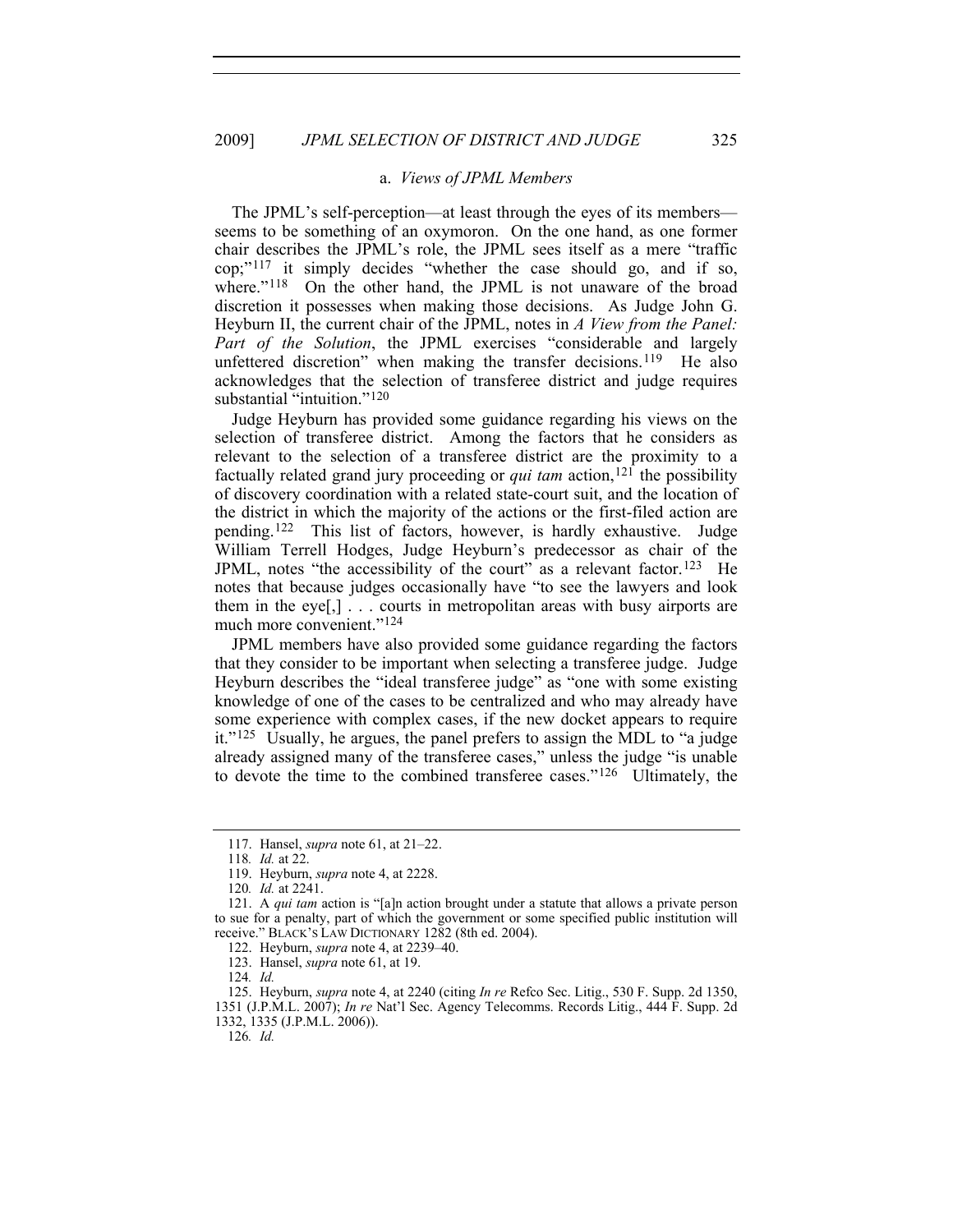parties and the judicial system."<sup>128</sup> "willingness and motivation"<sup>[127](#page-15-0)</sup> of a prospective transferee judge to manage an MDL are "the true keys to whether centralization will benefit the

According to Judge Heyburn, the JPML also considers whether a prospective transferee judge's docket will permit him or her to devote the time necessary to manage the centralized MDL proceeding.[129](#page-15-1) Making this determination can be difficult.<sup>[130](#page-15-2)</sup> As he describes it, the time that a prospective MDL transferee judge has to devote to an MDL docket "may have little to do with the number of cases on the judge's docket and more to do with the presence of a few complex and time-consuming actions."[131](#page-15-3) Accordingly, the JPML often arranges a telephone conference with the transferee judge to inquire about the nuances of that judge's docket conditions.[132](#page-15-4)

Judge Heyburn notes that "any single factor can only be properly evaluated in the context of both the particular docket and the other factors that may be relevant."<sup>133</sup> Generally, he describes the selection of a Generally, he describes the selection of a transferee district as a decision that "involve[s] considerable discretion and intuition<sup>"[134](#page-15-6)</sup>

As noted above, JPML transfer orders provide little guidance as to how to balance the relevant factors that influence the selection of a transferee district and judge.<sup>135</sup> Judge Heyburn, however, has provided some Judge Heyburn, however, has provided some guidance. Ultimately, he says, the JPML applies the influential factors in a way that "benefit[s] the system as a whole rather than a particular party or a particular point of view within the litigation."[136](#page-15-8) Specifically, Judge Heyburn discusses the relative importance of the proximity of the transferee district to potential evidence.<sup>[137](#page-15-9)</sup> He notes that if relevant witnesses and documents are concentrated in one particular area, the proximity of the potential transferee courts to that area will be an important factor in the selection of the transferee district.<sup>[138](#page-15-10)</sup> Conversely, if the "litigation lacks a

<span id="page-15-3"></span><span id="page-15-2"></span><span id="page-15-1"></span><span id="page-15-0"></span><sup>127</sup>*. Id.* Interestingly, the JPML will often gauge the "willingness and motivation" of a prospective transferee judge by placing a personal call to that judge. *Id.* at 2240–41.

<sup>128</sup>*. Id.* at 2240.

<sup>129</sup>*. Id.*

<sup>130</sup>*. See id.* at 2240–41.

<sup>131</sup>*. Id.* at 2240.

<span id="page-15-4"></span><sup>132</sup>*. Id.* at 2240–41.

<sup>133</sup>*. Id.* at 2240.

<sup>134</sup>*. Id.* at 2241.

<sup>135</sup>*. See supra* notes 112–13 and accompanying text.

 <sup>136.</sup> Heyburn, *supra* note 4, at 2241.

<sup>137</sup>*. See id.* at 2239.

<span id="page-15-10"></span><span id="page-15-9"></span><span id="page-15-8"></span><span id="page-15-7"></span><span id="page-15-6"></span><span id="page-15-5"></span><sup>138</sup>*. See id.* As an example of this type of case, Judge John G. Heyburn II cites *In re Avandia Marketing, Sales Practices and Products Liability Litigation*, 528 F. Supp. 2d 1339, 1340–41 (J.P.M.L. 2007), an MDL in which the JPML transferred the centralized cases to a district where the pharmaceutical manufacturer defendant had its principal place of business and where, accordingly, many relevant documents and witnesses would be located. Heyburn, *supra* note 4, at 2239 n.72.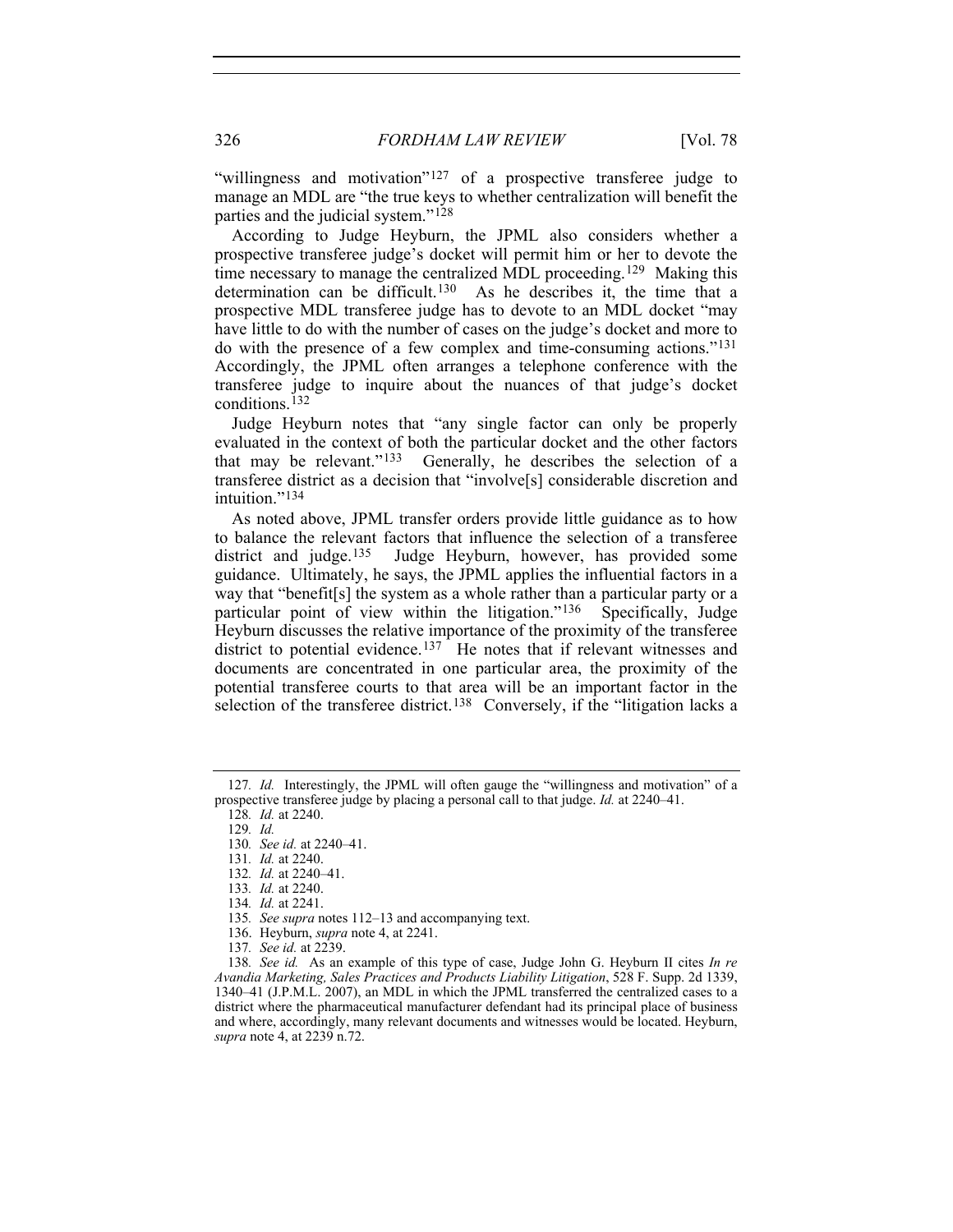singular geographical focal point," the location of the transferee court may be less significant.[139](#page-16-1)

#### b. *Views of Other Commentators*

<span id="page-16-0"></span>Essentially, there are as many categorizations of the factors that influence the JPML as there are commentators on the subject.<sup>[140](#page-16-2)</sup> A fairly comprehensive list of factors that influence JPML selection of transferee district, however, can be found in David F. Herr's *Multidistrict Litigation Manual*.<sup>[141](#page-16-3)</sup> The factors that Herr lists are as follows: the location of evidence, the place of a tort event, geographic centrality, the venue of the various pending actions, size of the actions, the nature of the pending actions, the potential for transfer under 28 U.S.C. § 1404(a), possible coordination with other federal proceedings, possible coordination with state court proceedings, the familiarity of a prospective transferee judge with the issues in the MDL, the overall experience of the prospective transferee judge, the relative advancement of cases on the constituent actions' dockets, the overall docket conditions of the prospective transferee district, the preferences of the parties, the potential for centralizing the MDL in a district where trial will probably occur, the availability of jurisdiction in a prospective transferee district, the pendency of motions in a prospective transferee court, and the pendency of other MDLs in a prospective transferee court.[142](#page-16-4)

Although most commentators discuss MDL transfer without substantially differentiating between different categories of MDLs, in a recent article, several defense lawyers analyzed the selection of transferee district and judge in products liability, pharmaceutical, medical device, and vaccine products liability litigation.<sup>[143](#page-16-5)</sup> The article identifies ten distinct rationales that the JPML uses and then analyzes fifty-one products liability MDLs to ascertain the frequency with which the JPML cited each of the rationales. The rationales, from most frequently employed to least, are

1) the capacity of the district court to handle multidistrict litigation; 2) the number of actions pending in the transferee district; 3) the location of relevant discovery, such as at a corporate headquarters; 4) selecting a geographically central location for the litigation; 5) selecting a judge with experience conducting multidistrict litigation; 6) selecting a judge with expertise in the subject area; 7) the stage of the actions pending in the

142*. See id.*

<span id="page-16-1"></span> <sup>139.</sup> Heyburn, *supra* note 4, at 2239. As an example of this type of case, Judge Heyburn cites *In re Motor Fuel Temperature Sales Practices Litigation*, 493 F. Supp. 2d 1365, 1367 (J.P.M.L. 2007), where no district stood out as a "'geographic focal point'" of the nationwide docket. Heyburn, *supra* note 4, at 2239 n.73 (quoting *Motor Fuel*, 493 F. Supp. 2d at 1367).

<sup>140</sup>*. See supra* note 116.

<sup>141</sup>*. See* HERR, *supra* note 1, §§ 6:3–6:22.

<span id="page-16-5"></span><span id="page-16-4"></span><span id="page-16-3"></span><span id="page-16-2"></span> <sup>143.</sup> James M. Wood, Monique Hunt McWilliams & Delaney M. Anderson, *The Selection of a Transferee Court for MDL: Examining Rationales Used by the Judicial Panel on Multidistrict Litigation*, FOR DEF., Nov. 2007, at 12.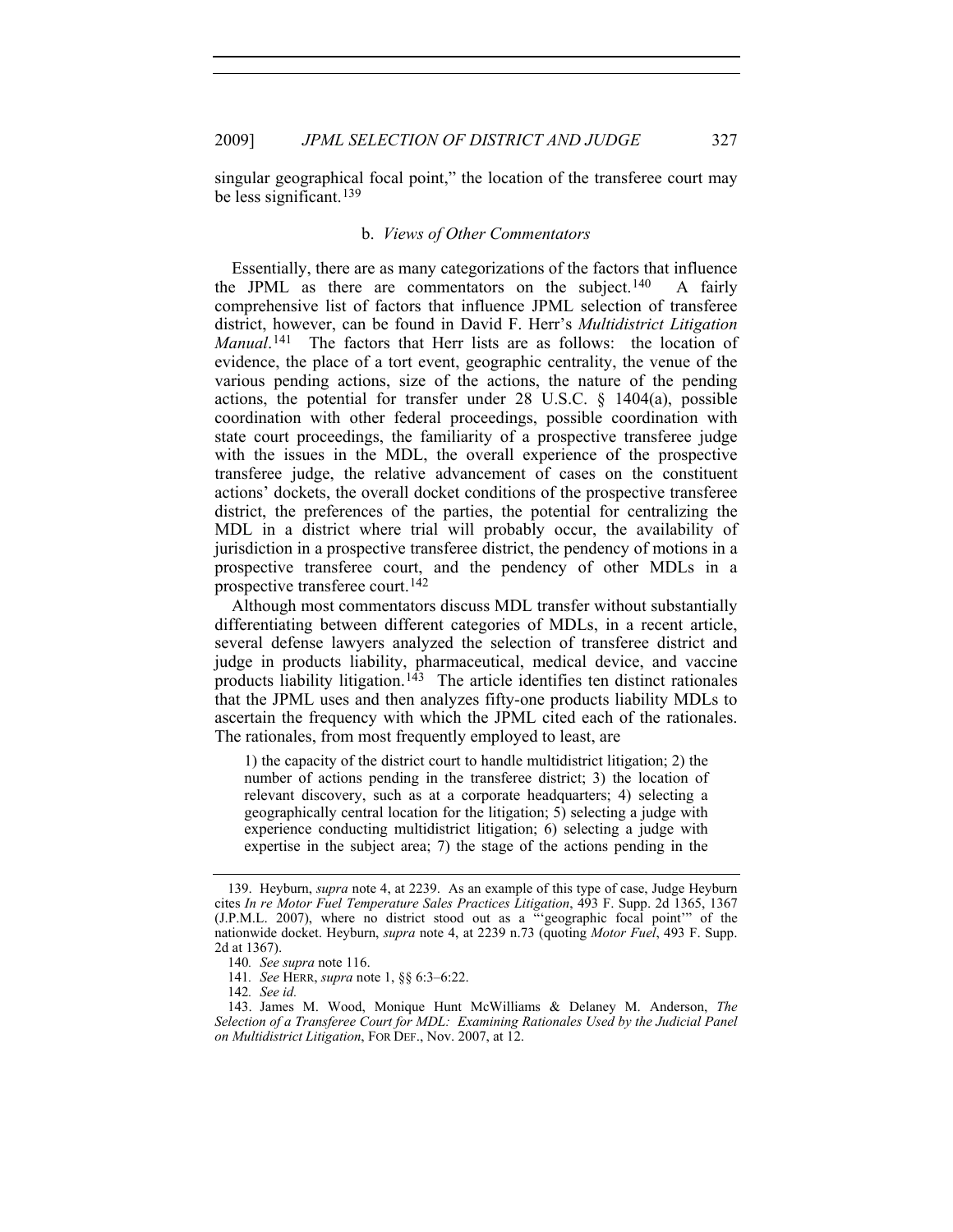transferee district; 8) whether either party favors selection of the transferee court; 9) selecting a neutral judge; and 10) coordinating the federal multidistrict litigation with related state actions.[144](#page-17-0)

 Although knowing the factors that the JPML considers when selecting a transferee district and judge is critical to understanding the transfer decision, understanding the relative weight of these factors is also important. Herr has come to several conclusions regarding the relative weight of the factors that the JPML cites. First, he contends that some factors carry more weight with the JPML than others. For example, he contends that the relative advancement of cases in prospective transferee courts "may be the most important factor" that the JPML considers when selecting a transferee district.<sup>[145](#page-17-1)</sup> Among the other factors that he considers to be particularly important are the venue of the pending actions,[146](#page-17-2) the transfer of cases to a prospective transferee district pursuant to § 1404 prior to the MDL proceeding,  $147$  the possibility of coordination with related federal proceedings,[148](#page-17-4) the possibility of coordination with related state proceedings,[149](#page-17-5) the familiarity of a judge in a prospective transferee district with the issues in the litigation,  $150$  the unanimous support of the parties of transfer to a prospective transferee district,[151](#page-17-7) and the pendency of MDL matters in the prospective transferee district.<sup>[152](#page-17-8)</sup> Of lesser importance, however, are the location of a government agency,<sup>[153](#page-17-9)</sup> the amount in controversy of the various pending actions,[154](#page-17-10) the nonunanimous preferences of the parties with respect to transferee district,[155](#page-17-11) and the pendency of a motion in a prospective transferee district.[156](#page-17-12)

Also, Herr makes several observations about the selection of a transferee judge. He notes that the relative docket conditions of a prospective transferee judge "may be the most important factor" in selecting a

149*. See id.* § 6:13 (describing state coordination as a "very compelling" factor).

<span id="page-17-6"></span><span id="page-17-5"></span>150*. See id.* § 6:14 (describing the familiarity of a prospective judge with the issues in the litigation as a "very important" factor in the selection of a transferee district).

<span id="page-17-7"></span>151*. See id.* § 6:18 (noting that unanimous agreement on a prospective transferee district will carry "significant weight" with the JPML).

<span id="page-17-8"></span>152*. See id.* § 6:22 (noting that the tendency of the JPML to transfer MDLs broadly throughout the federal system may "trump" another strong factor).

<span id="page-17-9"></span>153*. See id.* § 6:5 (noting that although the JPML may consider the location of a relevant government agency, it is unlikely to be "a controlling factor").

154*. See id.* § 6:9 (noting that the size of an action is "probably not a significant factor").

<span id="page-17-11"></span><span id="page-17-10"></span>155*. See id.* § 6:18 (noting that the nonunanimous preferences of the parties are given "some weight").

<span id="page-17-12"></span>156*. See id.* § 6:21 (noting that the pendency of motions in the transferee court is "unlikely to dictate the selection process").

<sup>144</sup>*. Id.* at 18.

<sup>145</sup>*. See* HERR, *supra* note 1, § 6:16.

<span id="page-17-2"></span><span id="page-17-1"></span><span id="page-17-0"></span><sup>146</sup>*. See id.* § 6:8 (noting that the JPML is reluctant to transfer an MDL to "a district in which no action is then pending").

<span id="page-17-3"></span><sup>147</sup>*. See id.* § 6:11 (noting that the district selected by a § 1404 transferor judge is given "great weight").

<span id="page-17-4"></span><sup>148</sup>*. See id.* § 6:12 (noting that the JPML will rarely pass up an opportunity to coordinate with other federal proceedings because coordination is the "hallmark of management of complex and multiple litigation").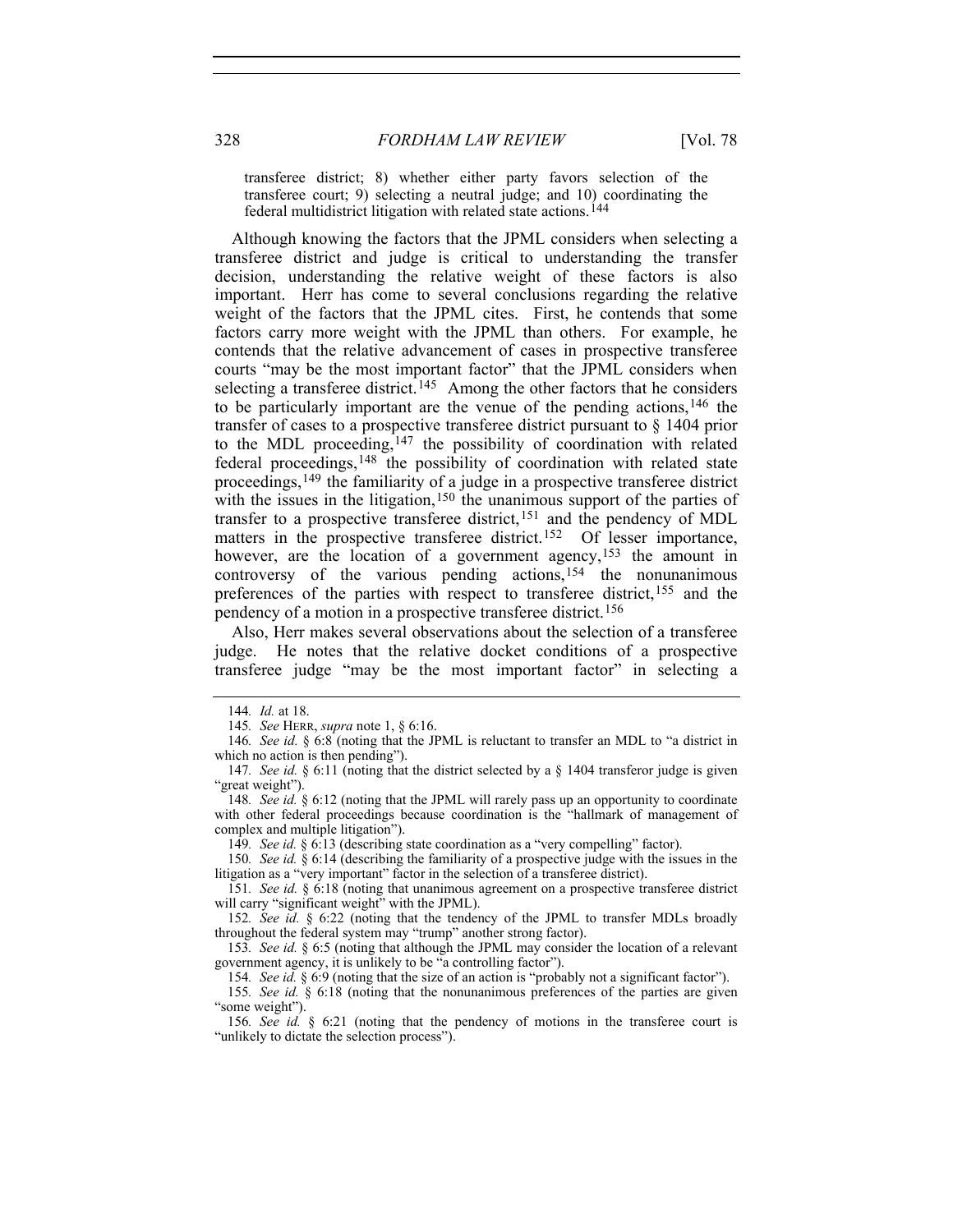transferee judge.[157](#page-18-1) Conversely, the preferences of the parties with respect to the selection of a transferee judge are likely of little importance.[158](#page-18-2)

Another group of commentators notes several trends regarding the JPML's weighing of relevant selection factors in pharmaceutical, medical device, and vaccine products liability litigation.[159](#page-18-3) First, the commentators note that the number of actions pending in the transferee district is cited most frequently when a single district houses a disproportionate number of the constituent actions.[160](#page-18-4) The authors observe that the location of relevant discovery appears to be a more persuasive factor in MDLs that have a small number of defendants.<sup>[161](#page-18-5)</sup> They also note that the rationale of selecting a geographically central location for the litigation was used more frequently where the constituent actions were pending in geographically disperse districts<sup>[162](#page-18-6)</sup>

### II. EMPIRICAL ANALYSIS OF JPML SELECTION OF TRANSFEREE DISTRICT AND JUDGE

<span id="page-18-0"></span>Part II describes the results of a study of four and one-half years of JPML selection of transferee district and judge. The analysis includes every transfer order during this period, for a total of 303 transfer orders. For an in-depth discussion of the research methodology supporting this Note, see Appendix A.

The JPML divides MDLs into ten categories: air disaster, antitrust, common disaster, contract, employment practices, intellectual property, products liability, sales practices, securities, and miscellaneous.[163](#page-18-7) As Figure 1 shows below, cases that the JPML categorized as securities, products liability, and antitrust constitute a large portion of the sample of 303 MDLs.[164](#page-18-8) Cases that the JPML categorized as contract, air disaster, and common disaster, however, were relatively rare in the sample.[165](#page-18-9)

162*. Id.*

<sup>157</sup>*. Id.* § 7:8.

<span id="page-18-3"></span><span id="page-18-2"></span><span id="page-18-1"></span><sup>158</sup>*. Id.* § 7:7 (noting that the JPML is "quite ready to ignore the positions taken" with respect to transferee judge).

<sup>159</sup>*. See* Wood et al., *supra* note 143.

<sup>160</sup>*. Id.* at 20.

<sup>161</sup>*. Id.*

<span id="page-18-7"></span><span id="page-18-6"></span><span id="page-18-5"></span><span id="page-18-4"></span><sup>163</sup>*. See* Judicial Panel on Multidistrict Litigation, Citation Summary (Oct. 14, 2008) (on file with the Fordham Law Review). MDLs in the miscellaneous category involve a variety of claims. *See, e.g.*, *In re* Sony BMG Audio Compact Disc Litig., 429 F. Supp. 2d 1378, 1380 (J.P.M.L. 2006) (involving allegations that the use of content protection software on compact discs was not properly disclosed and harmed consumers); *In re* Grand Theft Auto Video Game Consumer Litig., 416 F. Supp. 2d 1350, 1351 (J.P.M.L. 2006) (involving allegations that a video game developer engaged in deceptive marketing by failing to disclose that their video game contained hidden sexually explicit content); *In re* COBRA Tax Shelters Litig., 408 F. Supp. 2d 1348, 1348–49 (J.P.M.L. 2005) (involving allegations that the U.S. government improperly identified a generic tax product as an "abusive tax shelter").

<span id="page-18-8"></span><sup>164</sup>*. See infra* fig.1.

<span id="page-18-9"></span><sup>165</sup>*. See infra* fig.1.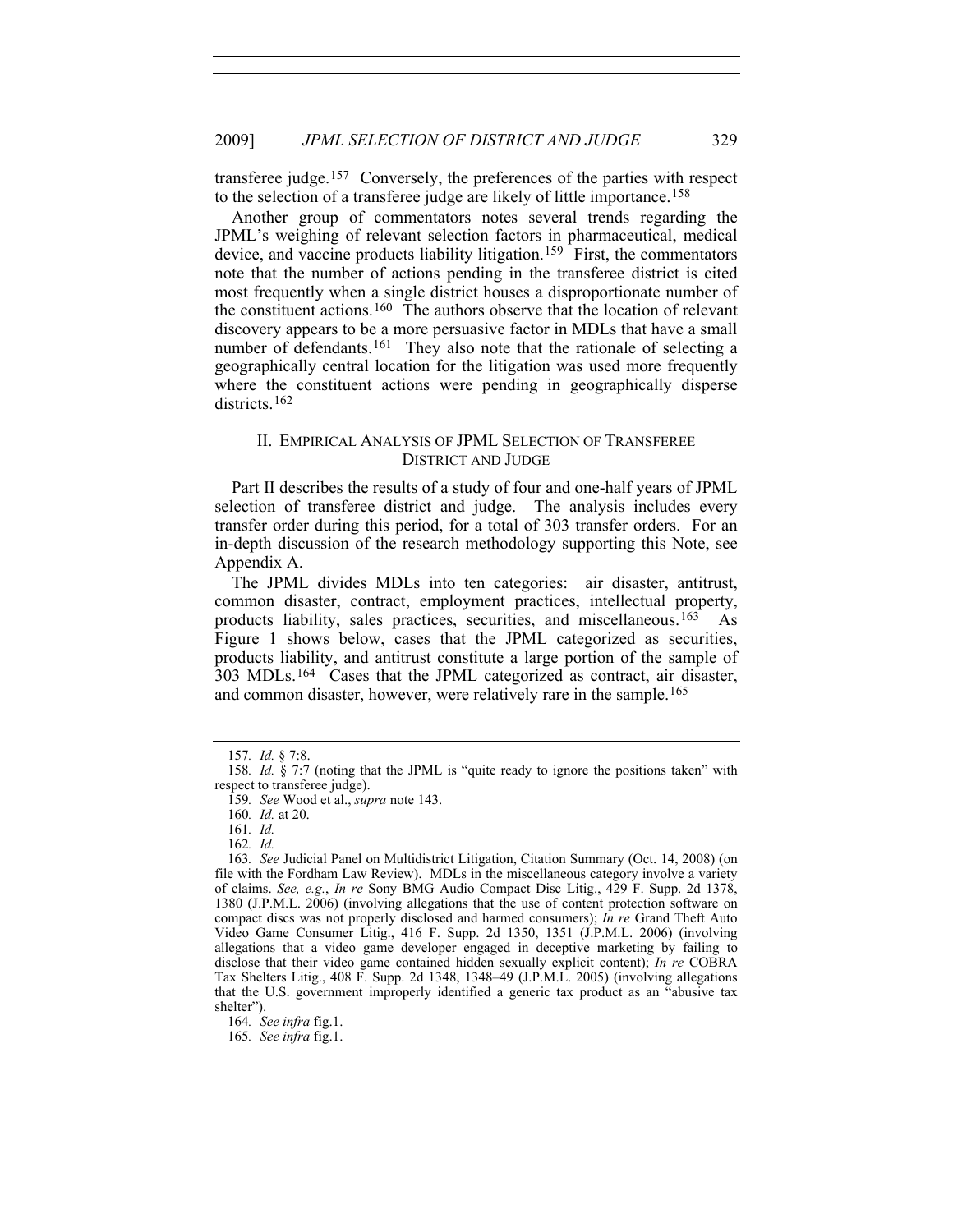

# *Figure 1: Quantity of Cases by JPML Classification*

#### A. *Factors That the JPML Cites by Category of Case*

<span id="page-19-0"></span>One potential window into the JPML's selection of transferee district and judge is the array of factors that it cites in transfer orders when explaining its reasoning for selecting a transferee district and judge. The factors to which the JPML cites vary depending on the category of case before the JPML.[166](#page-19-1) What follows is an analysis of the factors that the JPML cites in several of the JPML's ten categories of cases.<sup>[167](#page-19-2)</sup>

Figure 2 lists the sixteen factors that the JPML cites when explaining its selection of transferee district and judge.

<sup>166</sup>*. See infra* figs.3, 4, 5.

<span id="page-19-2"></span><span id="page-19-1"></span> <sup>167.</sup> This section does not analyze common disaster or contract cases because the low number of cases present in those samples reduces the likelihood that these cases are representative of the greater universe of cases. *See supra* fig.1. In addition, this section does not analyze the miscellaneous category of cases.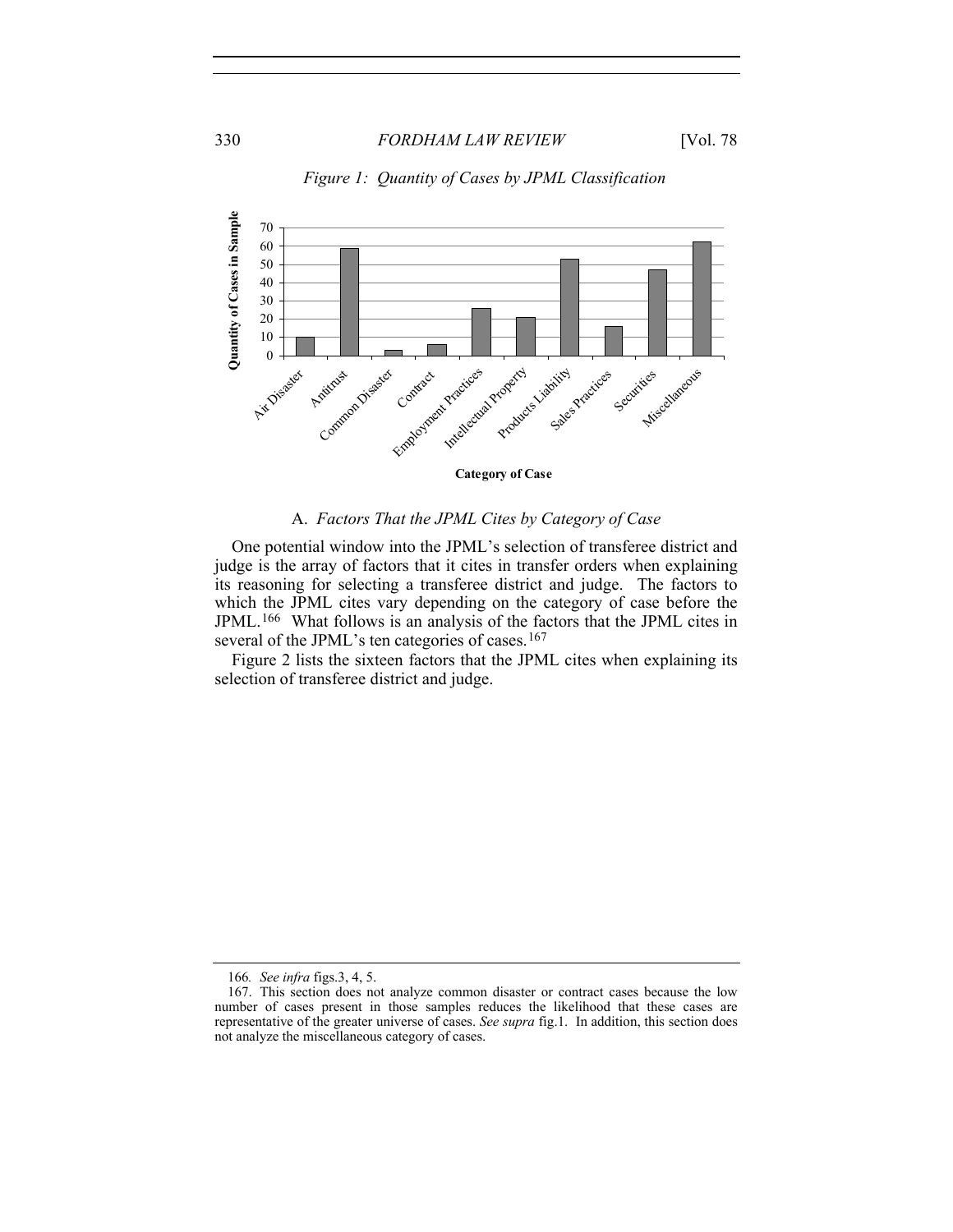| <b>Short Name</b> <sup>168</sup>                        | <b>Factor Description</b>                                                                                                           |
|---------------------------------------------------------|-------------------------------------------------------------------------------------------------------------------------------------|
| <b>Progress</b>                                         | Progress in the transferee district                                                                                                 |
| <b>Docket</b>                                           | Docket conditions or resources of the transferee district or<br>judge                                                               |
| <b>First-Filed</b>                                      | Location of the first-filed action                                                                                                  |
| Centrality                                              | Geographic centrality or proximity of the transferee<br>district to the pending constituent actions                                 |
| <b>Constituent</b><br>Concentration                     | Concentration of the constituent actions (includes a<br>reference to the presence of a single action in the<br>transferee district) |
| <b>Document</b><br>Location $169$                       | Location of documents or witnesses (excludes the<br>"Headquarters" and "Government Agency" factors)                                 |
| <b>Related Case</b>                                     | Pendency of related court proceedings in transferee<br>district                                                                     |
| General<br><b>Experience</b>                            | General experience of the transferee judge (e.g.,<br>experienced transferee judge, "seasoned jurist")                               |
| <b>Preferences</b>                                      | Preferences of the parties                                                                                                          |
| <b>Headquarters</b>                                     | Proximity to an important party in a constituent action<br>(e.g., proximity to a defendant's headquarters)                          |
| Government<br>Agency                                    | Proximity to a relevant government agency                                                                                           |
| <b>Tag-Along</b><br>Concentration                       | Concentration of potential tag-along actions                                                                                        |
| <b>Accessibility</b>                                    | Accessibility of the transferee court                                                                                               |
| <b>Event/Conduct</b>                                    | Proximity to the event or conduct at issue                                                                                          |
| <b>Previous Case</b><br><b>Experience</b>               | Familiarity of judge with factual or legal issues of the<br>MDL from experience presiding over a previous case                      |
| <b>Familiarity with</b><br>Constituent<br><b>Action</b> | Familiarity of judge with factual or legal issues of the<br>MDL from presiding over one of the constituent actions                  |

#### *Figure 2: Summary of Factors Cited by the JPML*

 <sup>168.</sup> The "Short Name" identifies each factor on the graphs below.

<span id="page-20-1"></span><span id="page-20-0"></span> <sup>169.</sup> The JPML frequently cites to the location of an important party in the litigation usually a corporate defendant's headquarters—or the location of a government agency because it assumes that relevant documents and witnesses will be located there. *See, e.g.*, *In re* Cessna 208 Series Aircraft Prods. Liab. Litig., 408 F. Supp. 2d 1349, 1350 (J.P.M.L. 2005) (noting that the District of Kansas is "likely to be the location of significant discovery because sole common defendant Cessna is headquartered there"). Under the categorization of factors utilized in this Note, such citations are not included in the "Document Location" factor. The "Document Location" factor is intended to be a catchall for any reference in a transfer order to the proximity of the transferee district to relevant documents or witnesses that does not explicitly mention the location of an important party or relevant government agency. Accordingly, under this Note's factor categorization, most of the JPML references to the location of documents will fall within the "Headquarters" or "Government Agency" factors.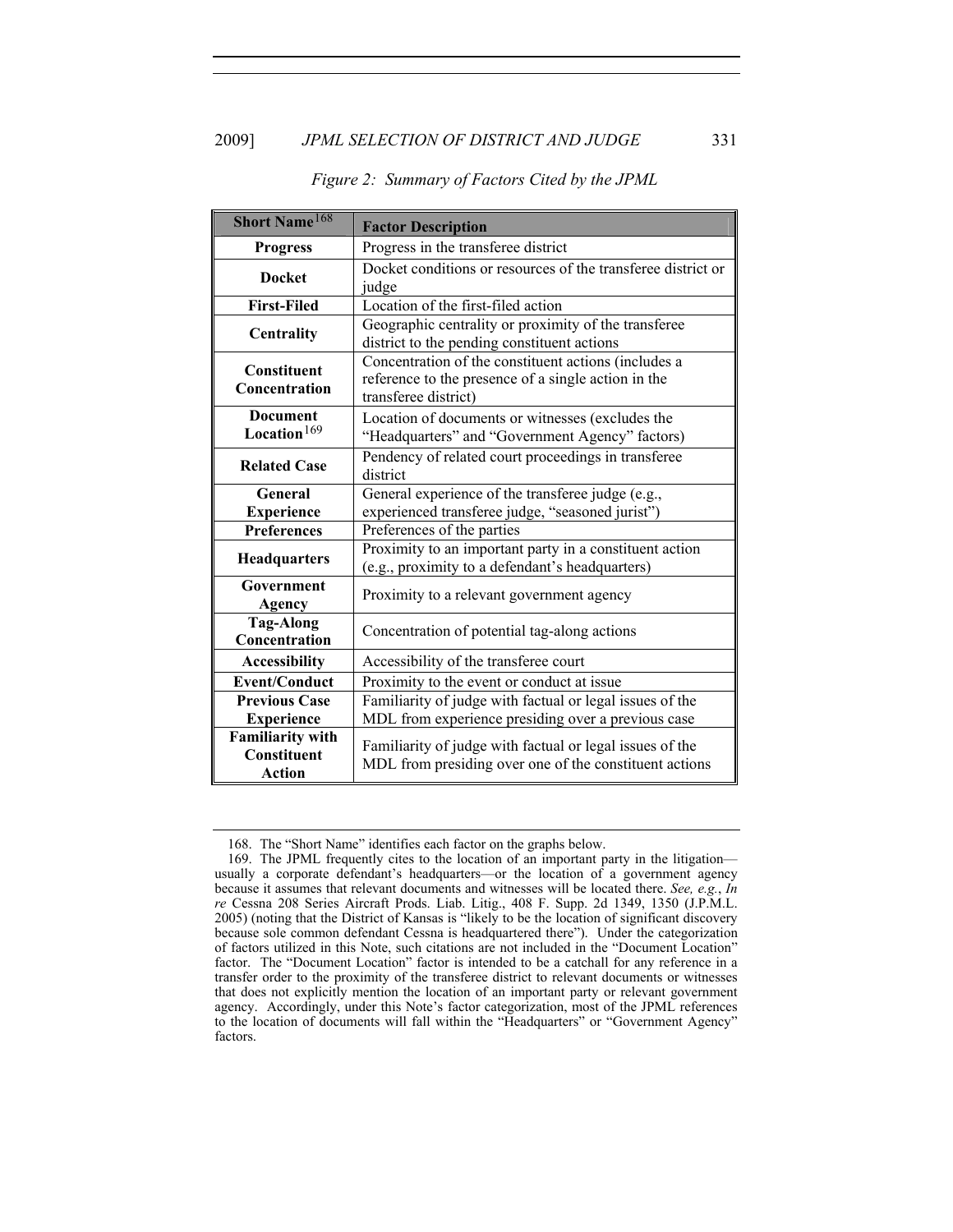Figure 3, Figure 4, and Figure 5 display the frequency with which the JPML cites each of the sixteen factors when explaining its selection of transferee district and judge in antitrust, products liability, and securities cases, respectively.





The most frequently cited factors in antitrust cases are the concentration of constituent actions, the preferences of the parties, the location of an important party—usually the headquarters or significant operation of a defendant—near the transferee district, and the docket conditions of the transferee district or judge.[170](#page-21-0) Overall, the frequency with which the JPML cites the factors in antitrust cases seems to fairly closely mimic the frequency with which the JPML cites those same factors in the aggregate sample.<sup>[171](#page-21-1)</sup> There are, however, a few notable exceptions. The JPML cites the concentration of the constituent actions and the concentration of potential tag-along actions more frequently in antitrust cases.[172](#page-21-2) It also cites the geographic centrality of the transferee district less frequently in antitrust cases.<sup>[173](#page-21-3)</sup> Finally, the JPML appears to cite the familiarity of the judge with the issues due to presiding over a constituent action and progress in the transferee district less frequently in antitrust cases.[174](#page-21-4)

<span id="page-21-1"></span><span id="page-21-0"></span><sup>170</sup>*. See supra* fig.3.

<sup>171</sup>*. See supra* fig.3.

<span id="page-21-2"></span><sup>172</sup>*. See supra* fig.3.

<span id="page-21-4"></span><span id="page-21-3"></span><sup>173</sup>*. See supra* fig.3.

<sup>174</sup>*. See supra* fig.3.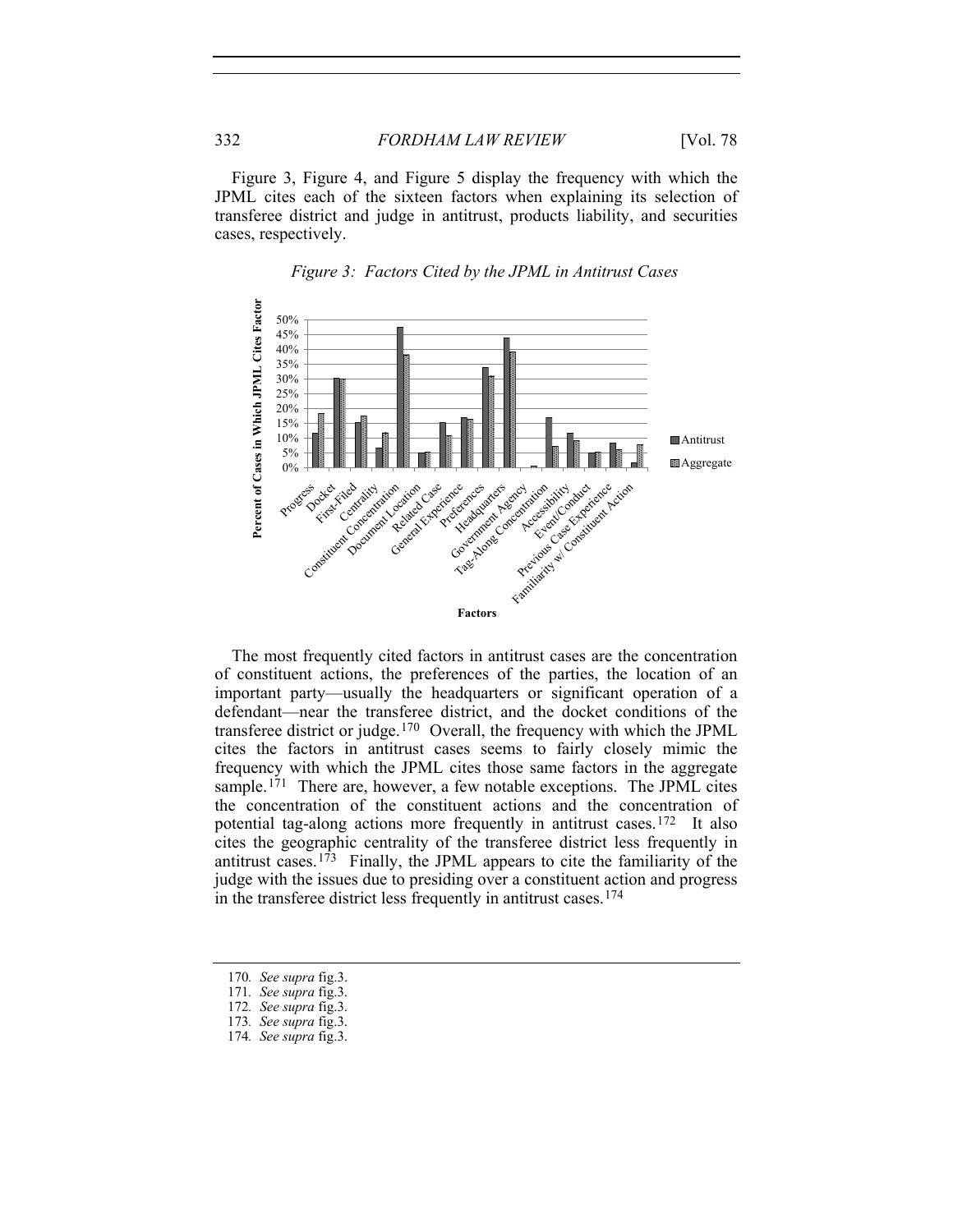

*Figure 4: Factors Cited by the JPML in Products Liability Cases*

Similarly to antitrust actions, in products liability cases the JPML most frequently cites the concentration of constituent actions, the preferences of the parties, the location of an important party near the transferee district, and the docket conditions of the transferee district or judge.<sup>175</sup> Although JPML citation of factors in products liability cases fairly closely tracks citation of the same factors in the aggregate, there are a few notable differences. The JPML cites the preferences of the parties and the geographic centrality of the transferee district more frequently in products liability cases than it does in the aggregate.<sup>[176](#page-22-1)</sup> In addition, the JPML cites the familiarity of the transferee judge with the issues in the MDL from presiding over a previous case less than half as frequently in products liability cases.<sup>[177](#page-22-2)</sup> Finally, the JPML cites to the general experience of the transferee judge more frequently in products liability cases.[178](#page-22-3)

<span id="page-22-1"></span><span id="page-22-0"></span><sup>175</sup>*. See supra* figs.3, 4.

<sup>176</sup>*. See supra* fig.4.

<span id="page-22-2"></span><sup>177</sup>*. See supra* fig.4.

<span id="page-22-3"></span><sup>178</sup>*. See supra* fig.4.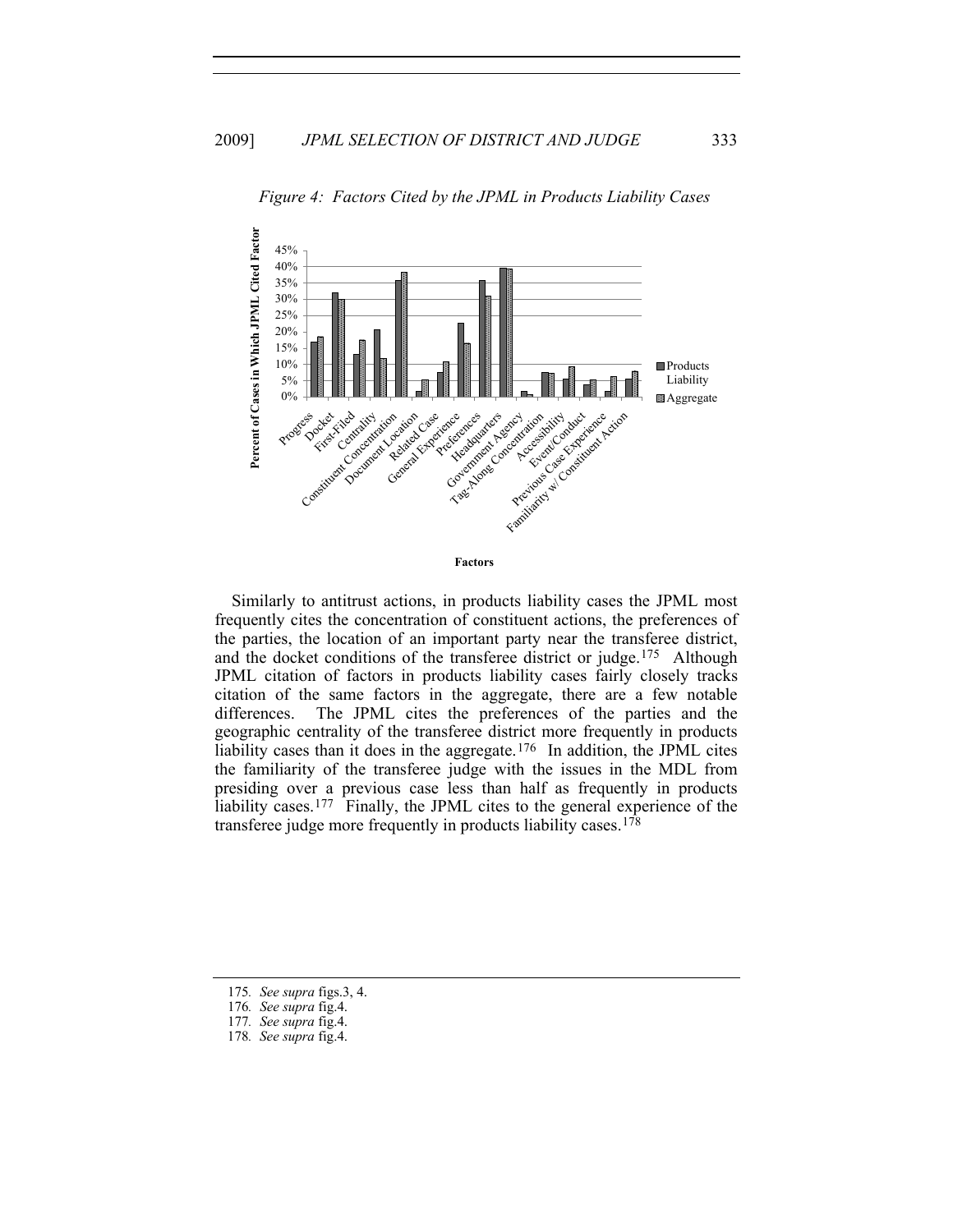

*Figure 5: Factors Cited by the JPML in Securities Cases*

Figure 5 displays several differences in the frequency with which the JPML cites factors in securities cases and the frequency with which the JPML cites the same factors in all transferred MDLs.[179](#page-23-0) In securities MDLs, the JPML most frequently cites the concentration of constituent actions, the preferences of the parties, and the location of an important party near the transferee district.<sup>[180](#page-23-1)</sup> The JPML also cites these three factors more frequently in securities cases than it does in the aggregate.[181](#page-23-2)

Notably, the docket conditions of the transferee district or judge, a factor that was among the most frequently cited in antitrust and products liability MDLs, is missing from the list of most frequently cited factors.<sup>[182](#page-23-3)</sup> While the JPML cites docket conditions in thirty percent of all MDLs, it cites docket conditions in only about twenty percent of securities MDLs.<sup>[183](#page-23-4)</sup> Also, the JPML cites progress-related factors—progress in the transferee district and the location of the first-filed action—far less frequently in securities cases.<sup>[184](#page-23-5)</sup>

Though there are several differences between the citation of factors in securities cases and the citation in products liability and antitrust cases, perhaps the starkest is the relative rarity with which the JPML cites the

<span id="page-23-2"></span><span id="page-23-1"></span><span id="page-23-0"></span><sup>179</sup>*. See supra* fig.5.

<sup>180</sup>*. See supra* fig.5.

<span id="page-23-3"></span><sup>181</sup>*. See supra* fig.5.

<span id="page-23-4"></span><sup>182</sup>*. See supra* figs.3, 4, 5.

<sup>183</sup>*. See supra* fig.5.

<span id="page-23-5"></span><sup>184</sup>*. See supra* fig.5.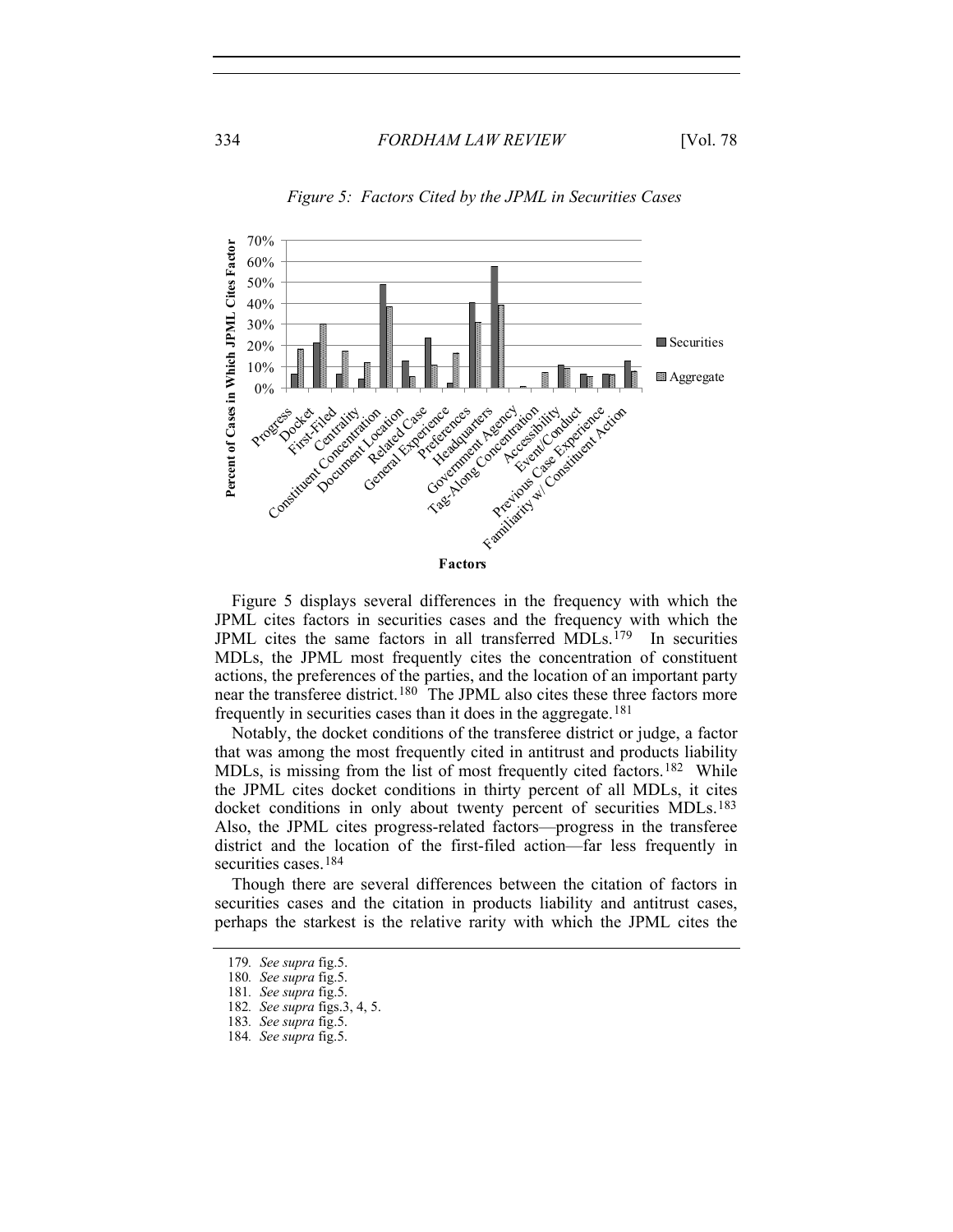general experience of the transferee judge in securities cases.[185](#page-24-1) In only one securities case did the JPML cite to the experience of the transferee judge.[186](#page-24-2) In this case, *In re Bayou Hedge Funds Investment Litigation*,[187](#page-24-3) the JPML transferred the MDL to Judge Colleen McMahon, who was presiding over three related government civil actions and two related criminal proceedings.[188](#page-24-4) After noting that Judge McMahon was familiar with the litigation, the JPML went on to note that the transferee judge had "the experience necessary to steer the llitigation on a prudent course."<sup>[189](#page-24-5)</sup>

Several interesting trends are also present in sales practices, intellectual property, air disaster, and employment practices MDLs. In sales practices cases, the JPML cites the experience of the transferee judge—both the general experience of the judge and familiarity of the judge with the factual or legal issues in the litigation from presiding over a prior case—more than twice as frequently as it does in the aggregate.[190](#page-24-6) In intellectual property cases the JPML cites the preferences of the parties with relative rarity. In addition, the JPML cites the accessibility of the transferee district in just under thirty percent of intellectual property MDLs, as compared to just under ten percent in all cases. Although the JPML cites docket conditions as a relevant factor to its selection decision in about thirty percent of all MDLs, in employment practices MDLs the JPML cites to the docket conditions of the transferee district over forty-five percent of the time.

Finally, in air disaster cases, as one might expect, the proximity of the transferee district to the conduct or event at issue—the air disaster—is a frequently cited factor. Generally, the JPML cites this factor in about five percent of all cases. In air disaster cases, however, the JPML cites to the proximity of the transferee district to the event or conduct at issue in fifty percent of the cases.

# B. *Factors That the JPML Cites by Number of Constituent Actions in the MDL*

<span id="page-24-0"></span>At least one commentator has hypothesized that the number of constituent actions before the JPML will affect the Panel's selection of transferee district and judge.[191](#page-24-7) JPML citation of factors remains fairly consistent as the number of constituent actions before the JPML

<span id="page-24-7"></span>191*. See, e.g.*, HERR, *supra* note 1, § 6:7 (noting that the advantages of a centralized forum will increase as the number of actions increases).

<span id="page-24-1"></span><sup>185</sup>*. See supra* figs.3, 4, 5.

<sup>186</sup>*. See supra* fig.5.

 <sup>187. 429</sup> F. Supp. 2d 1374 (J.P.M.L. 2006).

<sup>188</sup>*. Id.* at 1376.

<sup>189</sup>*. Id.*

<span id="page-24-6"></span><span id="page-24-5"></span><span id="page-24-4"></span><span id="page-24-3"></span><span id="page-24-2"></span> <sup>190.</sup> The JPML cites to the general experience of the transferee judge in thirty-eight percent of sales practices cases and about sixteen percent of aggregate cases. The JPML cites to the familiarity of the transferee judge with the issues in the MDL from presiding over a previous case in twenty-five percent of sales practices cases and about six percent of aggregate cases.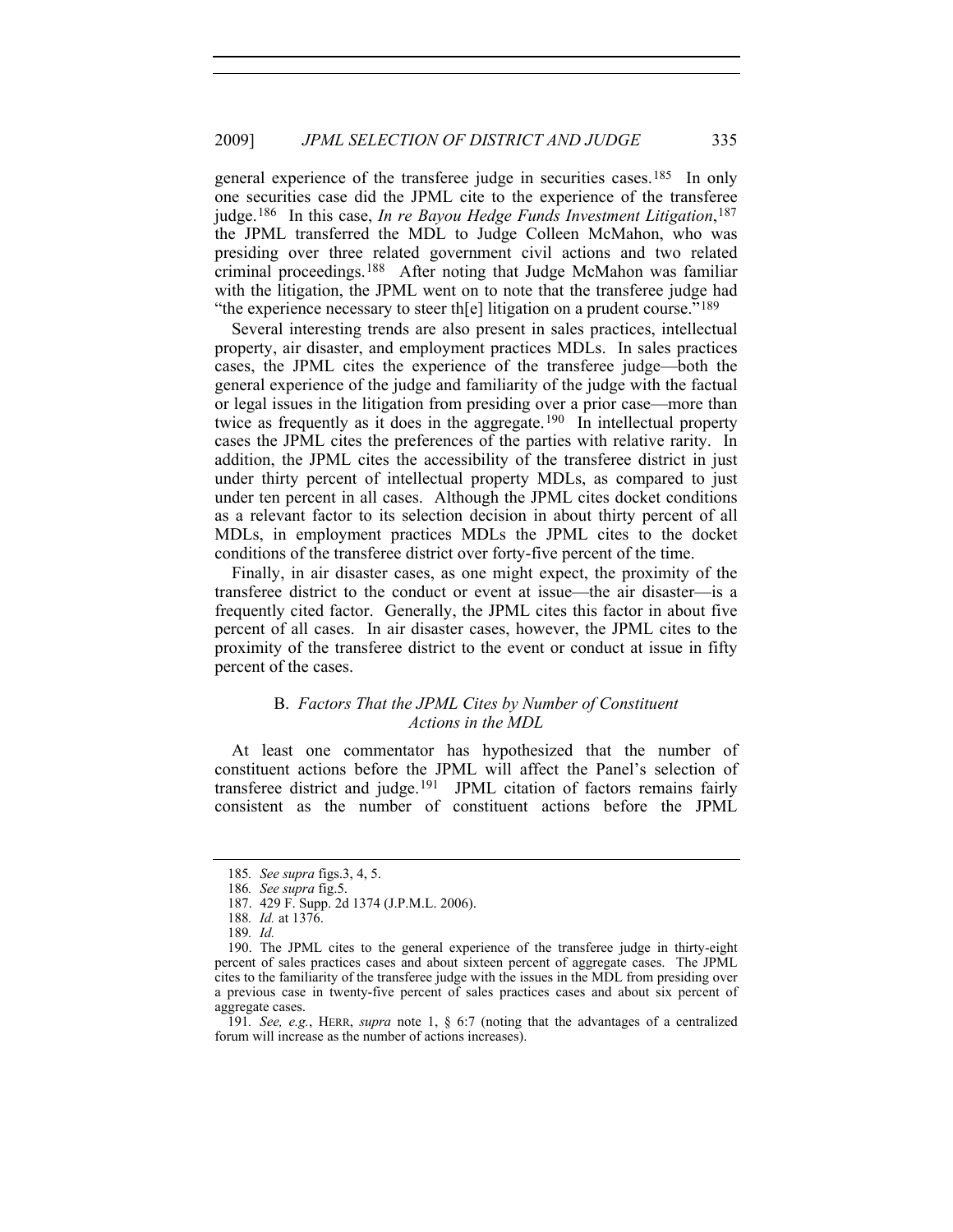increases.[192](#page-25-0) There is, however, a trend in the JPML's citation of two factors as the number of constituent actions before the JPML increases: the JPML cites progress in the transferee district and the location of the firstfiled action less frequently as the number of constituent actions increases.[193](#page-25-1)





**Number of Constituent Actions in MDL**

<span id="page-25-1"></span><span id="page-25-0"></span> <sup>192.</sup> The analysis supporting this section involved splitting the 303 MDLs in the sample into three roughly equal groups based on the number of constituent actions in each MDL. The first group contained 113 MDLs, each with two to four constituent actions. The second group contained 97 MDLs, each with five to nine constituent actions. The third group contained 93 MDLs, each with ten or more constituent actions.

<sup>193</sup>*. See infra* figs.6, 7.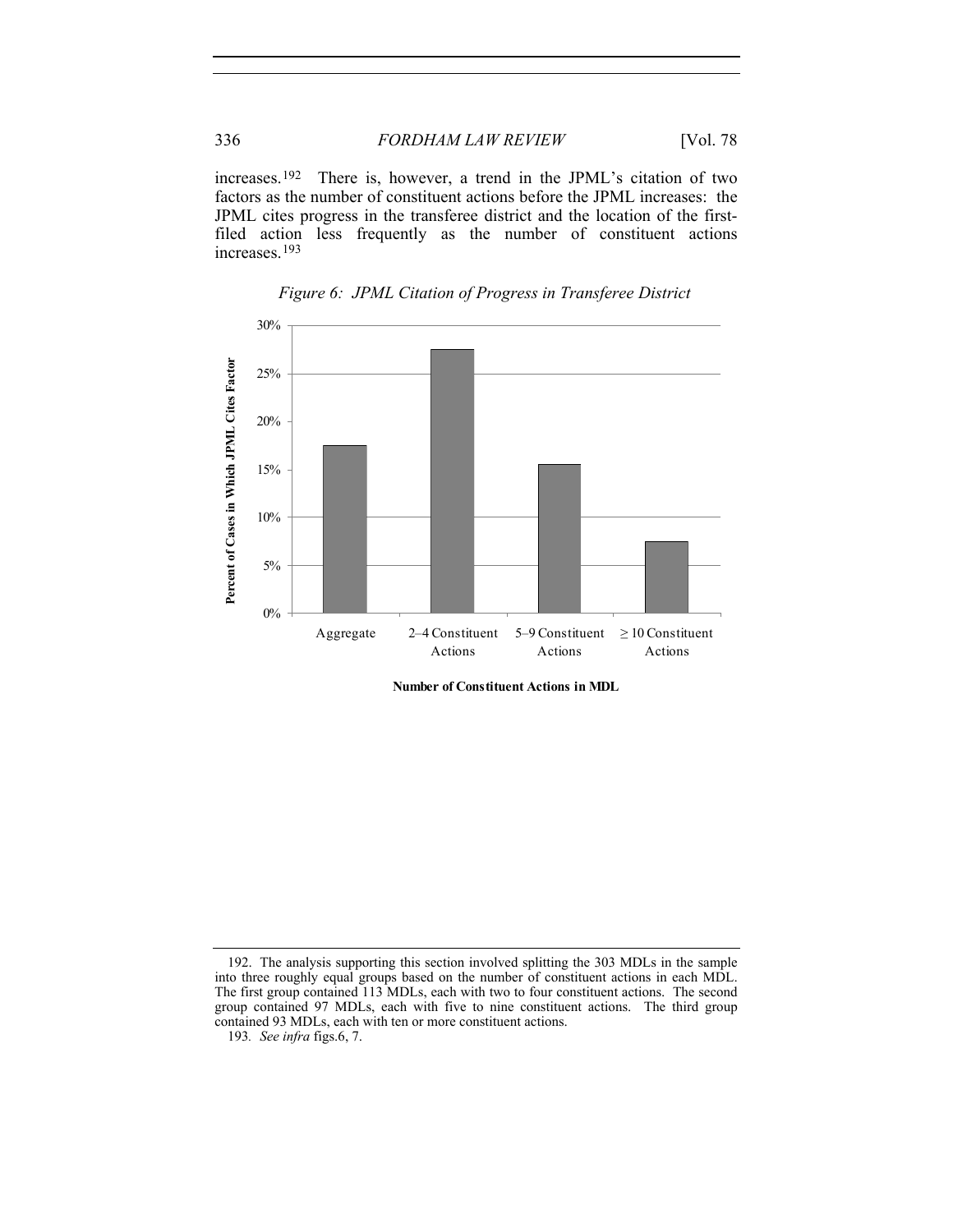

**Number of Constituent Actions in MDL**

# <span id="page-26-0"></span>C. *JPML Citation of Factors When No Constituent Actions*[194](#page-26-1) *Are Pending in the Transferee District*

Occasionally, to the dismay of the practitioners involved in an MDL proceeding, the JPML's selection of transferee district surprises the parties involved in the litigation[.195](#page-26-2) Sometimes, this surprise is at least partially the result of the JPML's decision to transfer an MDL to a district in which no constituent actions are pending.[196](#page-26-3) For example, in one case, seventeen constituent actions were pending in the U.S. District Court for the Southern District of Mississippi and five actions were pending in the U.S. District

- <span id="page-26-2"></span>195*. See supra* notes 75–76 and accompanying text.
- <span id="page-26-3"></span>196*. See supra* note 75 and accompanying text.

<span id="page-26-1"></span> <sup>194.</sup> A grasp of the distinction between a constituent action and a potential tag-along action is essential to understanding this section. A constituent action is a related action pending in a district court that, if centralization is appropriate, the JPML will transfer in the initial transfer order. *See In re* Aurora Dairy Corp. Organic Milk Mktg. & Sales Practices Litig., 536 F. Supp. 2d 1369, 1370–71 (J.P.M.L. 2008) (distinguishing between constituent actions and potential tag-along actions). A potential tag-along action is a related action pending in a district court that comes to the JPML's attention after the administrative cutoff date to be included as a constituent action for the purposes of the initial transfer order. *See* HERR, *supra* note 1, § 4:24. The JPML later revisits the potential tag-along actions to determine whether it should include them in the centralized MDL proceeding. *See id.* Despite the fact that the JPML does not transfer potential tag-along actions in the initial transfer order, it sometimes relies on the characteristics of the potential tag-along actions when deciding to which district and judge to transfer the constituent actions. *See, e.g.*, *In re Aurora Dairy*, 536 F. Supp. 2d at 1370–71.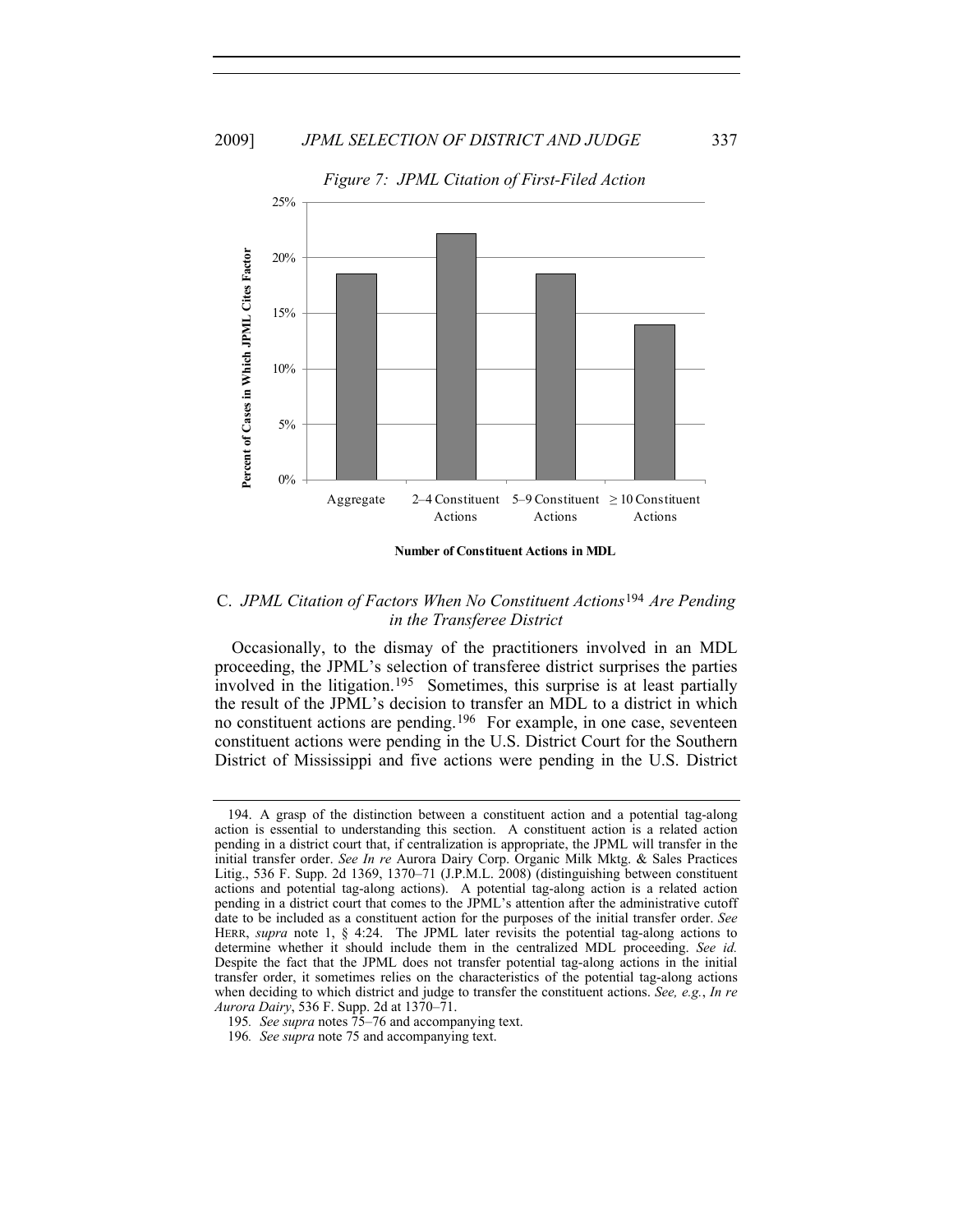Court for the Northern District of Mississippi.[197](#page-27-0) In addition, all of the twenty-two potential tag-along actions were pending in one of the two Mississippi districts.<sup>[198](#page-27-1)</sup> The JPML, citing the experience and docket conditions of the transferee judge, transferred the case to Judge Janis Graham Jack in the Southern District of Texas, where no actions were pending.[199](#page-27-2) This result was particularly unexpected because none of the parties expressed a preference that the JPML transfer the case to that district.[200](#page-27-3)

Figure 8 displays the frequency with which the JPML cites the sixteen factors listed above[201](#page-27-4) in MDLs where there were no constituent actions pending in the transferee district.[202](#page-27-5)

201*. See supra* fig.2.

<span id="page-27-0"></span><sup>197</sup>*. In re* Silica Prods. Liab. Litig., 280 F. Supp. 2d 1381, 1382 (J.P.M.L. 2003).

<sup>198</sup>*. Id.* at 1382 n.1.

<sup>199</sup>*. Id.* at 1382 n.1, 1383–84.

<sup>200</sup>*. Id.* at 1382.

<span id="page-27-5"></span><span id="page-27-4"></span><span id="page-27-3"></span><span id="page-27-2"></span><span id="page-27-1"></span> <sup>202.</sup> It is important to note that this section involves looking at MDLs where no constituent action was pending in the transferee district; there were, however, potential tagalong actions pending in the transferee district in some of the MDLs. The JPML always lists in transfer orders the district courts in which constituent actions are pending. *See, e.g.*, *In re* Hypodermic Prods. Antitrust Litig., 408 F. Supp. 2d 1356, 1357 (J.P.M.L. 2005); *In re* The Thaxton Group Inc. Sec. Litig., 323 F. Supp. 2d 1374, 1374 (J.P.M.L. 2004). The JPML, however, sometimes refrains from identifying in transfer orders the districts in which potential tag-along actions are pending. *See, e.g.*, *In re* Payment Card Interchange Fee & Merch. Disc. Antitrust Litig., 398 F. Supp. 2d 1356, 1357 n.2 (J.P.M.L. 2005) (stating that twenty-one potential tag-along actions are pending without identifying in which districts they are pending). In those MDLs where the JPML does not specify the distribution of potential tag-along actions, one cannot glean from transfer orders whether the JPML transferred the actions to a district where no potential tag-along actions were pending. As such, this section analyzes MDLs where no constituent actions are pending in the transferee district, not MDLs where no constituent actions and no potential tag-along actions are pending in the transferee district.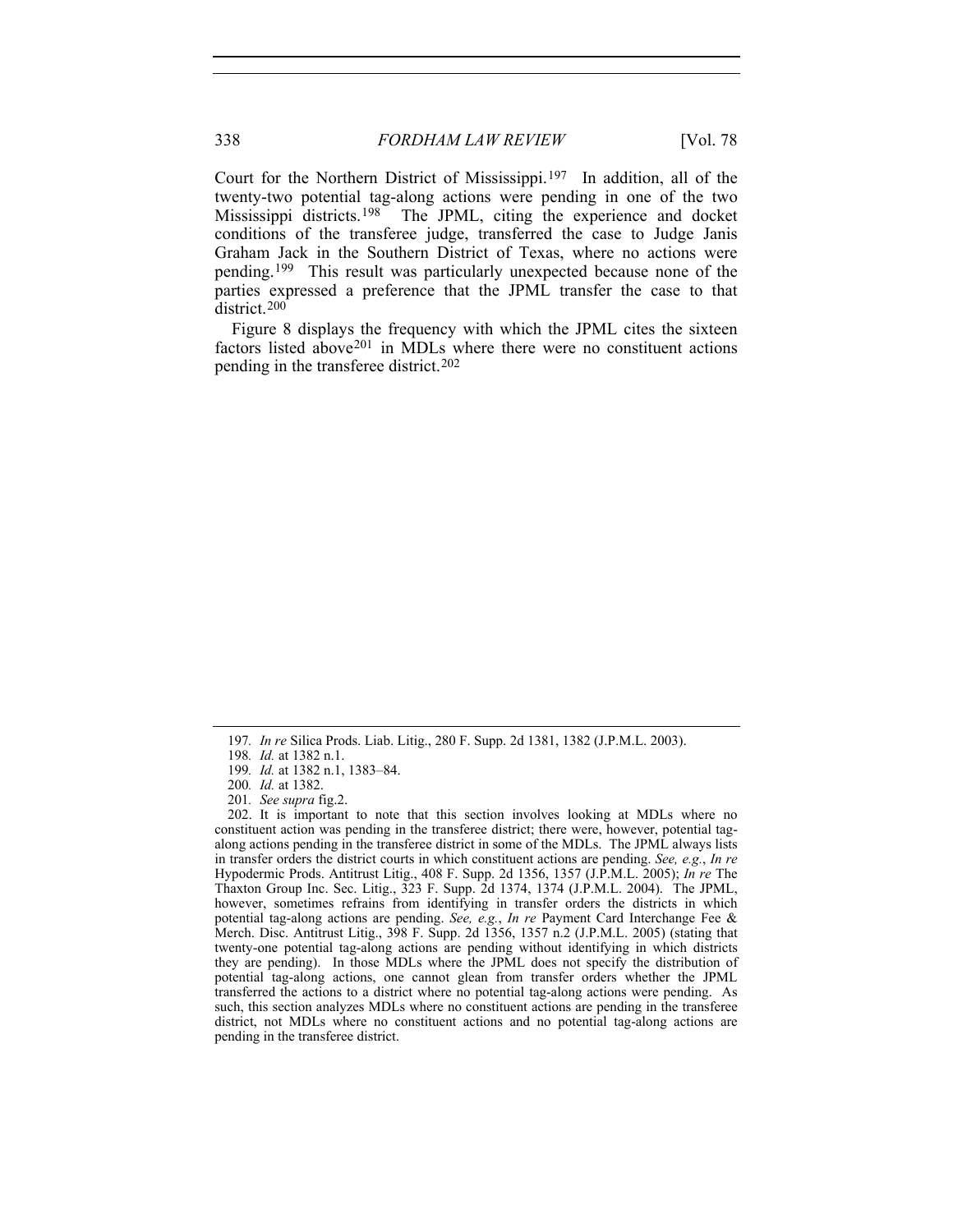

*Figure 8:*[203](#page-28-0) *Factors Cited by JPML in MDLs Where No Constituent Actions Were Pending in the Transferee District*

At the outset, it is important to note that the JPML transfers the vast majority of MDLs to districts where at least one constituent action is pending. The JPML selects such a district in about eighty-nine percent of transfers.[204](#page-28-1) When there are no constituent actions pending in the transferee district, the JPML cites the concentration of tag-along actions more than twice as frequently as it does in the aggregate.<sup>[205](#page-28-2)</sup> In addition, in at least<sup>[206](#page-28-3)</sup> thirty-eight percent of the no-constituent-action MDLs, a potential tag-along action was pending in the transferee district at the time of transfer.<sup>[207](#page-28-4)</sup>

<span id="page-28-0"></span> <sup>203.</sup> Figure 8 reflects that the JPML cited the Progress and First-Filed factors several times. These factors relate to procedural progress and the location of the first-filed action in the transferee district. *See supra* fig.2. Citation of these factors is possible in cases where no constituent action is pending in the transferee district because the transferee district can be a district in which only a potential tag-along action is pending.

<span id="page-28-1"></span> <sup>204.</sup> Of the 303 aggregate sample MDLs that the JPML transferred, the JPML sent 269 to a district in which there was a constituent action pending.

<sup>205</sup>*. See supra* fig.8.

<span id="page-28-3"></span><span id="page-28-2"></span> <sup>206.</sup> In five of the thirty-four MDLs where the JPML transferred the case to a district in which there were no constituent actions pending, the JPML noted that there were potential tag-along actions pending, but did not identify the districts in which those actions were pending. *See In re* Merscorp Inc., Real Estate Settlement Procedures Act (RESPA) Litig., 473 F. Supp. 2d 1379, 1379 n.1 (J.P.M.L. 2007); *In re* Seroquel Prods. Liab. Litig., 447 F. Supp. 2d 1376, 1377 n.1 (J.P.M.L. 2006); *In re Payment Card*, 398 F. Supp. 2d at 1357 n.2; *In re* Ephedra Prods. Liab. Litig., 314 F. Supp. 2d 1373, 1374 n.1 (J.P.M.L. 2004); *In re* Janus Mut. Funds Inv. Litig., 310 F. Supp. 2d 1359, 1360 n.5 (J.P.M.L. 2004).

<span id="page-28-4"></span> <sup>207.</sup> In thirteen of the thirty-four no-constituent-action MDLs, at least one potential tagalong action was pending in the transferee district.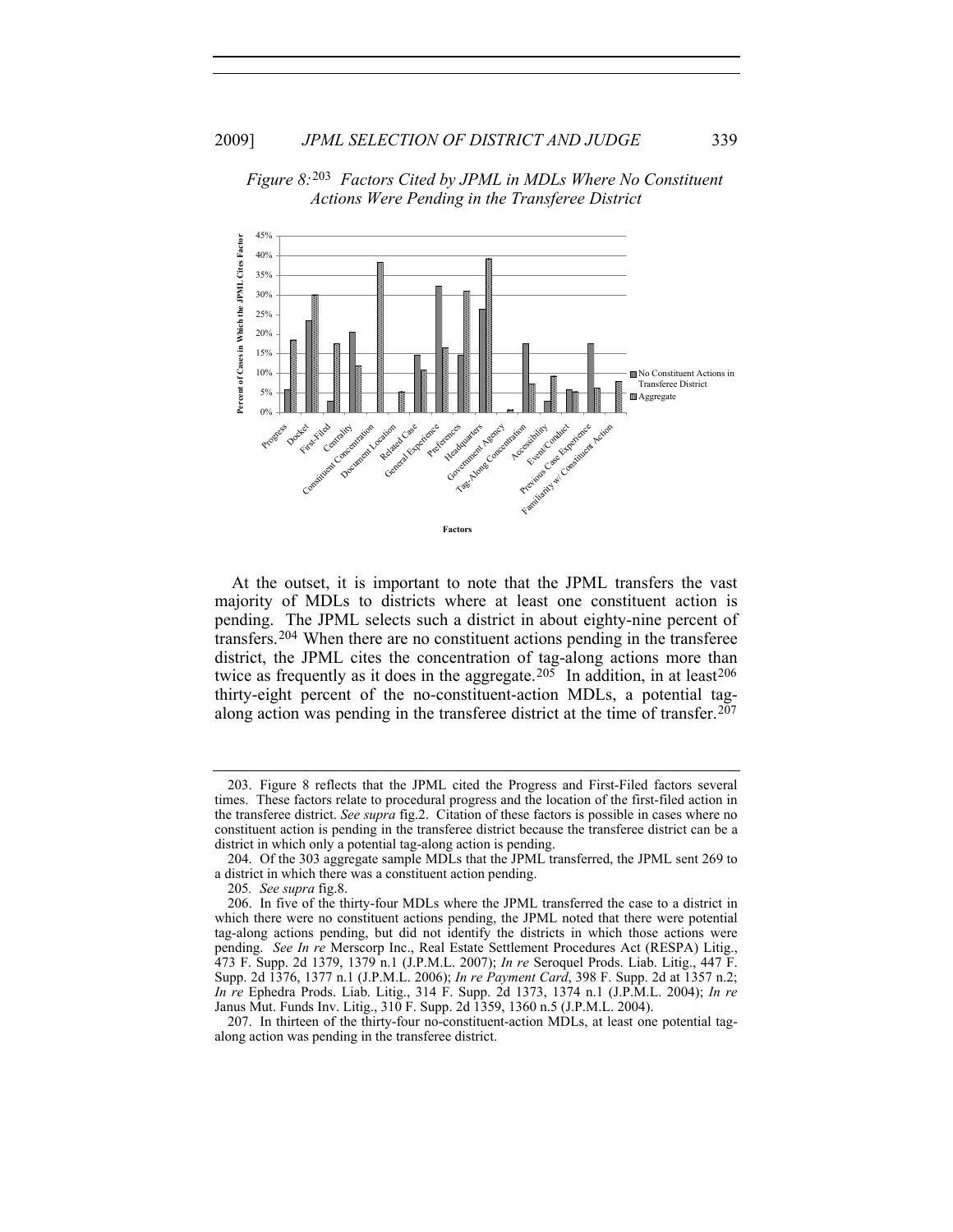In one such case, seven constituent actions were pending in six districts.<sup>[208](#page-29-0)</sup> Instead of selecting one of these six districts as the transferee district, the JPML selected the U.S. District Court for the Central District of California, where six potential tag-along actions were pending.<sup>[209](#page-29-1)</sup> In selecting the Central District of California, the JPML stated the following: "The Panel is persuaded that the Central District of California is an appropriate transferee district for this litigation. The six related actions pending in this district are proceeding well under the guidance of Judge David O. Carter and this California district has the capacity to handle this litigation."[210](#page-29-2)

The JPML also cites the general experience of the transferee judge more than twice as frequently when no constituent action is pending in the transferee district.<sup>[211](#page-29-3)</sup> In addition, transferee judges in no-constituent-action MDLs are more experienced in multidistrict litigation than the average MDL transferee judge.<sup>[212](#page-29-4)</sup> In one notable case, no constituent actions or tag-along actions were pending in the U.S. District Court for the District of Massachusetts, and none of the parties had selected the District of Massachusetts as their preferred district.[213](#page-29-5) Despite this, the JPML transferred the MDL to the District of Massachusetts and assigned the case to Judge Joseph Tauro, a thirty-four-year veteran jurist who had presided over five MDLs at the time of transfer.[214](#page-29-6) In another case consisting of three constituent actions pending in the Northern District of Mississippi and the Central District of California, the JPML chose to transfer the case to the U.S. District Court for the Northern District of Texas and assign it to Judge Barefoot Sanders, a former member of the JPML who had presided over one previous MDL at the time of transfer.[215](#page-29-7) Finally, the JPML cites the familiarity of the transferee judge with the factual or legal issues in the litigation from a previous case more than twice as frequently as it does in the aggregate. $216$ 

<span id="page-29-1"></span><span id="page-29-0"></span><sup>208</sup>*. In re* Wachovia Sec., LLC, Wage & Hour Litig., 469 F. Supp. 2d 1346, 1347 (J.P.M.L. 2006).

<sup>209</sup>*. Id.*

<sup>210</sup>*. Id.*

<sup>211</sup>*. See supra* fig.8.

<span id="page-29-4"></span><span id="page-29-3"></span><span id="page-29-2"></span> <sup>212.</sup> The average no-constituent-action MDL transferee judge had presided over 1.82 prior MDLs at the time of transfer. In the aggregate sample, the average MDL transferee judge had presided over 1.37 prior MDLs at the time of transfer.

<span id="page-29-5"></span><sup>213</sup>*. In re* Volkswagen & Audi Warranty Extension Litig., 452 F. Supp. 2d 1354, 1355– 56 (J.P.M.L. 2006).

<span id="page-29-6"></span><sup>214</sup>*. Id.*; Judicial Panel on Multidistrict Litigation, *supra* note 163; Federal Judicial Center, Biographical Directory of Federal Judges, http://www.fjc.gov/public/home.nsf/hisj (last visited Sept. 1, 2009).

<span id="page-29-8"></span><span id="page-29-7"></span><sup>215</sup>*. In re* Sw. Life Ins. Co. Sales Practices Litig., 268 F. Supp. 2d 1377, 1377–78 (J.P.M.L. 2003); HERR, *supra* note 1, § 2:4; Judicial Panel on Multidistrict Litigation, *supra* note 163.

<sup>216</sup>*. See supra* fig.8.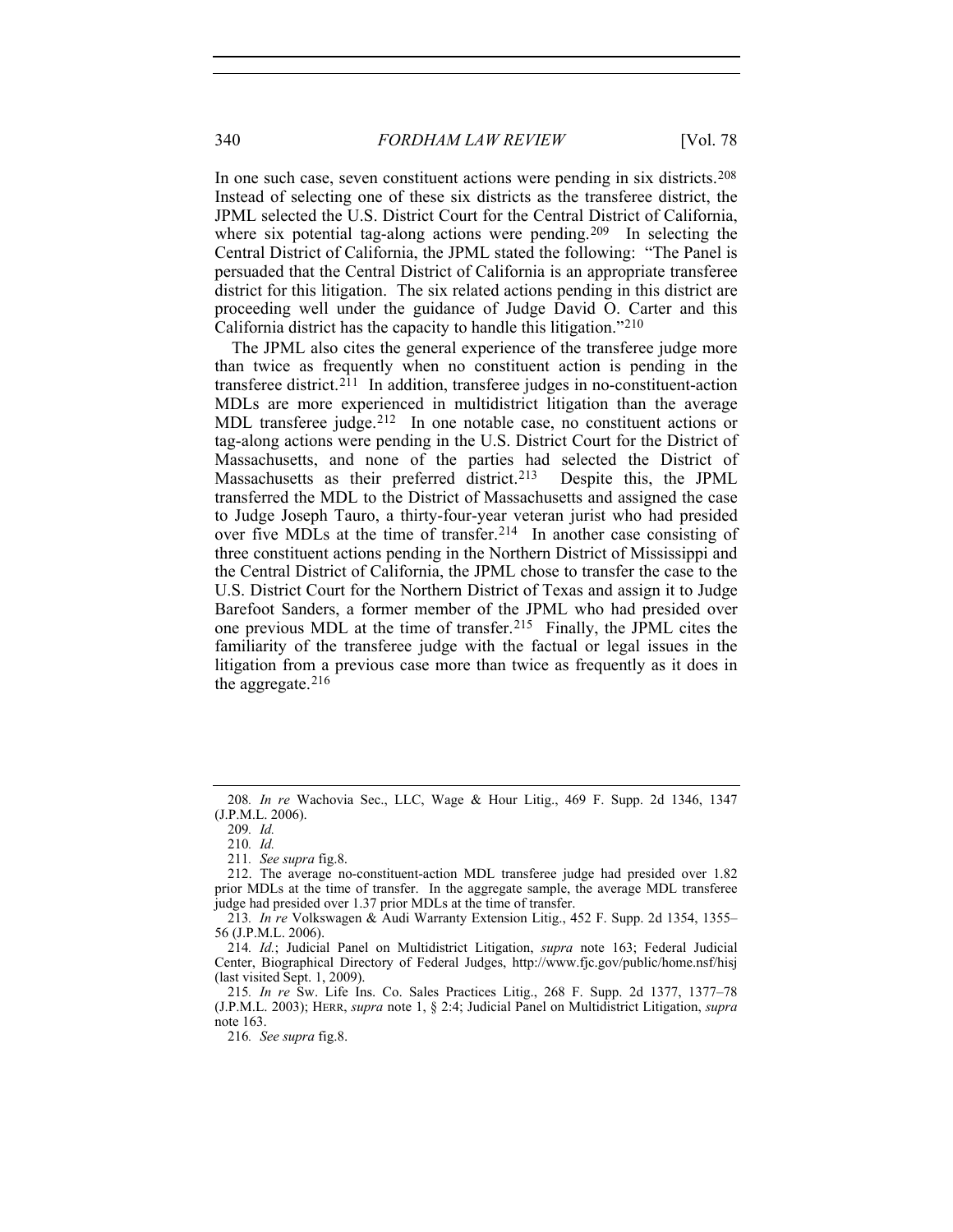#### D. *An Analysis of Transferee Judge Experience*

<span id="page-30-0"></span>As noted above, the JPML cites to the general experience of the unsferee indee more frequently in certain categories of MDL  $^{217}$  A transferee judge more frequently in certain categories of MDL.<sup>[217](#page-30-1)</sup> question remains, however, as to whether the transferee judges in these cases are actually more experienced. Figure 9 below displays, by MDL category, the average and median number of prior MDLs that a transferee judge had presided over at the time of transfer.<sup>[218](#page-30-2)</sup> Figure 10 displays, by MDL category, the average and median number of years on the bench that transferee judges had served at the time of transfer.[219](#page-30-3)





The experience of the transferee judge appears to vary depending on the category of MDL.<sup>220</sup> Judges in antitrust, intellectual property, and Judges in antitrust, intellectual property, and securities MDLs have a relatively low number of prior MDLs.<sup>[221](#page-30-5)</sup> Conversely, judges in products liability and sales practices litigation MDLs, on average, have more experience presiding over MDLs.[222](#page-30-6) Overall, the average number of prior MDLs of a transferee judge at the time of transfer is 1.37.[223](#page-30-7)

220*. See supra* fig.9.

- <span id="page-30-6"></span>222*. See supra* fig.9.
- <span id="page-30-7"></span>223*. See supra* fig.9.

<span id="page-30-3"></span><span id="page-30-2"></span><span id="page-30-1"></span><sup>217</sup>*. See supra* figs.3, 4, 5.

<span id="page-30-4"></span><sup>218</sup>*. See infra* fig.9.

<sup>219</sup>*. See infra* fig.10.

<span id="page-30-5"></span><sup>221</sup>*. See supra* fig.9.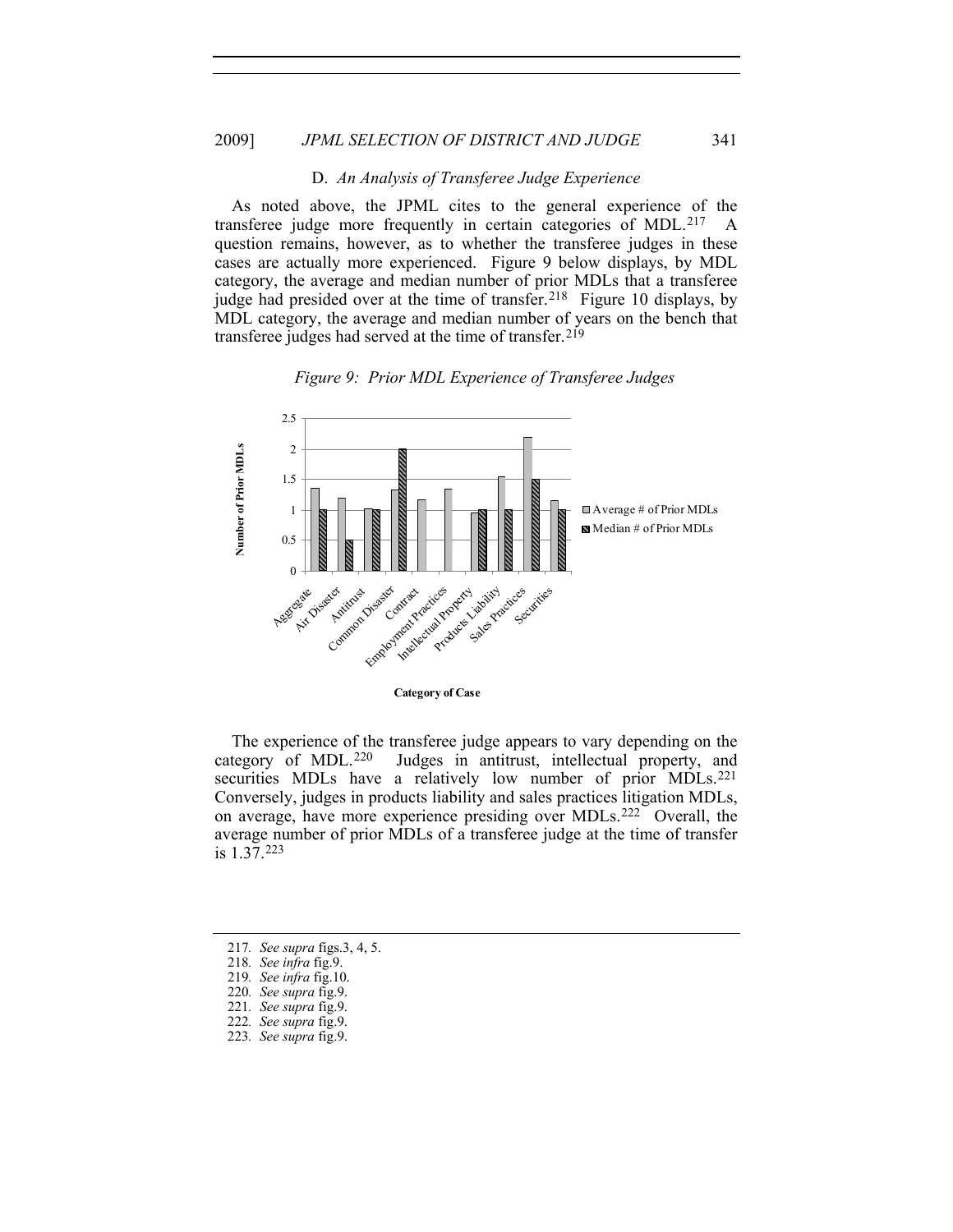

# *Figure 10: Time on Bench of Transferee Judges*

Another possible aspect of a transferee judge's experience to which the JPML may be referring if it cites the general experience of the transferee judge is the number of years the transferee judge has been on the bench. The JPML does not explicitly cite the tenure of the transferee judge, but it often makes ambiguous references to a transferee judge's experience.[224](#page-31-0) Generally, the experience of the transferee judge is fairly consistent across the different categories of cases.<sup>[225](#page-31-1)</sup> Excluding the categories of MDL with particularly small sample sizes,  $226$  the average time on the bench of transferee judges in every category is between ten and sixteen years.[227](#page-31-3)

As discussed above, JPML citation of influential factors in the selection of transferee district and judge varies depending on the number of constituent actions in an MDL.<sup>[228](#page-31-4)</sup> The time on the bench of the transferee judge, however, does not differ significantly. Judges in MDLs with two to four, five to nine, and greater than ten constituent actions all have an average number of prior MDLs of between 1.32 and 1.42. In addition, the average number of years on the bench of transferee judges in these three groups of MDLs is between thirteen and fourteen years. Thus, there appears to be little correlation between the number of constituent actions in an MDL and the experience of the transferee judge.

<sup>224</sup>*. See supra* notes 109–11 and accompanying text.

<sup>225</sup>*. See supra* fig.10.

<span id="page-31-4"></span><span id="page-31-3"></span><span id="page-31-2"></span><span id="page-31-1"></span><span id="page-31-0"></span> <sup>226.</sup> The sample of air disaster cases included ten MDLs and the sample of common disaster cases included only three. *See supra* fig.1.

<sup>227</sup>*. See supra* fig.10.

<sup>228</sup>*. See supra* figs.6, 7.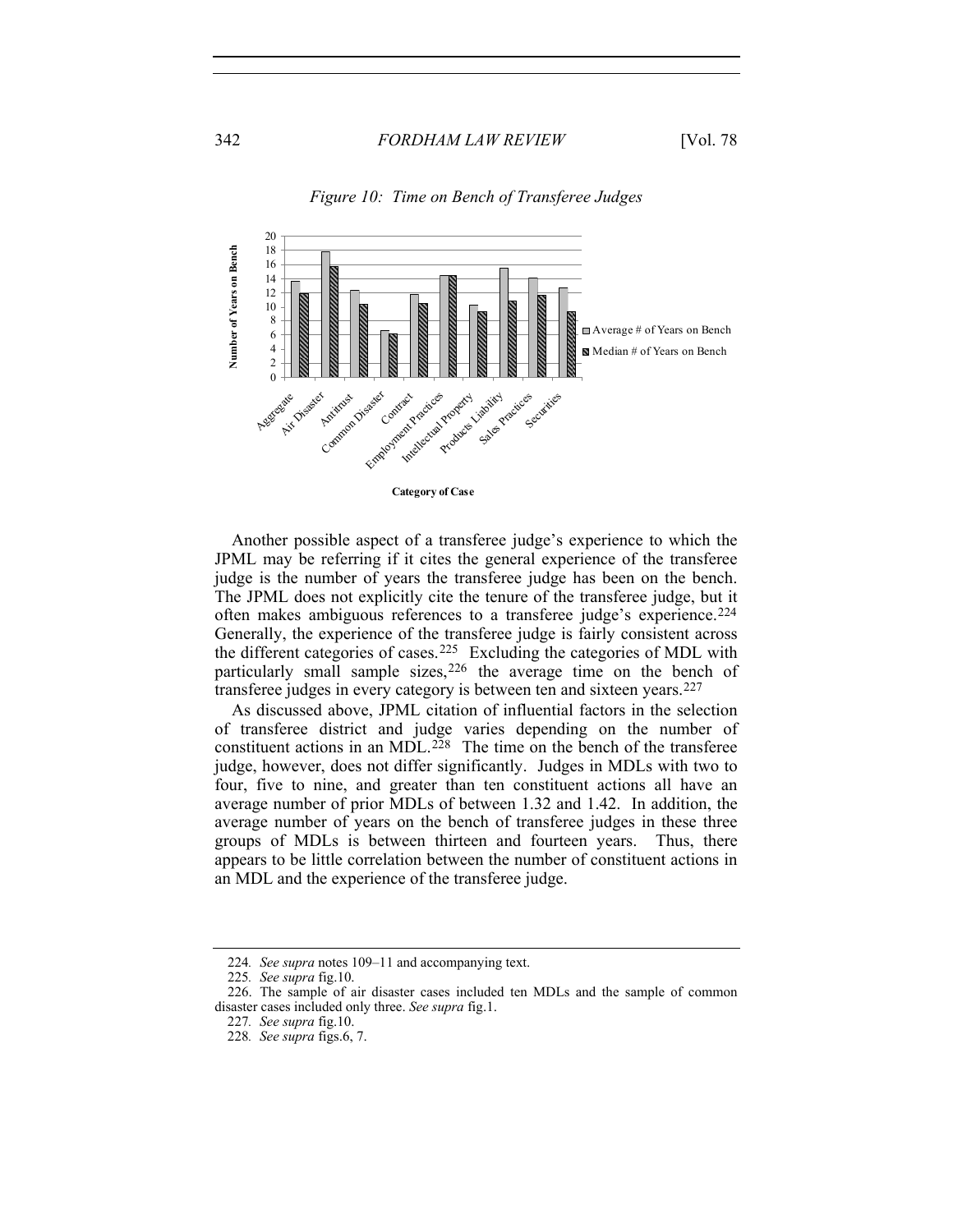#### III. IMPLICATIONS OF TRENDS IN JPML TRANSFER DECISIONS

<span id="page-32-0"></span>The selection of a transferee district and judge in multidistrict litigation is an important decision.[229](#page-32-1) Accordingly, it is also a decision in which MDL parties take great interest.<sup>[230](#page-32-2)</sup> Despite this interest, commentators often express frustration with the lack of transparency in the JPML's selection of one district or judge over another.[231](#page-32-3) Parts I and II of this Note examined transfer orders, legal scholarship, and empirical data with an eye to clarifying the operation of the JPML's selection of a transferee district and judge. Part III argues that, while there is no formula for predicting to which district and judge the JPML will transfer an MDL, the JPML considers certain factors to be more or less important depending on the characteristics of the MDL. Trends in the JPML's previous transfer decisions suggest that a party may be able to predict, based on the specific circumstances of an MDL, which factors will control the JPML's selection decision.

Understanding which factors are most salient in the context of a particular MDL is important because parties have a relatively limited opportunity to influence the JPML regarding the selection of a transferee district and judge.<sup>[232](#page-32-4)</sup> A party in an MDL proceeding has only two opportunities to persuade the JPML.[233](#page-32-5) First, the party can attempt to persuade through a twenty-page brief.<sup>[234](#page-32-6)</sup> After the parties submit briefs, the JPML will provide each party with one to five minutes of oral argument.[235](#page-32-7) With such a short period of time for a party to articulate its views on selection of transferee district and judge, the party must have a carefully considered strategy that involves highlighting only those factors that the JPML considers to be most important in the context of the MDL under consideration.

In general, when the JPML is explaining its reasoning for selecting a transferee district and judge, it most frequently cites the docket conditions of a transferee district or judge, the preferences of the parties, the concentration of constituent actions, and the location of an important party in the litigation—usually evidencing an assumption that relevant documents and witnesses are located there.[236](#page-32-8) The JPML likely considers these factors in every MDL. An understanding of how these factors apply in a particular case is the foundation of an understanding of JPML transfer.

The primary utility of the concentration of constituent actions is to identify districts in which at least one constituent action is pending. There is an overwhelming likelihood—at least a ninety-three percent chance—that the JPML will select a transferee district in which a constituent action or

<span id="page-32-2"></span><span id="page-32-1"></span><sup>229</sup>*. See supra* notes 35–51 and accompanying text.

<sup>230</sup>*. See supra* notes 5–7 and accompanying text.

<span id="page-32-3"></span><sup>231</sup>*. See supra* notes 34–36 and accompanying text.

<span id="page-32-4"></span><sup>232</sup>*. See supra* notes 56–61 and accompanying text.

<span id="page-32-5"></span><sup>233</sup>*. See supra* notes 52–62 and accompanying text.

<span id="page-32-6"></span><sup>234</sup>*. See supra* note 57 and accompanying text.

<span id="page-32-7"></span><sup>235</sup>*. See supra* note 61 and accompanying text.

<span id="page-32-8"></span><sup>236</sup>*. See supra* figs.3, 4, 5.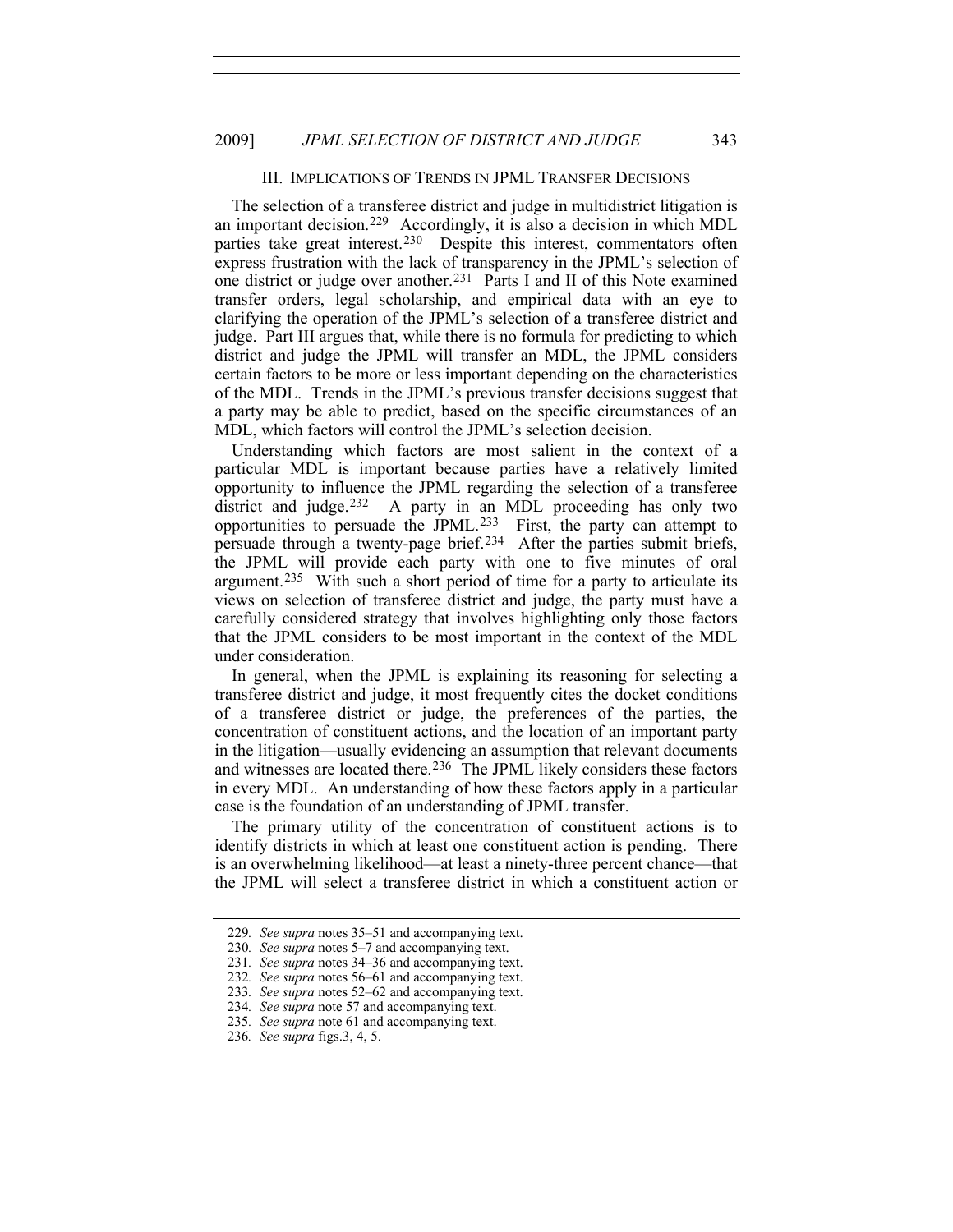potential tag-along action is pending.[237](#page-33-0) Accordingly, considering the location of constituent actions and potential tag-along actions is useful because doing so helps to rule out districts in which no actions are pending.[238](#page-33-1) In MDLs where actions are pending in a relatively small number of districts, virtually ruling out districts where no actions are pending will be particularly useful.

The absence of a constituent action in a district, however, does not foreclose the possibility that the JPML will transfer an MDL to that district.<sup>[239](#page-33-2)</sup> As discussed above, the pendency of potential tag-along actions is one factor that is frequently responsible for the JPML transferring a case to a no-constituent-action district.[240](#page-33-3) Other important factors include the familiarity of the judge with the issues in the litigation, the general experience of the transferee judge, the location of an important party in the litigation, and the docket conditions of the transferee district or judge.<sup>[241](#page-33-4)</sup>

The JPML's relatively frequent citation to the location of an important party—often the headquarters or significant operations of a defendant—in actions where no constituent actions are pending in the transferee district<sup> $242$ </sup> also indicates the general importance of this factor. Because the presumption that the JPML will transfer an MDL to a district in which an  $\alpha$  action is pending is strong,  $243$  any factor that trumps this presumption is very important. The purpose of multidistrict litigation is to increase the efficiency of pretrial proceedings.[244](#page-33-7) Because discovery is a significant part of these proceedings, anything that would increase the efficiency of discovery would help fulfill the purposes of multidistrict litigation. The JPML presumes that a party's headquarters or place of business will be a likely source of documents and witnesses and, as such, believes that selecting a district in close proximity to a party's headquarters or place of business is very desirable.<sup>[245](#page-33-8)</sup>

The familiarity of a transferee judge with the issues in the litigation from presiding over a previous case, the general experience of the transferee judge, and the docket conditions of the transferee district or judge are also very important factors. The JPML has historically exhibited a strong preference for transferring MDLs to a district in which a constituent action is pending.[246](#page-33-9) Thus, any factor that causes the JPML to abandon this preference is likely an important factor. When transferring an MDL to a no-constituent-action district, JPML transfer orders frequently cite the familiarity of a transferee judge with the issues in the litigation from

<span id="page-33-2"></span><span id="page-33-1"></span><span id="page-33-0"></span><sup>237</sup>*. See supra* notes 204, 207 and accompanying text.

<sup>238</sup>*. See supra* notes 204, 207 and accompanying text.

<sup>239</sup>*. See supra* fig.8.

<span id="page-33-3"></span><sup>240</sup>*. See supra* fig.8.

<span id="page-33-4"></span><sup>241</sup>*. See supra* fig.8.

<span id="page-33-5"></span><sup>242</sup>*. See supra* fig.8.

<span id="page-33-6"></span><sup>243</sup>*. See supra* notes 204, 207 and accompanying text.

<span id="page-33-7"></span><sup>244</sup>*. See supra* note 23 and accompanying text.

<span id="page-33-8"></span><sup>245</sup>*. See supra* note 169.

<span id="page-33-9"></span><sup>246</sup>*. See supra* notes 204–16 and accompanying text.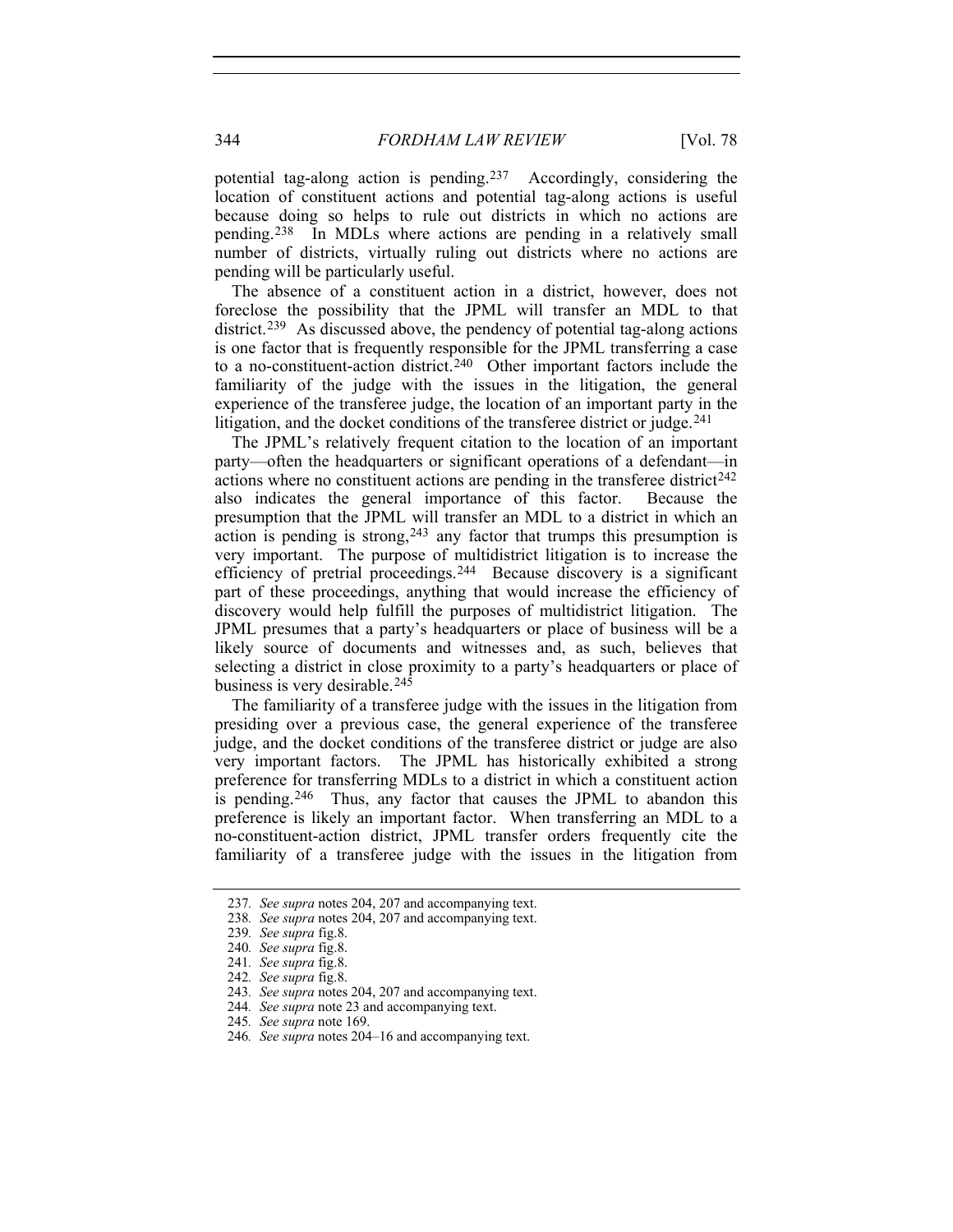presiding over a previous case, the general experience of the transferee judge, and the docket conditions of the transferee district or judge.<sup>[247](#page-34-0)</sup> Thus, they are likely important factors. If a judge presiding over one of the constituent actions has more experience—either specific or general—than the other prospective transferee judges and has acceptable docket conditions, the JPML is very likely to select that judge as the transferee judge. A party arguing before the JPML should be familiar with the judges who frequently act as transferee judges and check to see if any of them are presiding over a constituent action or potential tag-along action.

appear to be a particularly influential factor.<sup>251</sup> The JPML considers certain factors that are relevant to the selection of transferee district and judge to be more or less influential depending on the category of MDL.<sup>[248](#page-34-1)</sup> Although the general experience of the transferee judge is likely an important factor in products liability MDLs, it is less so in securities MDLs.<sup>[249](#page-34-2)</sup> Also, geographic centrality is an important factor in products liability MDLs and is less important in antitrust MDLs.[250](#page-34-3) Finally, in securities cases, progress in the transferee district does not

JPML citation of factors remains fairly constant among small, medium, and large MDLs, as measured by number of constituent actions.<sup>[252](#page-34-4)</sup> There are, however, some differences. The most notable difference in citation among these MDLs is a trend relating to the progress in the transferee district and location of the first-filed  $\alpha$  action.<sup>[253](#page-34-5)</sup> The JPML cites these factors less frequently as the number of constituent actions in the MDL increases, indicating that progress in the transferee district is more important in relatively small MDLs.[254](#page-34-6)

Finally, the JPML sends certain categories of cases to more experienced judges.[255](#page-34-7) Transferee judges in sales practices and products liability MDLs tend to have relatively more experience presiding over multidistrict litigation.[256](#page-34-8) Judges in antitrust, securities, and intellectual property MDLs, however, tend to have less experience managing multidistrict litigation.<sup>[257](#page-34-9)</sup> This disparity likely indicates that the JPML views the management of sales practices and products liability cases as more difficult than the management of antitrust, securities, and intellectual property MDLs.

<span id="page-34-0"></span>The number of years on the bench of transferee judges does not vary significantly with the category of MDL.<sup>[258](#page-34-10)</sup> This likely indicates either that

<sup>247</sup>*. See supra* notes 204–16 and accompanying text.

<span id="page-34-1"></span><sup>248</sup>*. See supra* notes 170–90 and accompanying text.

<span id="page-34-2"></span><sup>249</sup>*. See supra* notes 175–90 and accompanying text.

<span id="page-34-3"></span><sup>250</sup>*. See supra* notes 170–78 and accompanying text.

<span id="page-34-4"></span><sup>251</sup>*. See supra* notes 179–89 and accompanying text. 252*. See supra* note 192 and accompanying text.

<span id="page-34-5"></span><sup>253</sup>*. See supra* notes 192–93 and accompanying text.

<span id="page-34-6"></span><sup>254</sup>*. See supra* notes 192–93 and accompanying text.

<span id="page-34-7"></span><sup>255</sup>*. See supra* notes 218–23 and accompanying text.

<span id="page-34-8"></span><sup>256</sup>*. See supra* notes 218–23 and accompanying text.

<span id="page-34-9"></span><sup>257</sup>*. See supra* notes 218–23 and accompanying text.

<span id="page-34-10"></span><sup>258</sup>*. See supra* notes 224–27 and accompanying text.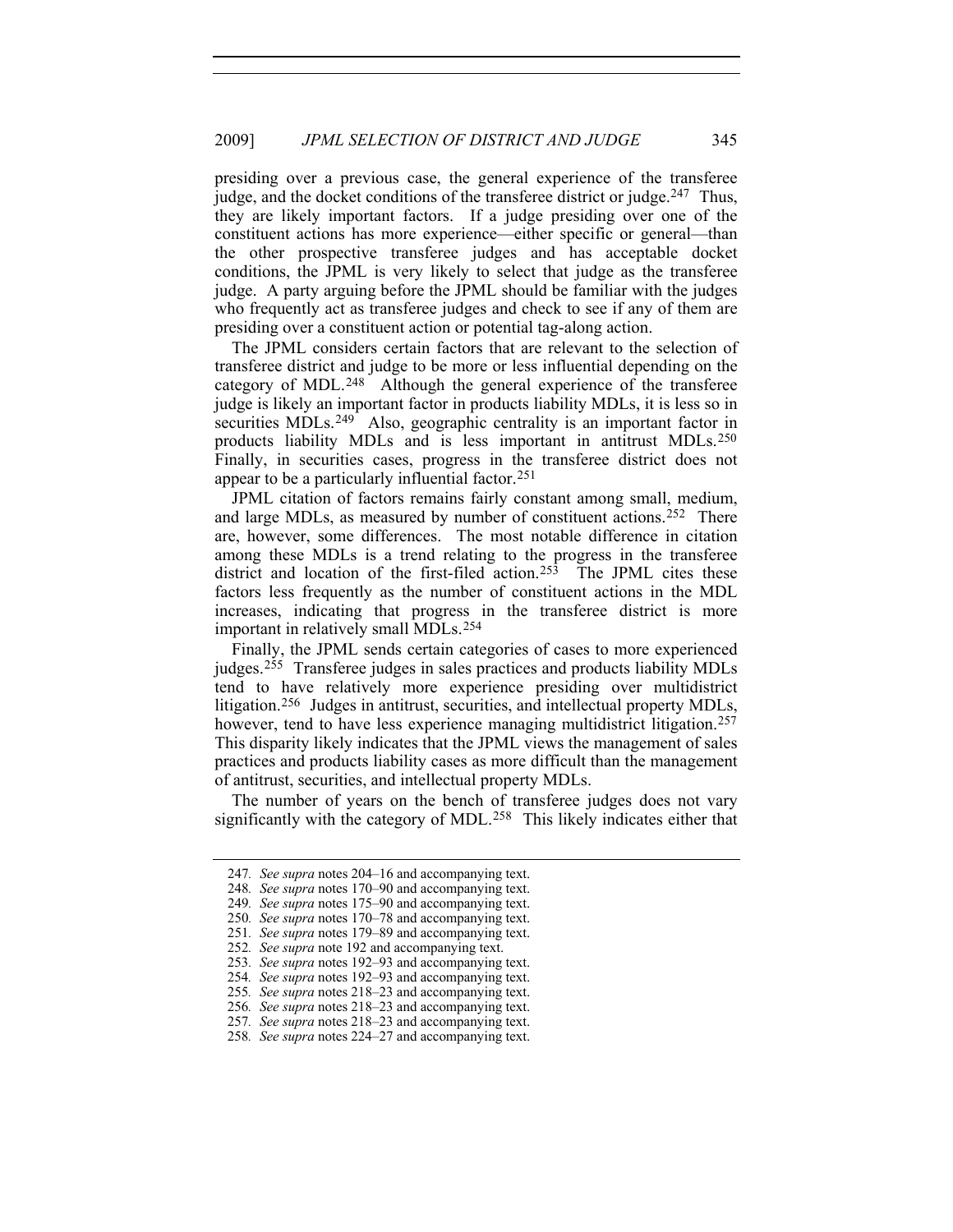the JPML does not consider the number years on the bench of a potential transferee judge to be relevant to the selection decision or that it considers it to be equally relevant across the different categories of cases. In addition, the prior MDL experience of the transferee judges and average years on the bench of transferee judges do not vary significantly with the size of the action.[259](#page-35-2) Accordingly, the JPML likely views experience of a transferee judge as equally important in large and small MDLs.

#### **CONCLUSION**

<span id="page-35-0"></span>An understanding of trends in JPML selection of transferee district and judge, while perhaps not resulting in surefire prediction of which transferee district and judge the Panel will select in a particular MDL, provides litigants with a framework through which to approach advocacy before the JPML. Further study is likely necessary to expand upon the trends Further study is likely necessary to expand upon the trends identified in this Note and further develop this framework. Ultimately, JPML selection of a transferee district and judge is a complex process. It involves the balancing of many relevant factors that may be present in several of the potential transferee districts. In addition, the rationales underlying JPML selection of a transferee district and judge are obscured by the brevity of JPML orders, the frequent failure to discuss nontransferee districts and judges in these orders, and the broad discretion of the JPML in general. Nevertheless, the trends identified in this Note begin to shed some light on the factors that may guide these important selection decisions.

#### APPENDIX A: RESEARCH METHODOLOGY

<span id="page-35-1"></span>This Note involves a study of four and one-half years of JPML selection of transferee district and judge. The study stretches from the first transfer decision in 2003, MDL 1503,[260](#page-35-3) to the last transfer decision in June 2008,[261](#page-35-4) MDL 1955.[262](#page-35-5) I analyzed every transfer order during this period. In total, my analysis included 303 JPML transfer orders.<sup>[263](#page-35-6)</sup> I collected the majority of the information relating to the JPML selection of transferee district and judge from the transfer orders, although I collected some information from additional sources, as discussed *infra*.

I collected several categories of information concerning each transferred MDL. These categories included basic information regarding the transfer,

<sup>259</sup>*. See supra* notes 224–27 and accompanying text.

<span id="page-35-3"></span><span id="page-35-2"></span><sup>260</sup>*. In re* Advanced Inv. Mgmt., L.P., Pension Fund Mgmt. Litig., 254 F. Supp. 2d 1377 (J.P.M.L. 2003).

<span id="page-35-4"></span> <sup>261.</sup> I selected MDL 1955 as the stopping point for my analysis because it represented the most recent published decision of the JPML as of October 14, 2008. *See* Judicial Panel on Multidistrict Litigation, *supra* note 163.

<span id="page-35-5"></span><sup>262</sup>*. In re* Orleans Homebuilders, Inc., Fair Labor Standards Act Litig., 559 F. Supp. 2d 1411 (J.P.M.L. 2008).

<span id="page-35-6"></span> <sup>263.</sup> Because the focus of this Note is the selection of a transferee district and judge, I did not analyze the MDLs where the motion for transfer was declared moot, withdrawn, or denied by the JPML.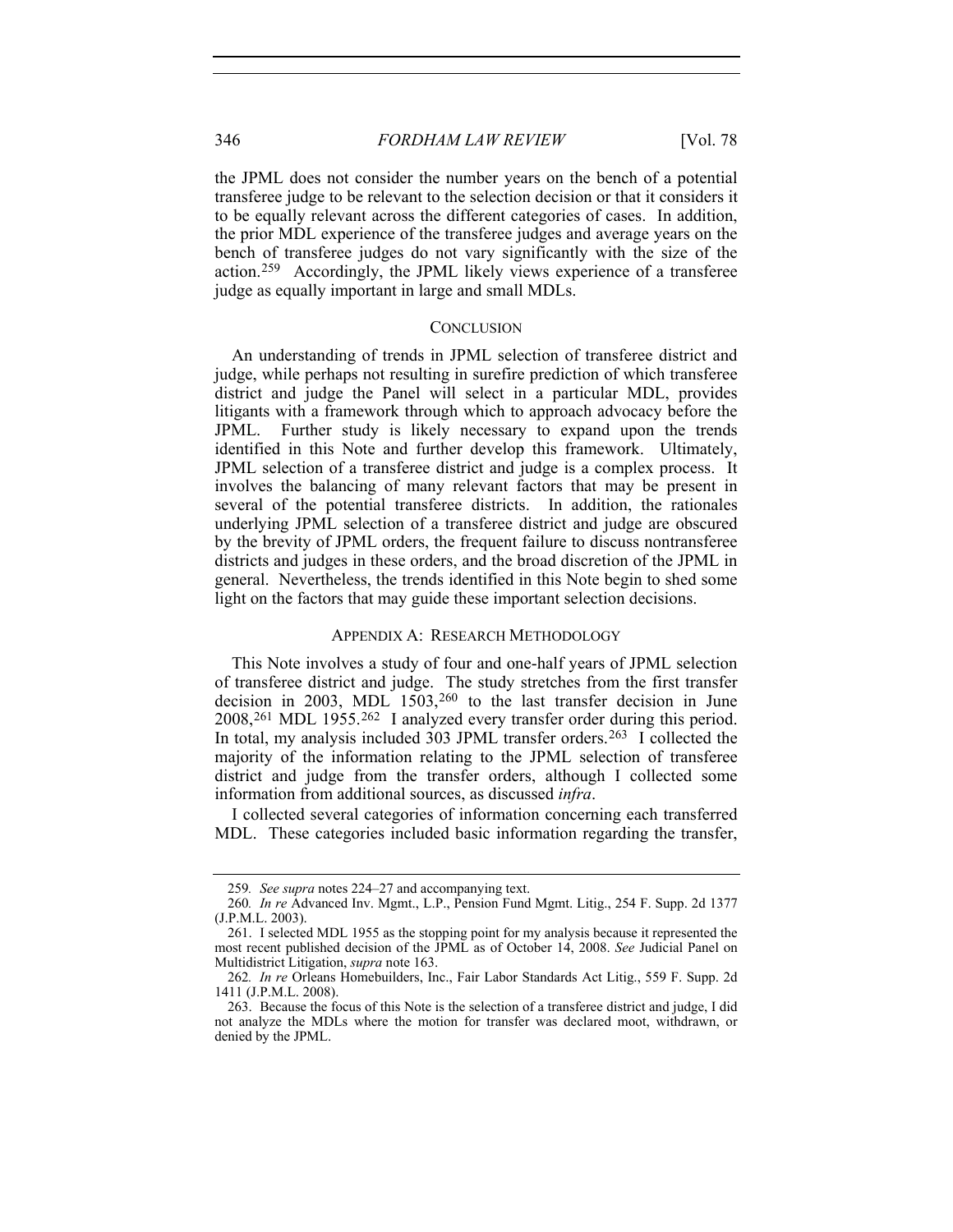the type of MDL, the transferee judge, the reasons stated for transfer, the parties' preferences regarding centralization and transferee district, the geographic distribution of individual actions in the MDL, and the geographic distribution of potential tag-along actions of which the JPML was aware.

I first collected the basic information related to each MDL. Based on a citations list[264](#page-36-0) that the JPML provided to me, I identified the name and MDL number of each centralized MDL in the relevant time period. I then looked to the transfer order for each centralized MDL and recorded the date of transfer and the transferee district and judge.

Once I ascertained the identity of the transferee judge, I collected further information about that judge's judicial experience. Utilizing the date of the transferee judge's commission from the Federal Judicial Center website[265](#page-36-1) and the date of the transfer order, I calculated the number of years that the judge had been on the bench at the time of transfer. Also, by consulting a list of current and former members of the JPML,<sup>[266](#page-36-2)</sup> I determined whether the judge was a current or former member of the JPML or had no JPML affiliation at the time of transfer. Finally, I used the JPML Citation Summary<sup>[267](#page-36-3)</sup> to determine the number of prior occasions, at the time of transfer, on which the judge had served as an MDL transferee judge.

I also collected information relating to the category of MDL. On the MDL citations list<sup>[268](#page-36-4)</sup>—as well as on the JPML website<sup>[269](#page-36-5)</sup>—the JPML divides MDLs into ten categories: air disaster, antitrust, common disaster, contract, employment practices, intellectual property, products liability, sales practices, securities, and miscellaneous.[270](#page-36-6) For each MDL, I recorded the JPML's classification.

Next, I recorded the reasons that the JPML cited in each transfer order for its selection of a particular transferee judge and district. I began by conducting a preliminary review of fifty transfer orders. From those transfer orders, I gleaned sixteen factors that the JPML cited. These sixteen factors are as follows: significant pretrial progress of an action pending in the transferee district, the docket conditions or resources of the transferee

<sup>264</sup>*. See* Judicial Panel on Multidistrict Litigation, *supra* note 163.

 <sup>265.</sup> Federal Judicial Center, *supra* note 214.

 <sup>266.</sup> HERR, *supra* note 1, § 2:4.

<sup>267</sup>*. See* Judicial Panel on Multidistrict Litigation, *supra* note 163.

<sup>268</sup>*. Id.*

<span id="page-36-5"></span><span id="page-36-4"></span><span id="page-36-3"></span><span id="page-36-2"></span><span id="page-36-1"></span><span id="page-36-0"></span> <sup>269.</sup> United States Judicial Panel on Multidistrict Litigation, Docket Information, http://www.jpml.uscourts.gov/Docket\_Information/docket\_information.html (last visited Sept. 1, 2009).

<span id="page-36-6"></span><sup>270</sup>*. See, e.g.*, *In re* Grand Theft Auto Video Game Consumer Litig., 416 F. Supp. 2d 1350 (J.P.M.L. 2006) (involving allegations that a video game developer engaged in deceptive marketing by failing to disclose that their video game contained hidden sexually explicit content); *In re* Sony BMG Audio Compact Disc Litig., 429 F. Supp. 2d 1378 (J.P.M.L. 2006) (involving allegations that the use of content protection software on compact discs was not properly disclosed and harmed consumers); *In re* COBRA Tax Shelters Litig., 408 F. Supp. 2d 1348, 1348–49 (J.P.M.L. 2005) (involving allegations that the U.S. government improperly identified a generic tax product as an "abusive tax shelter").